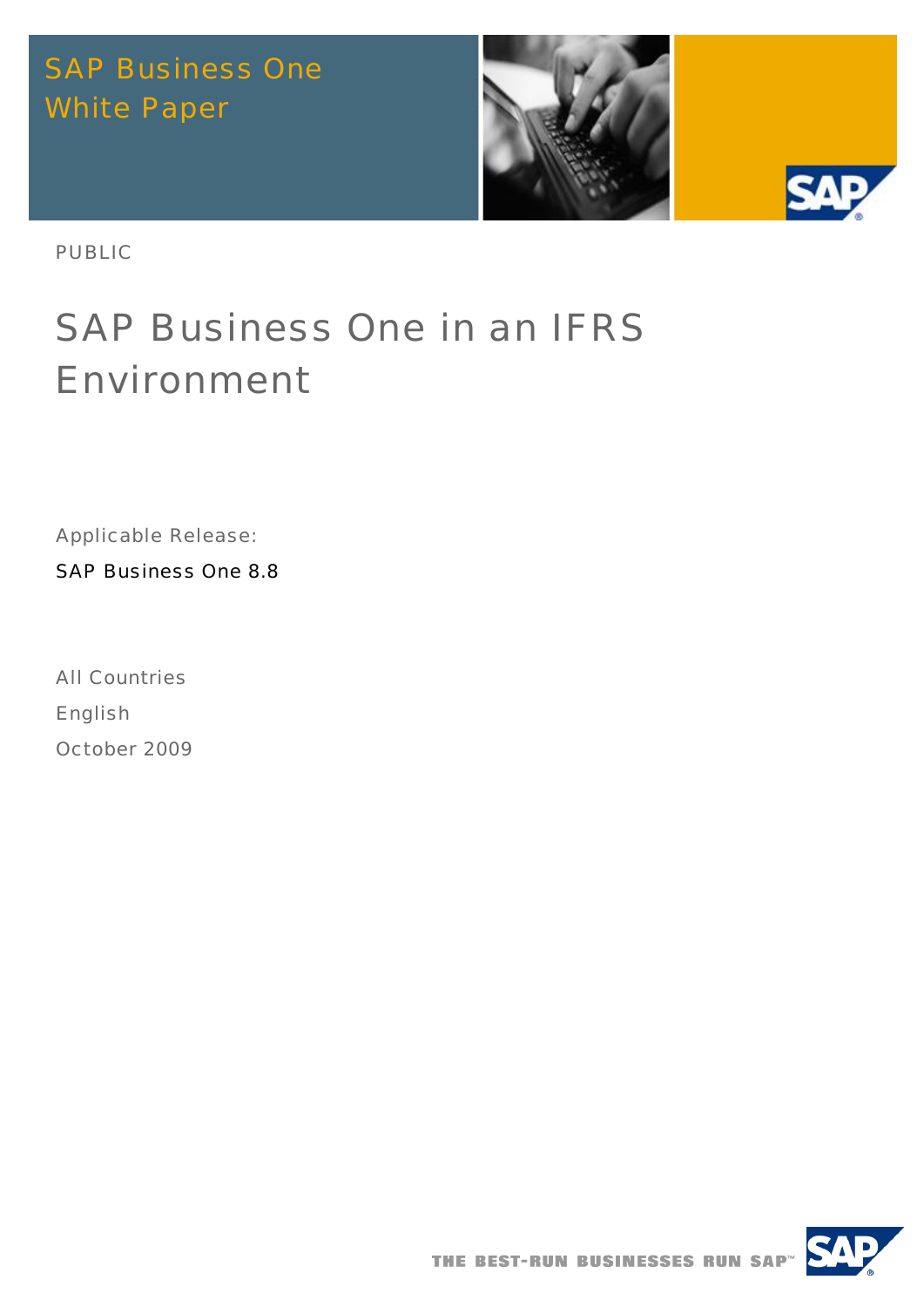#### **Acknowledgement**

SAP would like to thank associate professor Miloš Tumpach PhD. and Stanislava Husárová from University of Economics in Bratislava, Slovak Republic, for their commentary and reviews of the document.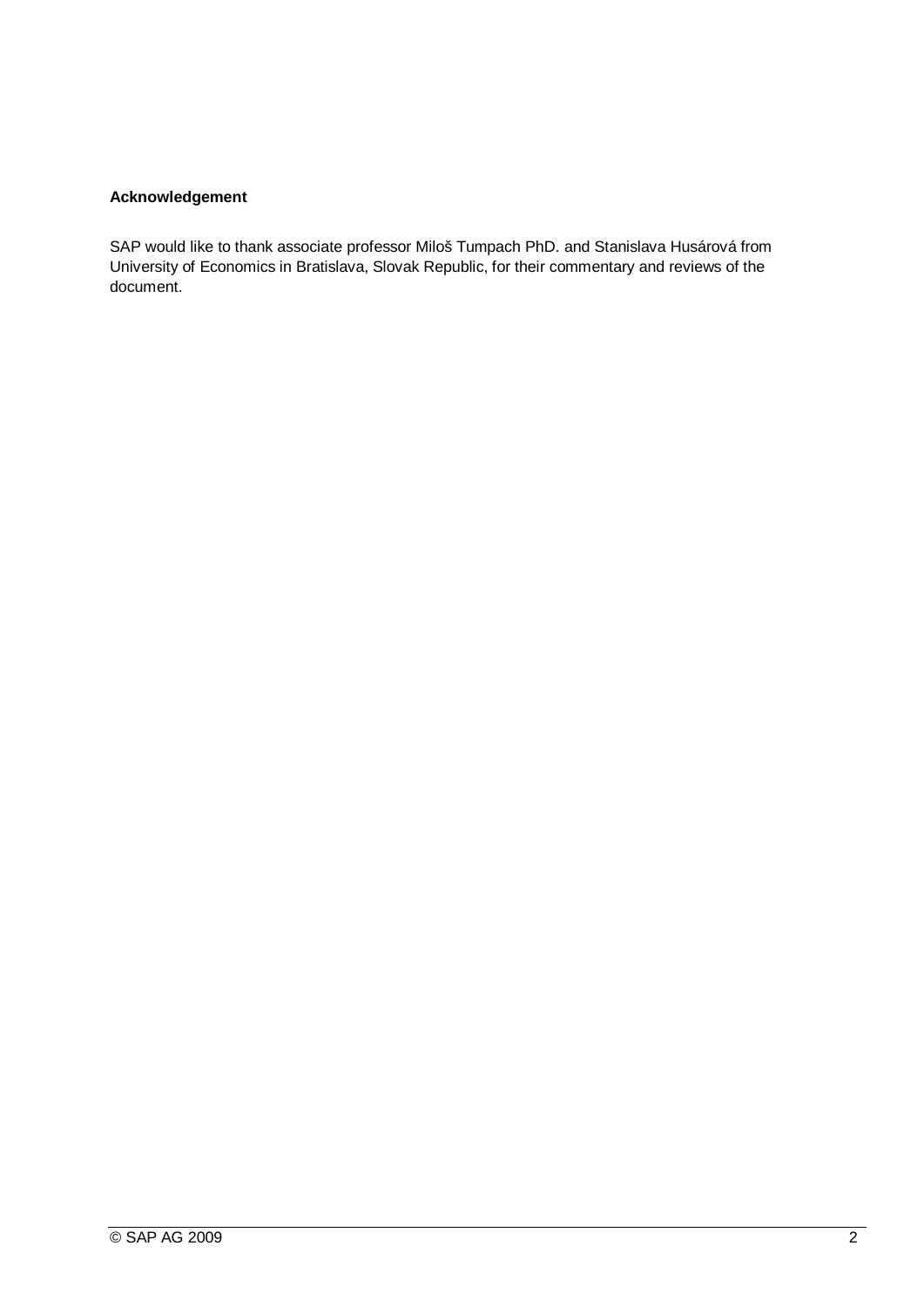

#### **Disclaimer**

**The information in this document is proprietary to SAP. No part of this document may be reproduced, copied, or transmitted in any form or for any purpose without the express prior written permission of SAP AG.**

**This document is a preliminary version and not subject to your license agreement or any other agreement with SAP. This document contains only intended strategies, developments, and functionalities of SAP products and is not intended to be binding upon SAP to any particular course of business, product strategy, and/or development. Please note that this document is subject to change and may be changed by SAP at any time without notice.**

**SAP assumes no responsibility for errors or omissions in this document. SAP does not warrant the accuracy or completeness of the information, text, graphics, links, or other items contained within this material. This document is provided without a warranty of any kind, either express or implied, including but not limited to the implied warranties of merchantability, fitness for a particular purpose, or non-infringement.**

**SAP shall have no liability for damages of any kind including without limitation direct, special, indirect, or consequential damages that may result from the use of these materials. This limitation shall not apply in cases of intent or gross negligence.**

**The statutory liability for personal injury and defective products is not affected. SAP has no control over the information that you may access through the use of hot links contained in these materials and does not endorse your use of third-party Web pages nor provide any warranty whatsoever relating to third-party Web pages.**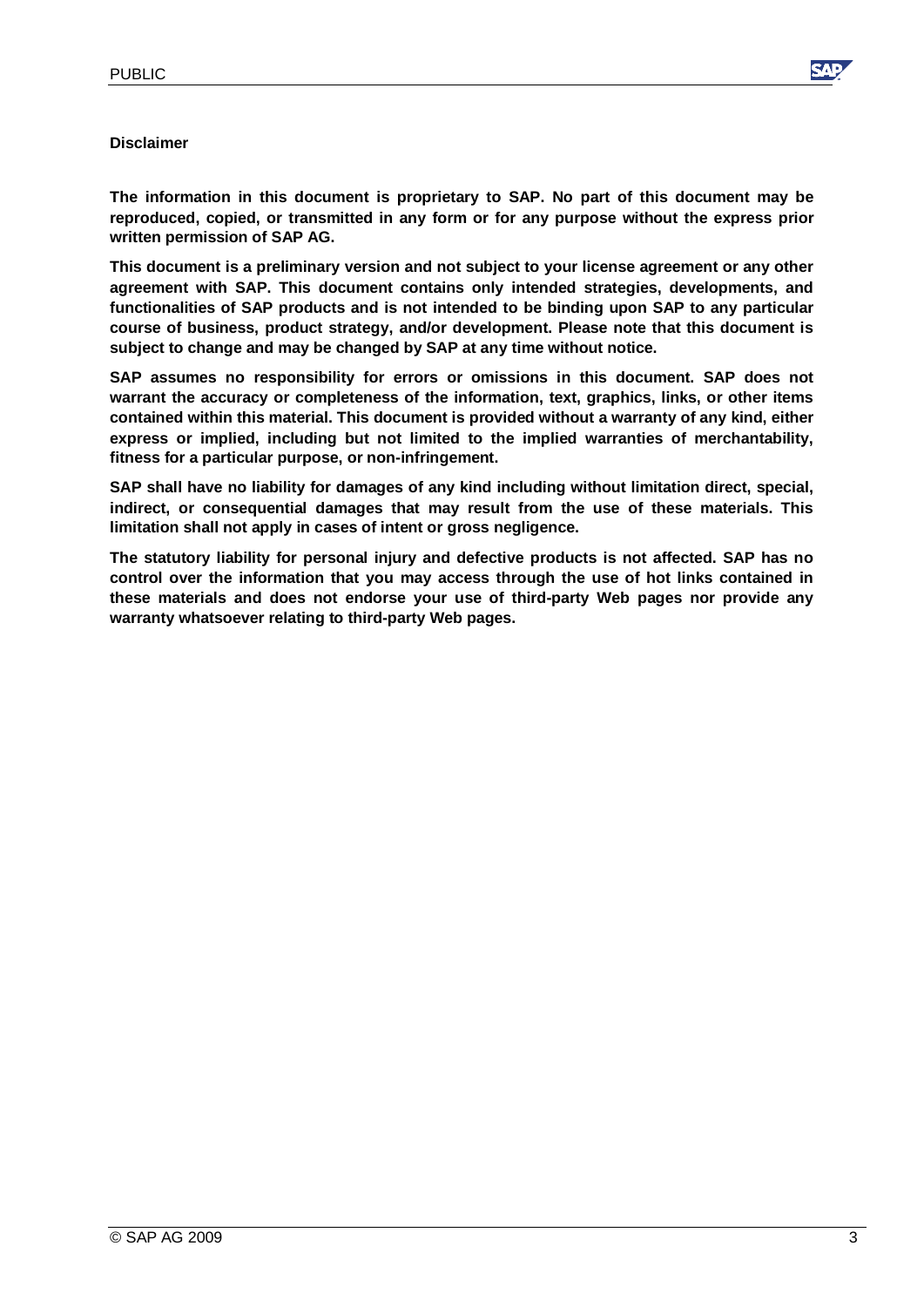

### **Table of Contents**

| IFRS 1 First-time Adoption of International Financial Reporting Standards13 |    |  |
|-----------------------------------------------------------------------------|----|--|
| IFRS 5 Noncurrent Assets Held for Sale and Discontinued Operations 15       |    |  |
|                                                                             |    |  |
|                                                                             |    |  |
|                                                                             |    |  |
| IAS 8 Accounting Policies, Changes in Accounting Estimates and Errors22     |    |  |
|                                                                             |    |  |
|                                                                             |    |  |
|                                                                             |    |  |
|                                                                             |    |  |
|                                                                             |    |  |
|                                                                             |    |  |
|                                                                             |    |  |
|                                                                             |    |  |
|                                                                             |    |  |
|                                                                             |    |  |
|                                                                             |    |  |
|                                                                             |    |  |
|                                                                             |    |  |
|                                                                             |    |  |
|                                                                             |    |  |
| <b>Standard for Small and Medium-sized Entities</b>                         | 50 |  |
|                                                                             |    |  |
|                                                                             |    |  |
|                                                                             |    |  |
|                                                                             |    |  |
|                                                                             |    |  |
|                                                                             |    |  |
|                                                                             |    |  |
|                                                                             |    |  |
|                                                                             |    |  |
|                                                                             |    |  |
|                                                                             |    |  |
|                                                                             |    |  |
|                                                                             |    |  |
|                                                                             |    |  |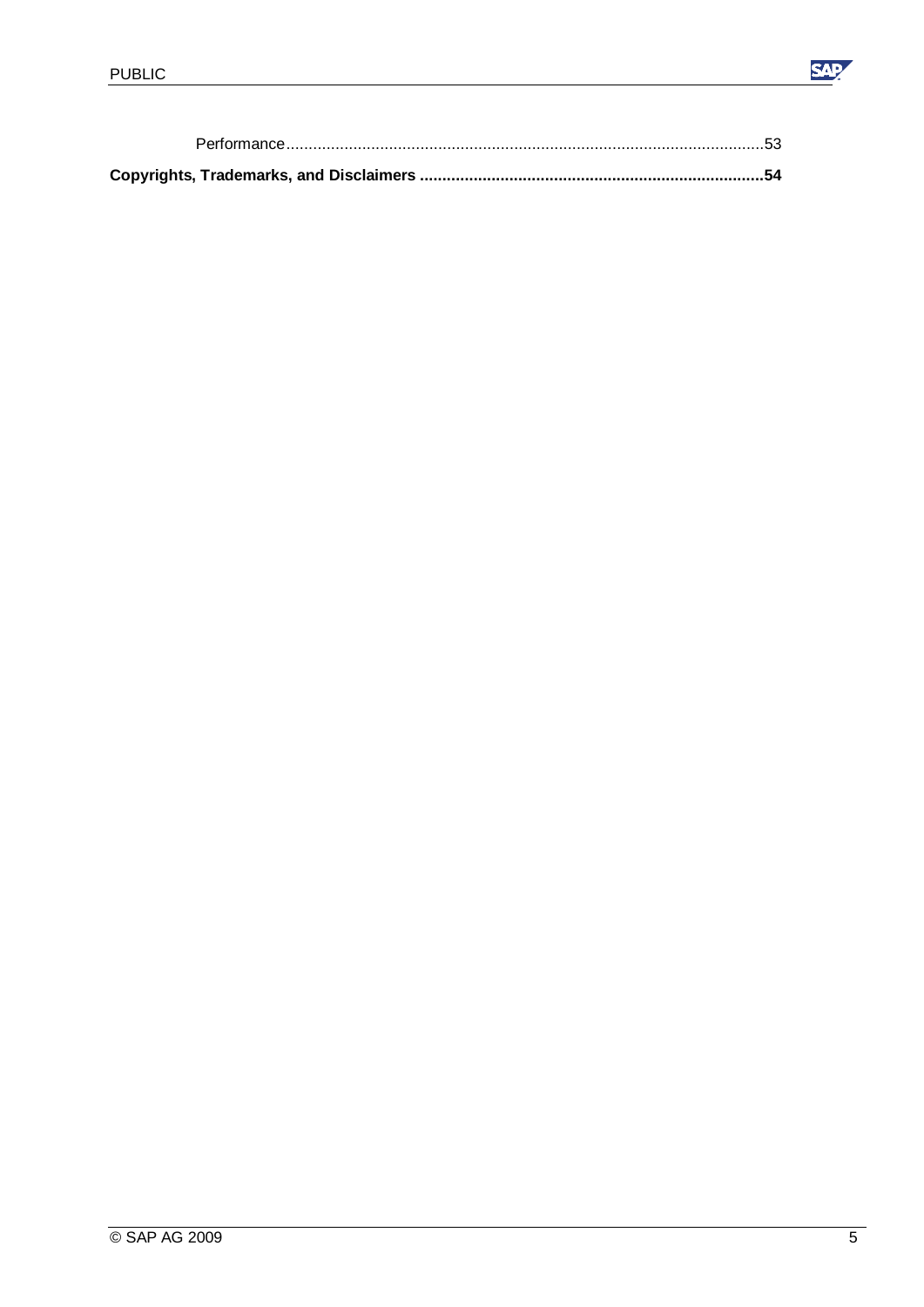

# <span id="page-5-0"></span>Purpose of This Document

This document is intended to inform SAP Business One partners about the potential necessary steps that should be taken to provide the desired financial reporting of their customers. Each selected standard is summarized separately on the following IASB Web page:

[http://www.iasb.org/IFRS+Summaries/IFRS+and+IAS+Summaries+-](http://www.iasb.org/IFRS+Summaries/IFRS+and+IAS+Summaries+-+English+(2009)/IFRS+and+IAS+Summaries+-+English+-+(2009).htm) [+English+\(2009\)/IFRS+and+IAS+Summaries+-+English+-+\(2009\).htm](http://www.iasb.org/IFRS+Summaries/IFRS+and+IAS+Summaries+-+English+(2009)/IFRS+and+IAS+Summaries+-+English+-+(2009).htm)

The description of a particular standard appearing in this document shows its impact on SAP Business One from an SAP perspective. The scope of this document is to present some issues related to preparing financial statements according to IFRS. It is not intended as a complete description of the IFRS framework, nor of SAP Business One functionality.

This document provides general hints, tips, and recommendations concerning the use of SAP Business One. However, SAP Business One localizations differ from one to another so the usage of the described functionalities should be used in consideration of the particular localization features. It is highly recommended to consult a certified auditor, accounting advisor, or other authority, to confirm appropriateness and correctness of actions taking into account local and company specifics.

In the standard summary, we provide a section informing you about the availability of information needed to prepare financial statements. Accurate reporting in SAP Business One depends not only on functionality, but also on correct setup and usage.

The content of this document is subject to change since both SAP Business One capabilities and the IFRS may change in the future.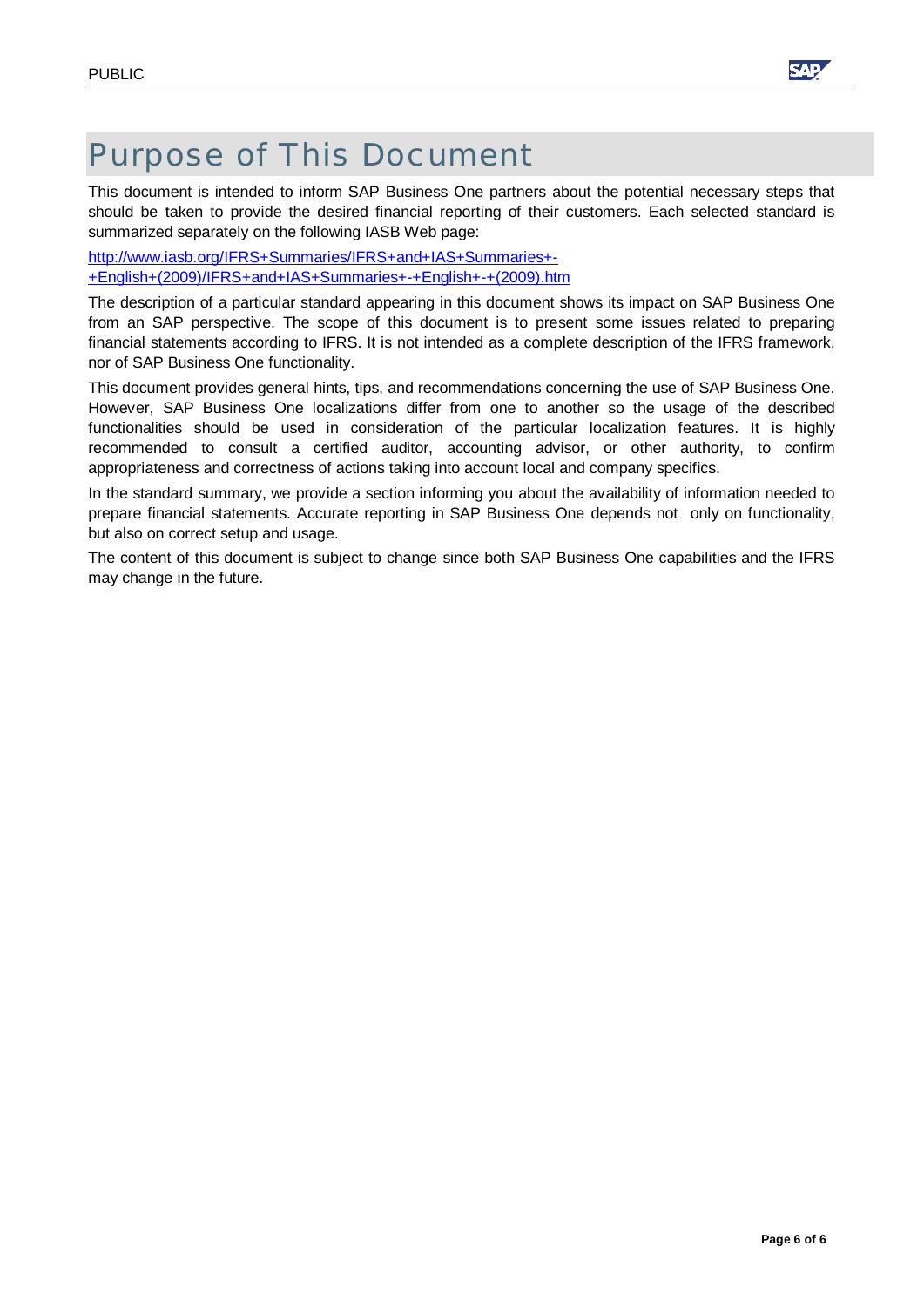

## <span id="page-6-0"></span>**Overview**

Small and medium-sized entities (SMEs) have been excluded for a long time from any discussion about unification and standardization of their financial reporting. This was mainly because of concerns about their size, revenues, and so on, in comparison to large companies. Recently, in line with the strengthening of the reporting rules for large companies, a similar process is taking place with respect to small and midsize companies. There is increasing overall awareness of the need for standardization, reliability, and comparability of financial reporting among all companies on the financial market.

The most important aspect of International Financial Reporting Standards (IFRS) for the SME sector is the competitive advantage gained from the presentation of the company results according to IFRS. This is seen as improving the perception of the company as multinational and more reliable.

The other aspect of the increased awareness of the need for internationally recognized financial reporting is the adoption of new technologies in the financial reporting is prepared and presented (for example, XBRL).

Both of these aspects affect the demands of SMEs of their software providers, including SAP. SAP Business One is reacting to new market trends and is able to help its customers fulfill their financial reporting needs.

| Term        | <b>Abbreviation</b>                               | <b>Description</b>                                                                                                                                                                                                                                                                                                                                                                                                                                |
|-------------|---------------------------------------------------|---------------------------------------------------------------------------------------------------------------------------------------------------------------------------------------------------------------------------------------------------------------------------------------------------------------------------------------------------------------------------------------------------------------------------------------------------|
| <b>SME</b>  | Small and medium-sized entities                   | Small and medium enterprises (also<br>SMEs, small and medium businesses,<br>SMBs) are companies whose headcount<br>or turnover falls below certain limits.                                                                                                                                                                                                                                                                                        |
| <b>IFRS</b> | International Financial Reporting<br>Standards    | International Financial Reporting<br>Standards (IFRS) are Standards,<br>Interpretations and the Framework for<br>the Preparation and Presentation of<br>Financial Statements (in the absence of<br>a Standard or an Interpretation) adopted<br>by the International Accounting<br>Standards Board (IASB).                                                                                                                                         |
| <b>IAS</b>  | International Accounting<br>Standard              | The old term used for IFRSs                                                                                                                                                                                                                                                                                                                                                                                                                       |
| <b>IASB</b> | International Accounting<br><b>Standard Board</b> | The International Accounting Standards<br>Board (IASB) founded on April 1, 2001<br>is the successor of the International<br><b>Accounting Standards Committee</b><br>(IASC) founded in June 1973 in London.<br>It is responsible for developing the<br>International Financial Reporting<br>Standards (new name for the<br>International Accounting Standards<br>issued after 2001), and promoting the<br>use and application of these standards. |

### <span id="page-6-1"></span>**Glossary**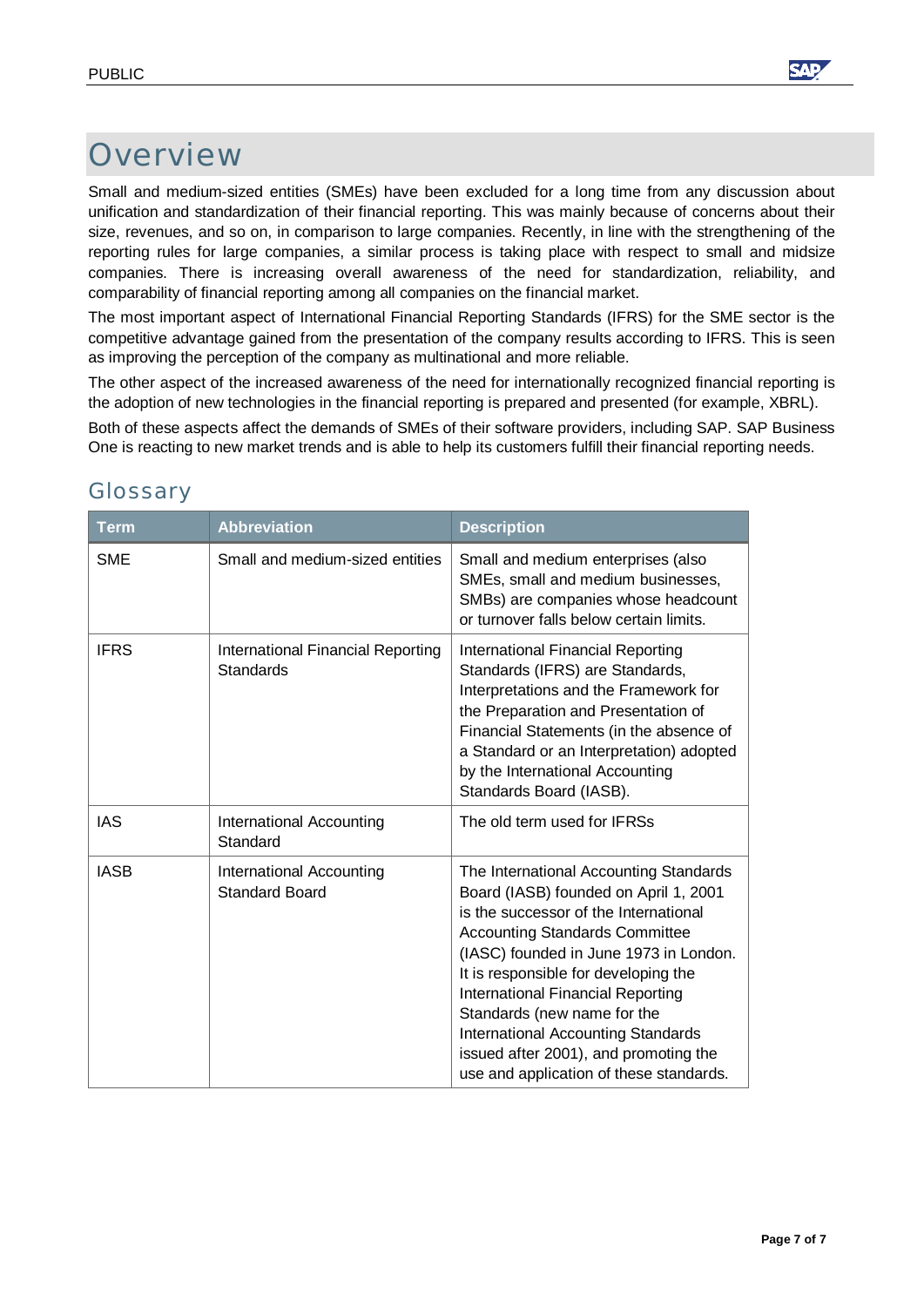

### <span id="page-7-0"></span>What is IFRS?

Any meaningful discussion about comprehensive financial reporting would place IFRS at the top of the agenda.

First known as International Accounting Standards (IAS), IFRS was developed by the International Accounting Standards Committee beginning in 1973. In 2001, the standards were certified by the International Accounting Standards Board (IASB) and formally adopted by the European Union as its single financial reporting standard. Since then, in addition to taking effect throughout Europe, IFRS is the accepted reporting standard in over 100 countries.

One of the most important activities was the Norwalk Agreement (2002) between the IASB and the U.S. Financial Accounting Standards Board (FASB) which led to a commitment that FASB rules and IFRS standards would be made mutually compatible. Various countries have already adopted a timetable for convergence, and companies in many countries are required to comply in the next few years.

The objective of financial statements is to provide information about the financial position, performance, and changes in the financial position, of a business entity. This information is useful to a wide range of users in making economic decisions, and in providing the current financial status of the entity to its shareholders and public in general.

IFRSs are based on a clearly stated set of principles and can comprise a much smaller number of stated rules. However, this does not mean IFRS is any less stringent or clear on how business activity is to be treated.

IFRS assumes a going concern working on an accrual basis (never cash). To cope with the systemic demands IFRS imposes, and to avoid unpleasant surprises, companies must prepare their infrastructures for this change in advance. SAP can help by providing software that meets the new requirements.

Understanding that IFRS includes both accounting and reporting impacts on the way that the company operates from a financial reporting point of view. The use of IFRS to harmonize internal and external reporting may lead to organizational changes. The introduction of IFRS reporting should encourage companies to reevaluate their managerial and financial accounting functions. In many cases, the introduction of IFRS may give companies an opportunity to simplify their operations in this regard. It can also help them reduce costs by synchronizing the areas involved and providing a single set of numbers for both internal and external decision makers – including managers, shareholders and creditors.

Since the adoption of IFRS can mean significant changes in the philosophy and process of financial reporting, it is imperative that companies obtain adequate knowledge of what IFRS involves and what kind of changes they should expect.

The first step in any IFRS project is to determine how the accounting rules in current use differ from those under IFRS. This entails analyzing individual financial statement positions to identify where IFRS rules require different valuation procedures and then pinpointing the information and entries needed to make the

**Page 8 of 8**

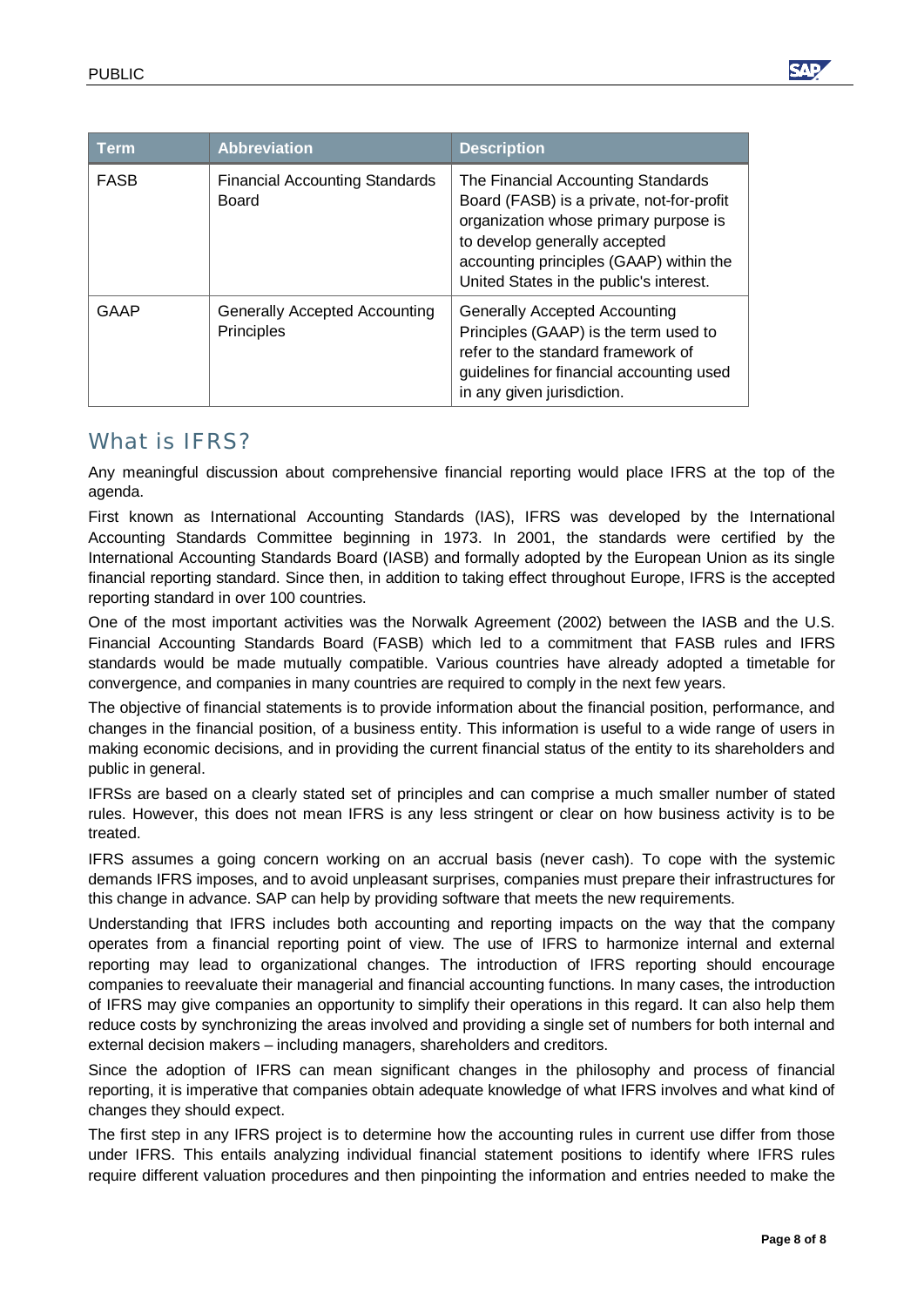

new valuations. Also critical is the analysis of how those new entries and valuations impact financial statements. When options for compliance exist, a clear understanding of both the costs as well as the benefits of different approaches to compliance is critical in making the best, most profitable decisions in achieving IFRS compliance. The overall process can be summarized by the following general points:

- 1. Analyze the differences between local legislation and IFRS. Usually, the main differences are in the following areas:
	- Valuation and depreciation of fixed assets
	- Foreign currency valuation
	- Provisions
	- Stock valuation
	- Revenue (and cost) recognition
- 2. Identify which differences are relevant for the company itself.
- 3. Minimize the number and extent of the differences (if possible).
- 4. Prepare the internal accounting policy to support the preparation of financial statements according to IFRS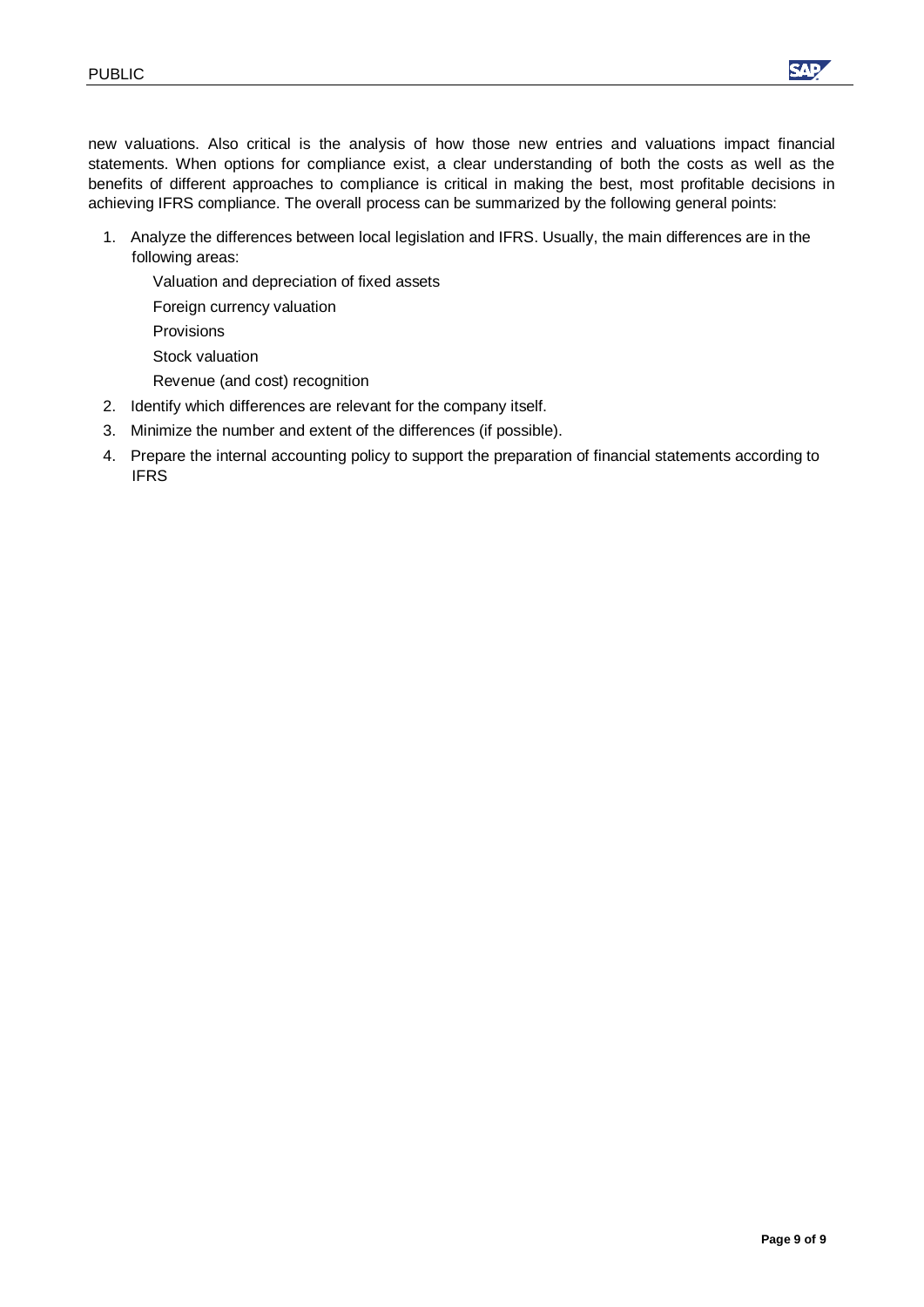

### <span id="page-9-0"></span>Parallel Accounting Systems

The introduction of IFRS into the accounting system of the company means the introduction of parallel accounting systems into the G/L ledger. Some transactions have, by nature, different meanings for local legislation and for IFRS purposes. Therefore, it is a must for a company to create special G/L accounts to comply with local legislation and for IFRS-related postings. In fact, the G/L ledger should include 3 types of accounts:

- For local legislation,
- For IFRS, and
- For common purposes

The following diagram illustrates the setup:



Using this setup, we can cover all eventualities resulting from IFRS adoption in the accounting system. There are generally 3 scenarios:

- A transaction that has the same impact for the local legislation and for the IFRS rules. The transaction is posted to the common G/L accounts. For example, a purchasing invoice for services.
- x A transaction that has different valuations for the local legislation and for IFRS. It is posted in parallel to local and IFRS G/L accounts. For example, depreciation of fixed assets.
- A transaction that is required only by local legislation or only by IFRS rules. It is then posted to only local or only to IFRS G/L accounts. For example, specific provision.

Companies should consider the introduction of this parallelism into the accounting as one of the main challenges when IFRS is being adopted as a parallel reporting ledger.

SAP Business One supports the need for parallel G/L accounts (for local and IFRS purposes). It provides the functionality to record and report the transactions and G/L accounts in parallel.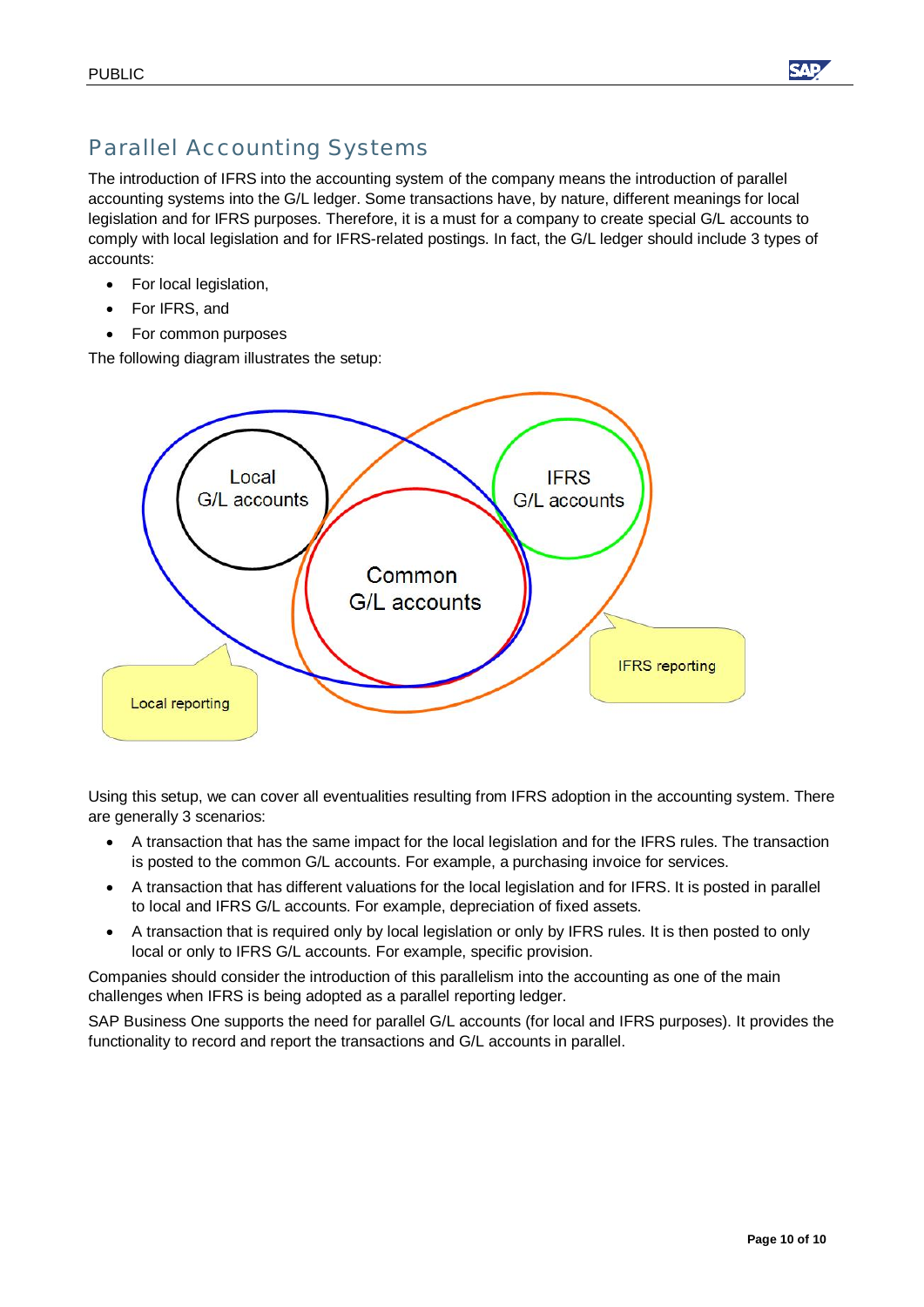

### <span id="page-10-0"></span>List of Currently Valid IFRSs

On 9<sup>th</sup> July, 2009, the IASB issued an IFRS designed for the use of SMEs. This standard is being considered as part of this document. Additionally, the following standards are relevant:

#### **IFRSs**

- IFRS 1 First-time Adoption of International Financial Reporting Standards
- IFRS 2 Share-based Payment
- **IFRS 3 Business Combinations**
- **IFRS 4 Insurance Contracts**
- IFRS 5 Noncurrent Assets Held for Sale and Discontinued Operations
- IFRS 6 Exploration for and evaluation of Mineral Resources
- IFRS 7 Financial Instruments: Disclosures
- IFRS 8 Operating Segments

#### **IASs**

- x IAS 1 Presentation of Financial Statements
- IAS 2 Inventories
- **IAS 7 Cash Flow Statements**
- IAS 8 Accounting Policies, Changes in Accounting Estimates and Errors
- IAS 10 Events After the Balance Sheet Date
- IAS 11 Construction Contracts
- IAS 12 Income Taxes
- IAS 16 Property, Plant, and Equipment
- IAS 17 Leases
- IAS 18 Revenue
- IAS 19 Employee Benefits
- IAS 20 Accounting for Government Grants and Disclosure of Government Assistance
- IAS 21 The Effects of Changes in Foreign Exchange Rates
- IAS 23 Borrowing Costs
- IAS 24 Related Party Disclosures
- IAS 26 Accounting and Reporting by Retirement Benefit Plans
- IAS 27 Consolidated and Separate Financial Statements
- IAS 28 Investments in Associates
- IAS 29 Financial Reporting in Hyperinflationary Economies
- IAS 31 Interests in Joint Ventures
- IAS 32 Financial Instruments: Presentation
- IAS 33 Earnings per Share
- IAS 34 Interim Financial Reporting
- IAS 36 Impairment of Assets
- IAS 37 Provisions, Contingent Liabilities, and Contingent Assets
- IAS 38 Intangible Assets
- IAS 39 Financial Instruments: Recognition and Measurement
- IAS 40 Investment Property
- IAS 41 Agriculture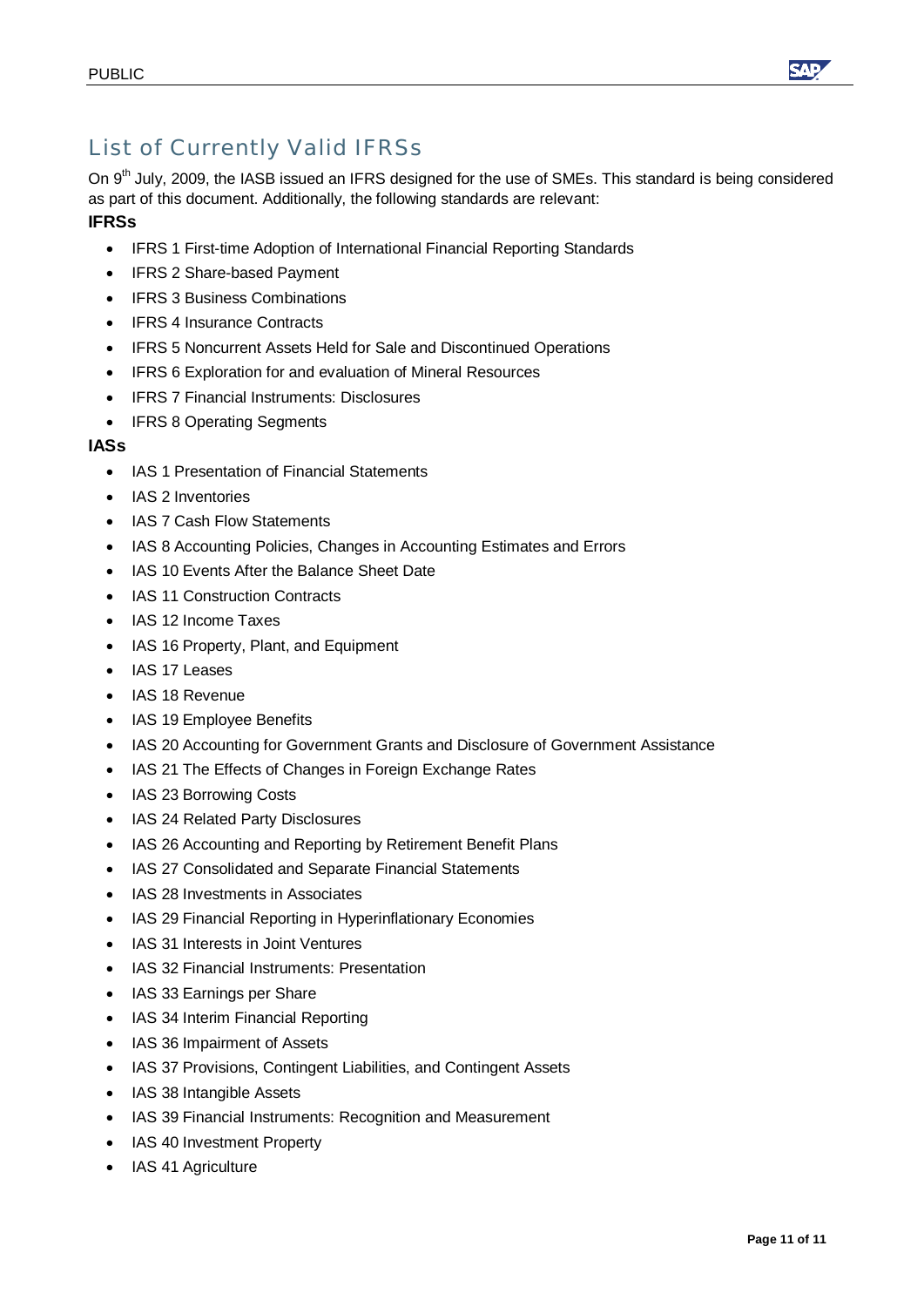

#### **IFRICs**

List of valid Interpretations (International Financial Reporting Interpretations Committee and Standing Interpretations Committee)

- x IFRIC 1 Changes in Existing Decommissioning, Restoration, and Similar Liabilities
- IFRIC 2 Members' Shares in Co-operative Entities and Similar Instruments
- IFRIC 4 Determining whether an Arrangement contains a Lease
- IFRIC 5 Rights to Interests arising from Decommissioning, Restoration, and Environmental Rehabilitation Funds
- IFRIC 6 Liabilities arising from Participating in a Specific Market—Waste Electrical and Electronic Equipment
- IFRIC 7 Applying the Restatement Approach under IAS 29 Financial Reporting in Hyperinflationary Economies
- IFRIC 8 Scope of IFRS 2
- **IFRIC 9 Reassessment of Embedded Derivatives**
- IFRIC 10 Interim Financial Reporting and Impairment
- IFRIC 11 IFRS 2-Group and Treasury Share Transactions
- **IFRIC 12 Service Concession Arrangements**
- **IFRIC 13 Customer Loyalty Programs**
- x IFRIC 14 The Limit on a Defined Benefit Asset, Minimum Funding Requirements, and their Interaction
- IFRIC 15 Agreements for the Construction of Real Estate
- IFRIC 16 Hedges of a Net Investment in a Foreign Operation
- IFRIC 17 Distributions of Noncash Assets to Owners

#### **SICs**

- $\bullet$  SIC 7 Introduction of the Euro
- SIC 10 Government Assistance—No Specific Relation to Operating Activities
- x SIC 12 Consolidation—Special Purpose Entities
- x SIC 13 Jointly Controlled Entities—Non-Monetary Contributions by Venturers
- SIC 15 Operating Leases—Incentives
- x SIC 21 Income Taxes—Recovery of Revalued Non-Depreciable Assets
- SIC 25 Income Taxes—Changes in the Tax Status of an Entity or its Shareholders
- SIC 27 Evaluating the Substance of Transactions Involving the Legal Form of a Lease
- x SIC 29 Service Concession Arrangements: Disclosures
- SIC 31 Revenue—Barter Transactions Involving Advertising Services
- x SIC 32 Intangible Assets—Web Site Costs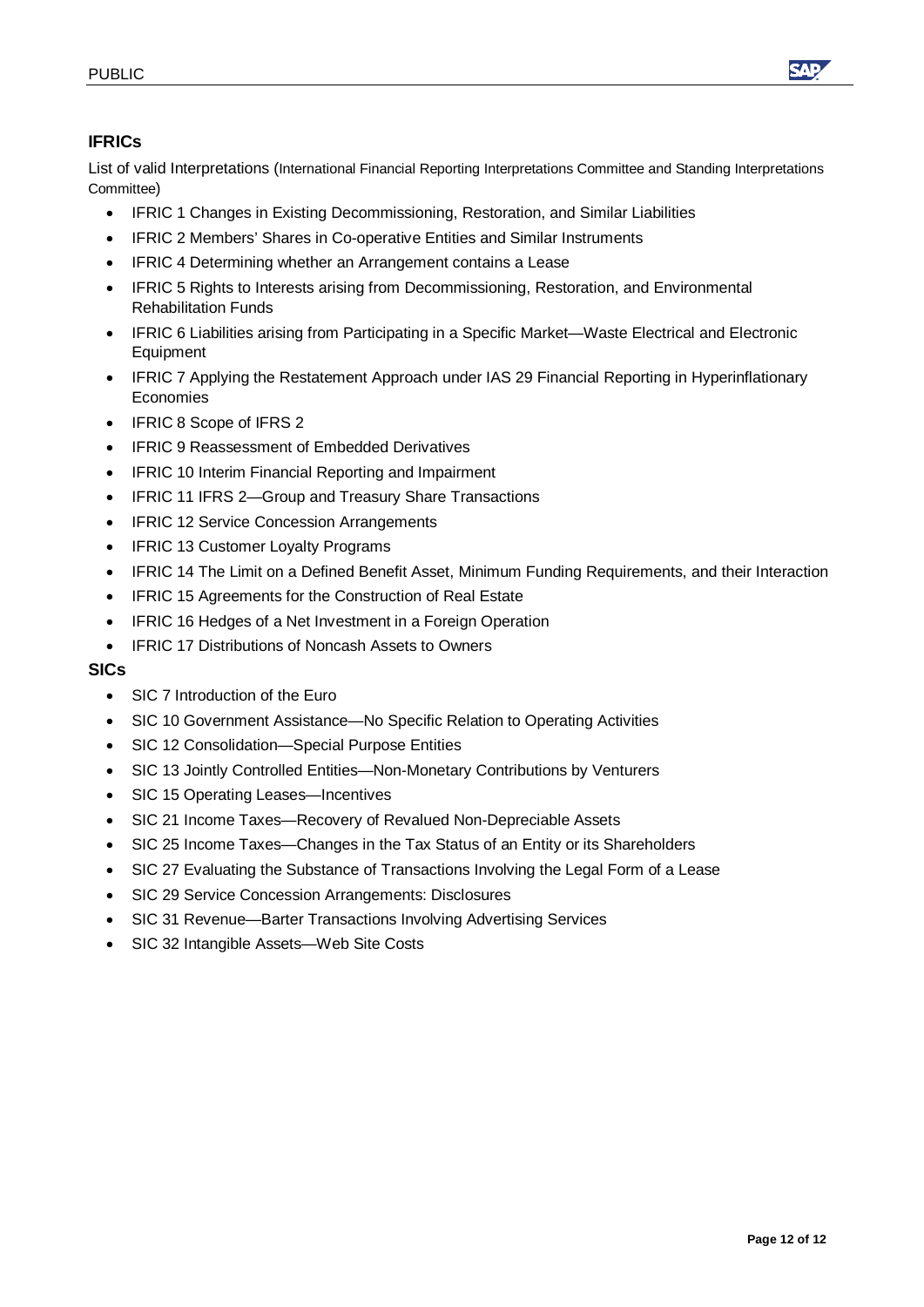

# <span id="page-12-0"></span>Standards Overview

### <span id="page-12-1"></span>IFRS 1 First-time Adoption of International Financial Reporting Standards

#### **Standard Summary**

The objective of this IFRS is to ensure that an entity's *first IFRS financial statements*, and its interim financial reports for part of the period covered by those financial statements, contain high quality information that:

- a. is transparent for users and comparable over all periods presented;
- b. provides a suitable starting point for accounting under *International Financial Reporting Standards (IFRSs)*; and
- c. can be generated at a cost that does not exceed the benefits to users.

An entity shall prepare and present an *opening IFRS statement of financial position* at the *date of transition to IFRSs*. This is the starting point for its accounting under IFRSs. The IFRS requires an entity to do the following in the opening IFRS statement of financial position that it prepares as a starting point for its accounting under IFRSs:

- a. recognize all assets and liabilities whose recognition is required by IFRSs. The standard allows an exception and defines the transition from local legislation to IFRS. However the differences between the local legislation and IFRS are not explicitly described in the standard.
- b. not recognize items as assets or liabilities if IFRSs do not permit such recognition;
- c. reclassify items that it recognized under previous GAAP as one type of asset, liability or component of equity, but are a different type of asset, liability or component of equity under IFRSs; and
- d. apply IFRSs in measuring all recognized assets and liabilities.

The IFRS requires disclosures that explain how the transition from previous GAAP to IFRSs affected the entity's reported financial position, financial performance, and cash flows.

#### **Impact on SAP Business One Functionality**

To present an opening IFRS statement of the financial position at the date of transition of IFRS, SAP Business One financial reports can be used to report at a certain date. To comply with the standard, manual adjustments may be inevitable. In particular, the SAP Business One balance sheet report should be used to generate an opening IFRS balance sheet on the date of the transition to IFRS. Prior to its generation, you need to ensure that specific adjustments are made to differentiate IFRSs from accounting principles used for operation accounting.

To explain how the transition from previous GAAP to IFRSs has affected the entity's reported financial position, financial performance and cash flows, you need to create two sets of financial reports by using SAP Business One financial reports, one including, and the other excluding, the specific IFRS adjustments.

You can use financial report templates in SAP Business One for setting up financial reports for IFRS purposes.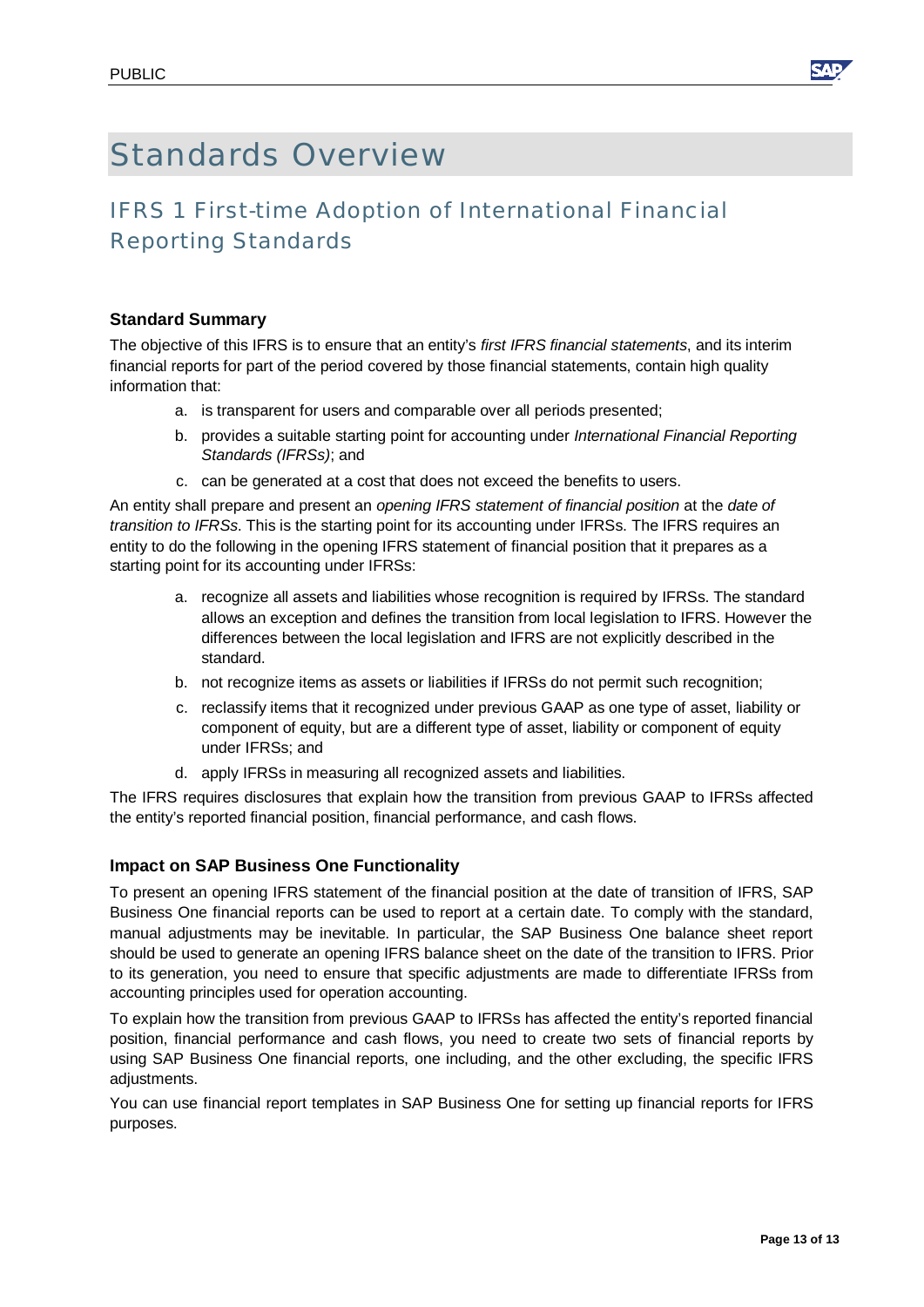

#### **Standard for SMEs Implication**

First-time adoption of the standard for SMEs is described in section 35. The process is similar to IFRS 1. The important point from the SAP Business One perspective is the preparation of the financial statements for the actual accounting period, as well as for the required comparative periods, based on the standard for SMEs. The financial report templates can be used for these purposes. The functionality lets you create customized forms according to the needs of the particular company.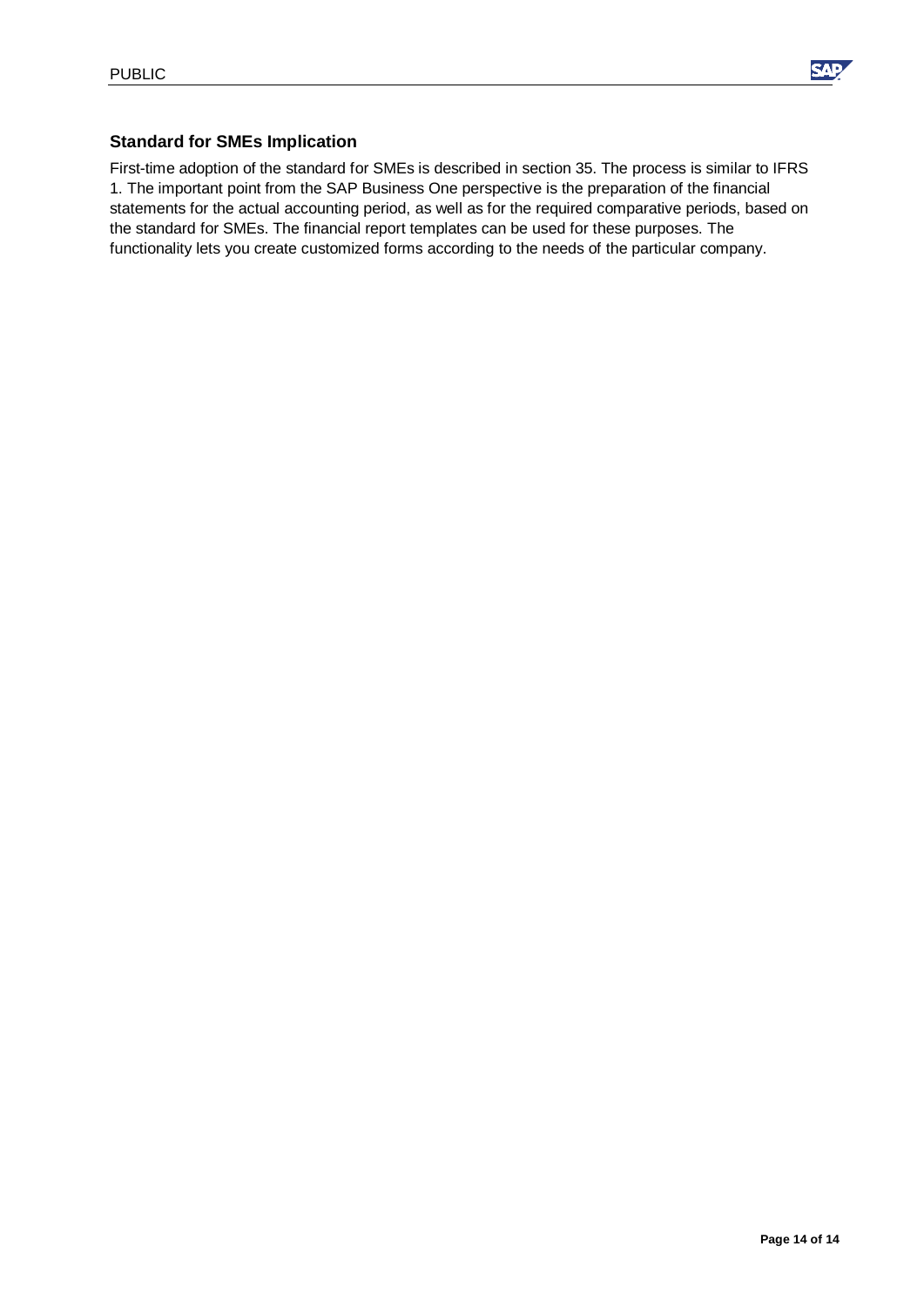

### <span id="page-14-0"></span>IFRS 5 Noncurrent Assets Held for Sale and Discontinued **Operations**

#### **Standard Summary**

The objective of this standard is to specify the accounting for assets held for sale, and the presentation and disclosure of discontinued operations. In particular, the IFRS requires:

- a. assets that meet the criteria to be classified as held for sale to be measured at the lower of carrying amount and fair value less costs to sell, and depreciation on such assets to cease; and
- b. assets that meet the criteria to be classified as held for sale to be presented separately in the statement of financial position and the results of discontinued operations to be presented separately in the statement of comprehensive income.

An entity shall classify a noncurrent asset (or disposal group) as held for sale if its carrying amount is recovered principally through a sale transaction rather than through continuing use.

For this to be the case, the asset (or disposal group) must be available for immediate sale in its present condition subject only to terms that are usual and customary for sales of such assets (or disposal groups) and its sale must be *highly probable*. For the sale to be highly probable, the appropriate level of management must be committed to a plan to sell the asset (or disposal group), and an active program to locate a buyer and complete the plan must have been initiated. Further, the asset (or disposal group) must be actively marketed for sale at a price that is reasonable in relation to its current fair value. In addition, the sale should be expected to qualify for recognition as a completed sale within one year from the date of classification, except as permitted by paragraph 9, and actions required to complete the plan should indicate that it is unlikely that significant changes to the plan are made or that the plan is withdrawn.

A discontinued operation is a component of an entity that either has been disposed of, or is classified as held for sale, and

- a. represents a separate major line of business or geographical area of operations,
- b. is part of a single coordinated plan to dispose of a separate major line of business or geographical area of operations or
- c. is a subsidiary acquired exclusively with a view to resale.

#### **Impact on SAP Business One Functionality**

SAP Business One provides 2 functions to help you comply with the standard.

One is the Fixed Assets add-on (available only for some localizations) which lets you record, monitor, and make the necessary accounting postings related to your company's fixed assets. For identification and monitoring of the assets valid for the standard, you can use standard product features such identifier or user-defined fields.

Your company should exclude these assets from depreciation runs by using standard add-on functionality.

In addition SAP Business One comprises a set of reporting capabilities to prepare financial reports (balance sheets and profit and loss reports) as the standard requires.

#### **Standard for SMEs Implication**

The implications of this section for SAP Business One are in line with the functionality description available for the full IFRS 5.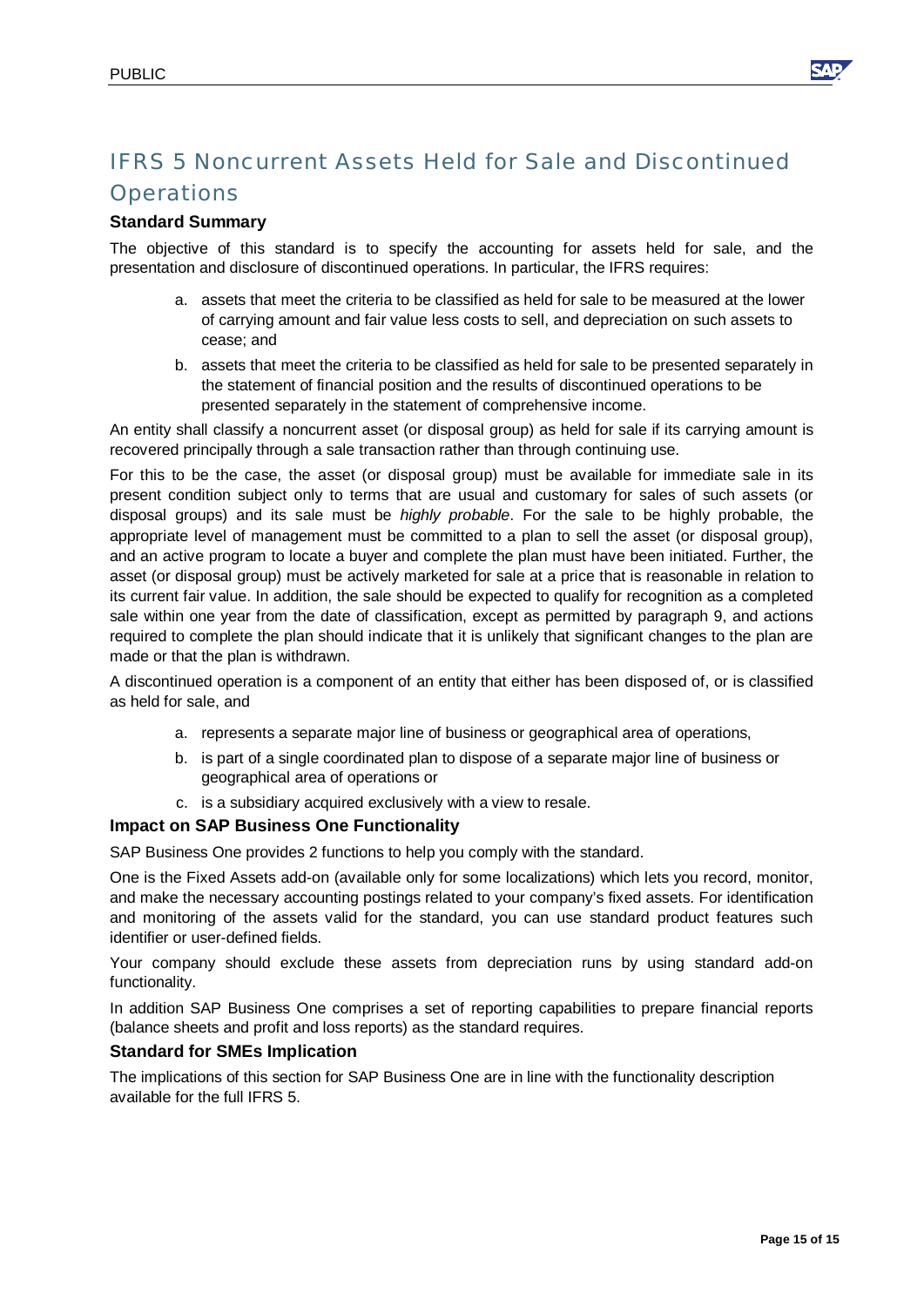

### IAS 1 Presentation of Financial Statements

#### **Standard Summary**

The objective of this standard is to prescribe the basis for presentation of general purpose financial statements to ensure comparability both with the entity's financial statements of previous periods and with the financial statements of other entities. It sets out overall requirements for the presentation of financial statements, guidelines for their structure and minimum requirements for their content. The application of IFRSs, with additional disclosure when necessary, is presumed to result in financial statements that achieve a fair presentation.

A complete set of financial statements comprises to be presented at least annually:

(Note. In case of the preparation of Financial Statements more frequently the IAS 34 is applicable)

- a. a statement of financial position as at the end of the period (in case of IFRS 1 the opening statement of financial position is prepared as well);
- b. a statement of comprehensive income for the period;
- c. a statement of changes in equity for the period;
- d. a statement of cash flows for the period (the statement is prepared based on IAS 7);
- e. notes, comprising a summary of significant accounting policies and other explanatory information; and
- f. a statement of financial position as at the beginning of the earliest comparative period when an entity applies an accounting policy retrospectively or makes a retrospective restatement of items in its financial statements, or when it reclassifies items in its financial statements.

An entity shall present separately each material class of similar items. An entity shall present separately items of a dissimilar nature or function unless they are immaterial.

An entity shall not offset assets and liabilities or income and expenses, unless required or permitted by an IFRS.

Except when IFRSs permit or require otherwise, an entity shall disclose comparative information in respect of the previous period for all amounts and narrations reported in the current period's financial statements.

An entity shall recognize all items of income and expense in a period in profit or loss unless an IFRS requires or permits otherwise.

An entity shall disclose information that enables users of its financial statements to evaluate the entity's objectives, policies, and processes for managing capital.

#### **Impact on SAP Business One Functionality**

To help users produce IFRS financial statements, SAP Business One supports the creation of additional G/L accounts in the existing chart of accounts. The new accounts should be distinguished from the local G/L accounts by, for example, a special prefix in the account code (such as IFRS). This would allow the identification and filtration of the special accounts in standard SAP Business One reports.

SAP Business One comprises a set of financial reports that aggregate all business transactions with an impact on accounting. As well as IFRS-dedicated G/L accounts, each IFRS-specific transaction contains identifying characteristics (such as reference fields, identifiers, or transaction codes). These business transactions provide a basis for the creation and presentation of fair and accurate reports compliant with IFRS after manual adjustments are made to differentiate them from non-IFRS relevant transactions.

<span id="page-15-0"></span>To disclose comparative information in respect of the previous period for all amounts reported in the current period's financial statements, users are recommended to use comparison financial statements.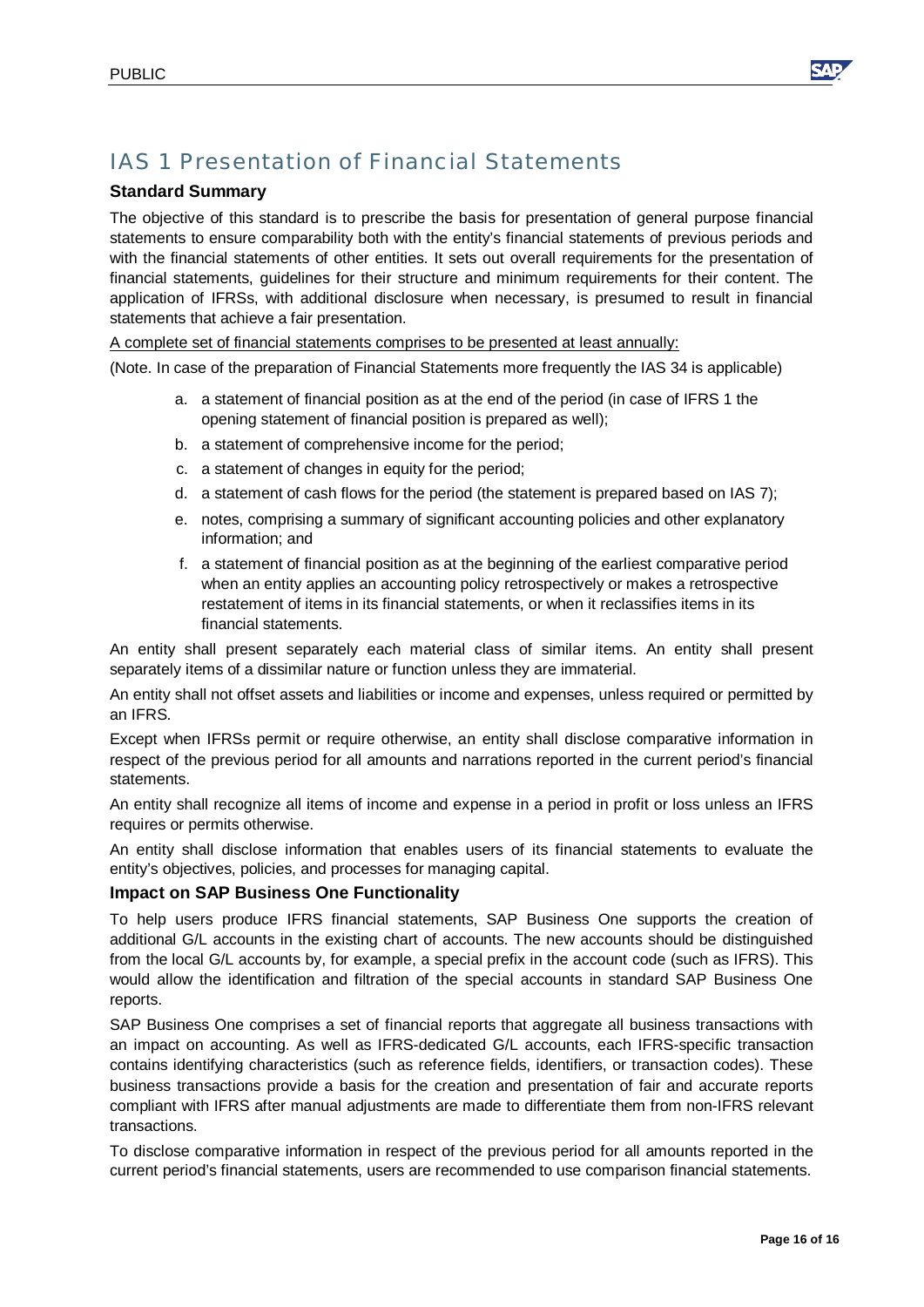

The combination of various standard reports (such as G/L reports, trial balance reports, and so on), ad hoc queries, and specific tools (such as. XL Reporter) help the user to identify changes in equity and cash accounts.

SAP Business One also provides functionality such as item properties, item groups, and so on, to filter and track various material classes easily.

#### **Standard for SMEs Implication**

The relevant sections in the Standard for SMEs are sections 3 to 7. These sections define the fair presentation of financial statements, what compliance with the IFRS for Small and Medium-sized Entities requires, and what is a complete set of financial statements. The sections also describe each statement separately.

The implication for SAP Business One is the same as for the original IAS1 described above.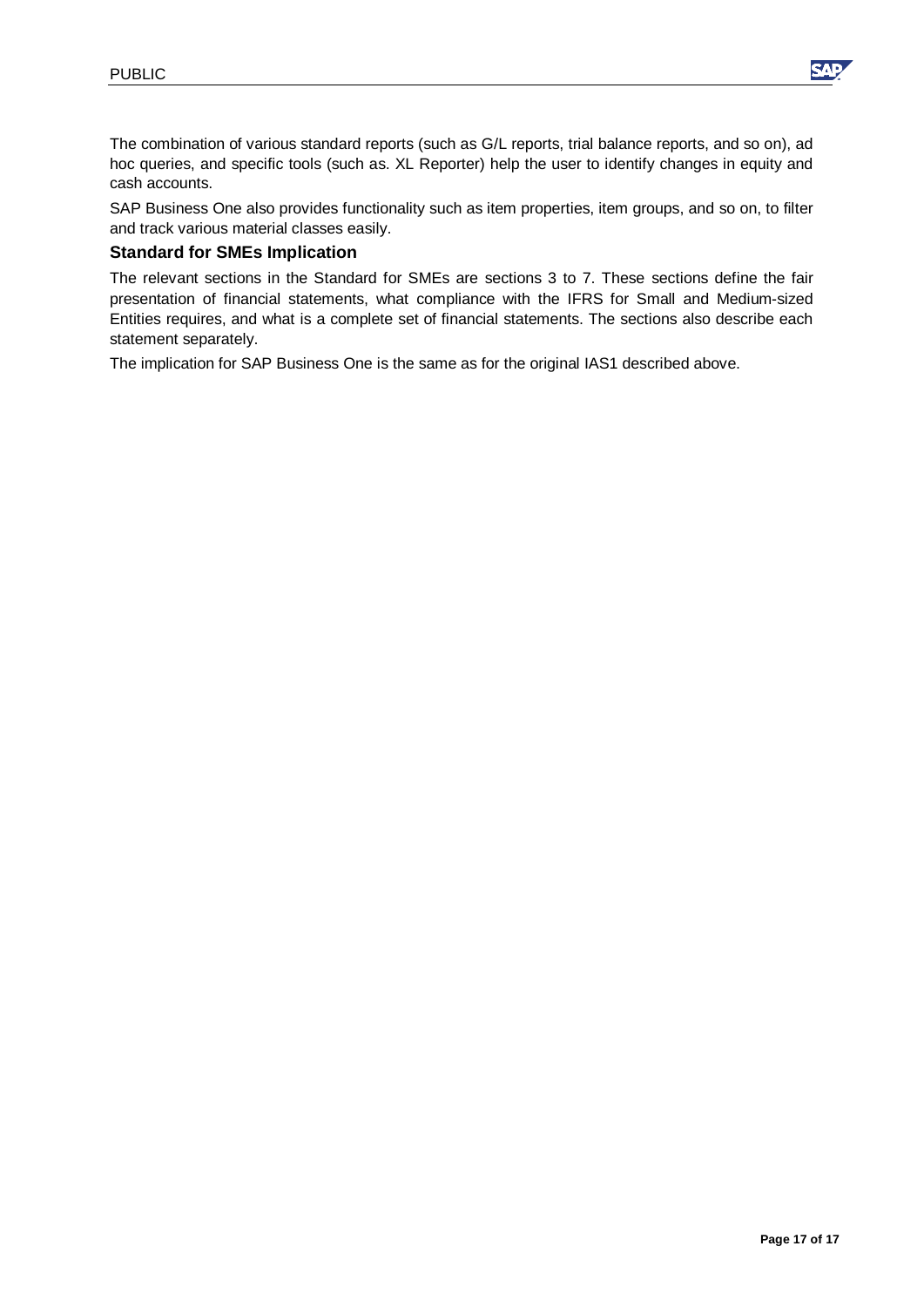

### <span id="page-17-0"></span>IAS 2 Inventories

#### **Standard Summary**

The objective of this standard is to prescribe the accounting treatment for inventories. A primary issue in accounting for inventories is the amount of cost to be recognized as an asset and carried forward until the related revenues are recognized.

Inventories shall be measured at the lower of cost and net realizable value.

The cost of inventories shall be assigned by using the first-in, first-out (FIFO) or weighted average cost formula. An entity shall use the same cost formula for all inventories having a similar nature and use to the entity. For inventories with a different nature or use, different cost formulas may be justified. However, the cost of inventories of items that are not ordinarily interchangeable and goods or services produced and segregated for specific projects shall be assigned by using specific identification of their individual costs.

Techniques for the measurement of the cost of inventories, such as the standard cost method or the retail method, may be used for convenience if the results approximate cost. Standard costs take into account normal levels of materials and supplies, labor, efficiency, and capacity utilization. They are regularly reviewed and, if necessary, revised in the light of current conditions

When inventories are sold, the carrying amount of those inventories shall be recognized as an expense in the period in which the related revenue is recognized. The amount of any write-down of inventories to net realizable value and all losses of inventories shall be recognized as an expense in the period the write-down or loss occurs. The amount of any reversal of any write-down of inventories, arising from an increase in net realizable value, shall be recognized as a reduction in the amount of inventories recognized as an expense in the period in which the reversal occurs.

Net realizable value is the estimated selling price in the ordinary course of business less the estimated costs of completion and the estimated costs necessary to make the sale.

#### **Impact on SAP Business One Functionality**

SAP Business One supports both approaches for inventory valuation: perpetual and nonperpetual inventory systems.

A perpetual inventory system reflects the value of inventory postings by means of monetary transactions in the accounting system. These monetary transactions are carried out only when items defined as WH (warehousing) items are received or released from stock.

Inventories under a perpetual inventory system can be valuated using valuation methods (FIFO, weighted average) which are in line with IFRS requirements. For articles using the standard valuation method it is required to adjust value to lower of cost and net realizable value for IFRS reporting purposes (see description of the tools below).

In a nonperpetual inventory system, item cost updates are made on a periodic basis.

SAP Business One integrates inventory valuation and movements into all transactional operations in a perpetual inventory system. This includes receipts, delivery, and other stock movements that are part of daily company operations. For sales transactions, for example, A/R invoices, SAP Business One automatically evaluates the carrying amount, recognizing it as an expense together with related revenue without further necessary action from the user's side.

The valuation of inventory available in SAP Business One represents the inventory cost. The company's accountant has to investigate and analyze the net realizable value. The accountant's analysis should be based on the market situation regarding the respective goods as well as the situation with the respective goods in the company warehouse. Decisions about the revaluation of goods or the creation of a provision for stock are left to accountants. The principle of materiality should be taken into consideration.

Net realizable value refers to the net amount that an entity expects to realize from the sale of inventory in the ordinary course of business.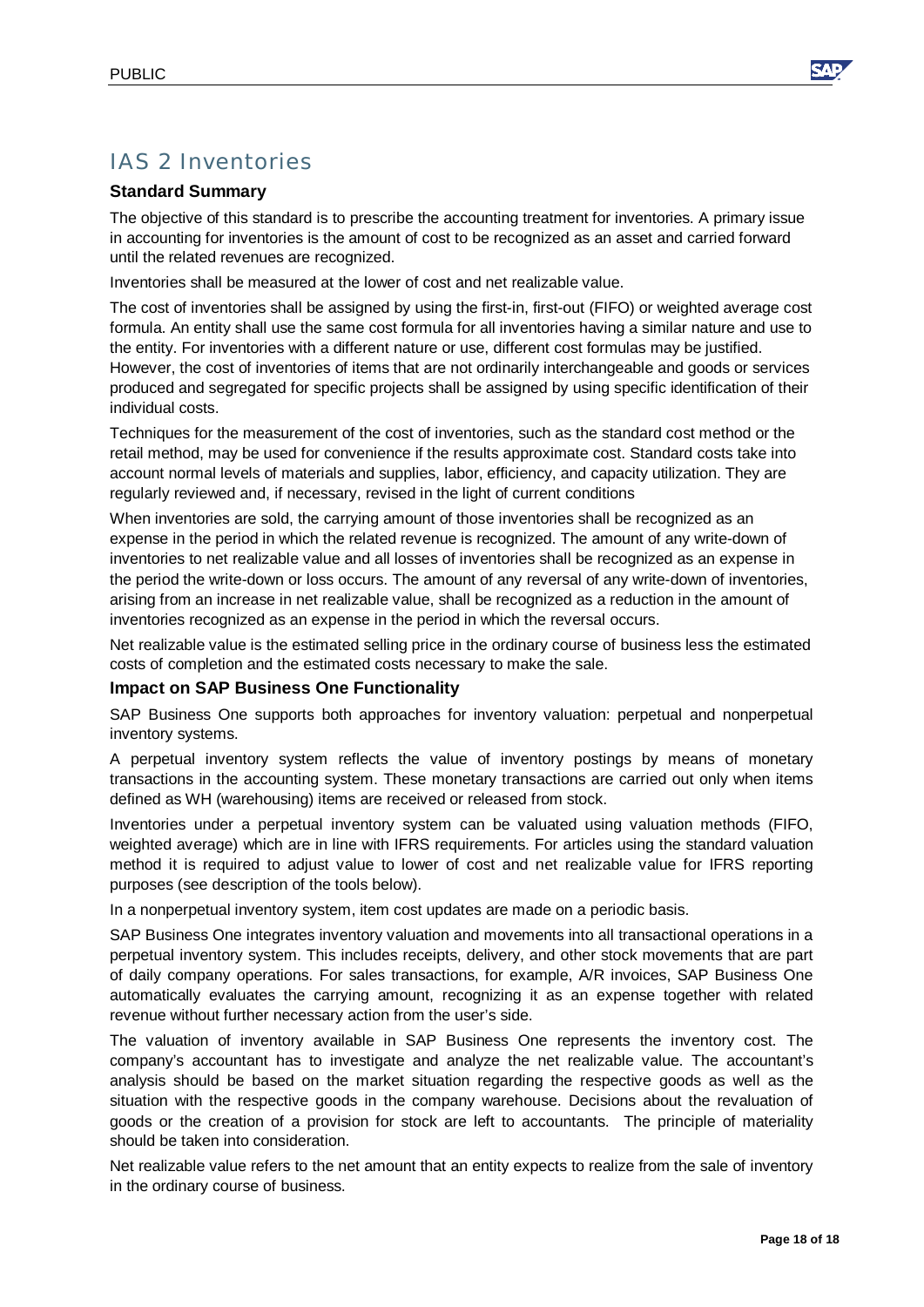

Reconsideration of the inventory valuation should take place on a regular basis (as required in par. 33).

SAP Business One supports the per article valuation method and thus the reporting entity should properly set valuation method for inventories having a similar nature.

For any adjustments in inventories value SAP Business One provides functionality of material revaluation (available for perpetual and nonperpetual Inventory systems). To comply with the standard requirements, users should use expense accounts for any inventory write-downs. In case of reversal transactions, such as value increases, users should also use the expense account. Such transactions are also reflected in SAP Business One inventory reports such the audit report or the inventory valuation simulation report.

SAP Business One lets you set calculation formulas for products and specify the value of the finished goods. However, the integration of the scrap value or its further use in the production is not part of the standard functionality. Therefore, any required adjustments should be made by the company's accountant using other functionalities (for example, material revaluation)

SAP Business One lets you simulate the valuation method for items and groups of items, using the inventory valuation simulation report. It gives the accountant the opportunity to look at and disclose the inventory valuated in the proper valuation method from the IFRS point of view.

SAP Business One allows you to classify the inventories also as fixed assets by selecting the *Fixed Assets* check box. However the related posting and disclosure should be done by your company accountant.

#### **Standard for SMEs Implication**

The relevant section in the Standard for SMEs is section 13. The implications of this section to SAP Business One are in line with the functionality description available for the full IAS2.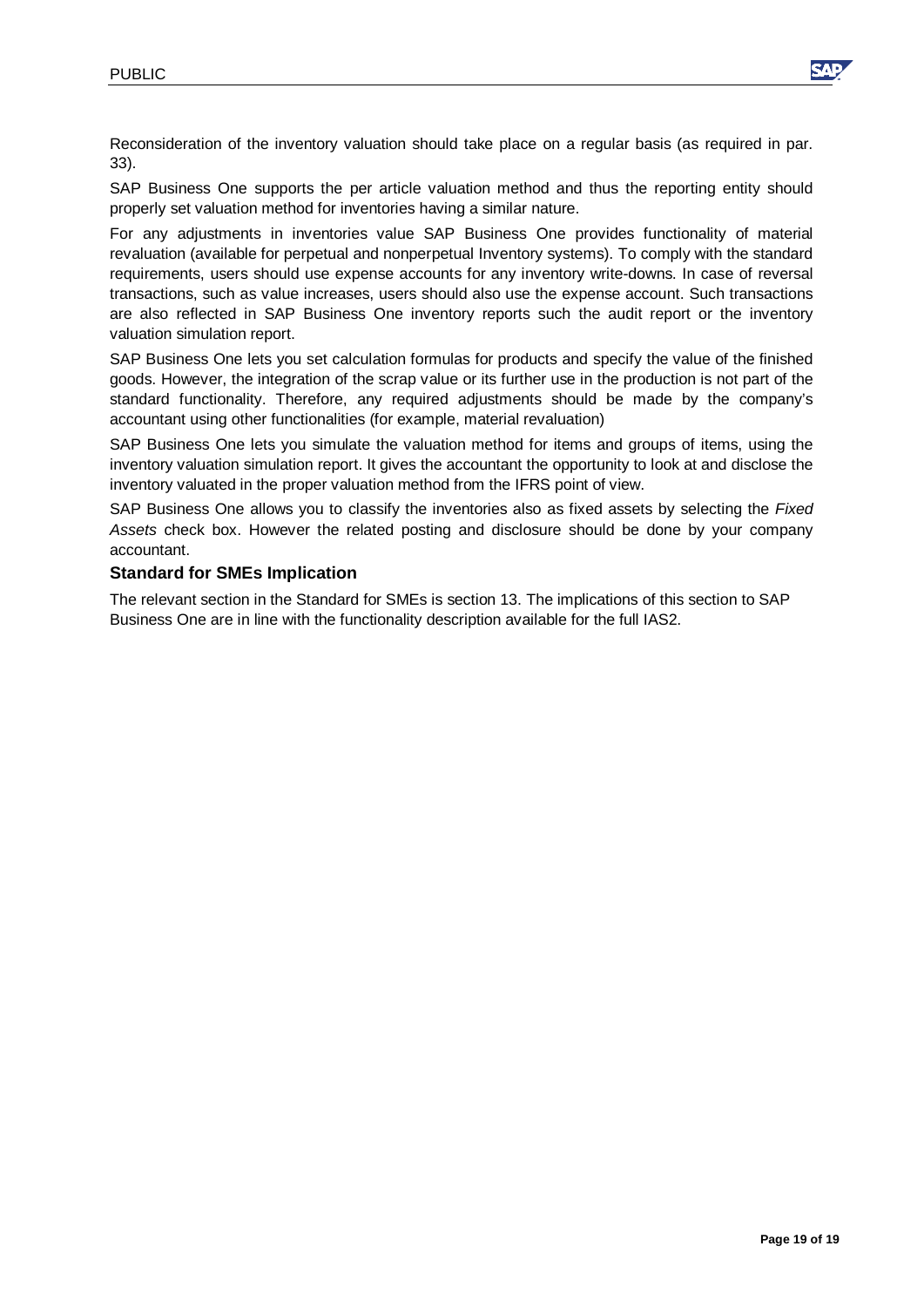

### <span id="page-19-0"></span>IAS 7 Cash Flow Statements

#### **Standard Summary**

The objective of this Standard is to require the provision of information about the historical changes in cash and cash equivalents of an entity by means of a statement of cash flows that classifies cash flows during the period from operating, investing, and financing activities.

*Cash flows* are inflows and outflows of cash and cash equivalents. *Cash* comprises cash on hand and demand deposits. *Cash equivalents* are short-term, highly liquid investments that are readily convertible to known amounts of cash and which are subject to an insignificant risk of changes in value.

The statement of cash flows shall report cash flows during the period classified by operating, investing, and financing activities.

*Operating activities* are the principal revenue-producing activities of the entity and other activities that are not investing or financing activities. Cash flows from operating activities are primarily derived from the principal revenue-producing activities of the entity. Therefore, they generally result from the transactions and other events that enter into the determination of profit or loss.

*Investing activities* are the acquisition and disposal of long-term assets and other investments not included in cash equivalents. The separate disclosure of cash flows arising from investing activities is important because the cash flows represent the extent to which expenditures have been made for resources intended to generate future income and cash flows.

*Financing activities* are activities that result in changes in the size and composition of the contributed equity and borrowings of the entity. The separate disclosure of cash flows arising from financing activities is important because it is useful in predicting claims on future cash flows by providers of capital to the entity.

An entity shall report cash flows from operating activities using either:

- a. the direct method, whereby major classes of gross cash receipts and gross cash payments are disclosed; or
- b. the indirect method, whereby profit or loss is adjusted for the effects of transactions of a non-cash nature, any deferrals or accruals of past or future operating cash receipts or payments, and items of income or expense associated with investing or financing cash flows.

An entity shall disclose the components of cash and cash equivalents and shall present a reconciliation of the amounts in its statement of cash flows with the equivalent items reported in the statement of financial position.

#### **Impact on SAP Business One Functionality**

SAP Business One supports the preparation of cash flow statements by both direct and indirect methods, using a combination of the following functionalities:

- Marking G/L accounts as cash accounts,
- Marking specific cash-relevant transactions by specific transaction codes or identifiers. These identifiers are not available in the cash flow report so you can use the G/L report for identifying transactions. You can also use this approach for handling a transaction involving more than one payment mean.
- Analyzing cash-relevant transactions via a cash flow report and a cash report  $1$

The summarized information serves as a basis for the preparation of the cash flow statement according to the standard.

<span id="page-19-1"></span><sup>&</sup>lt;sup>1</sup> Available only for Czech Republic, Slovakia, Hungary, Poland and Russia.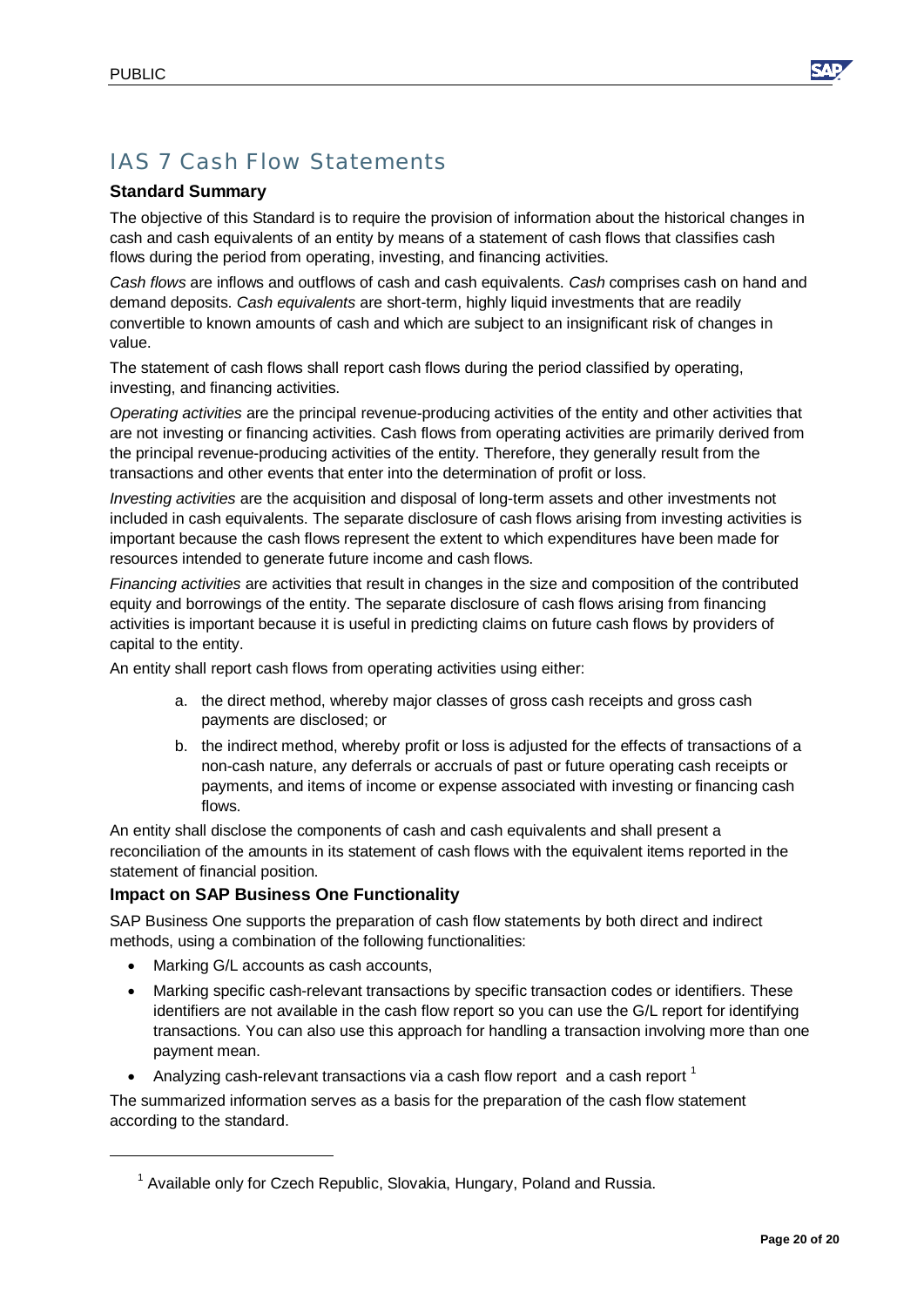

#### **Standard for SMEs Implication**

The relevant section in the Standard for SMEs is section 7. The most important implication for SAP Business One is the use of this method in the preparation of cash flow statements. Although this standard allows both the direct and indirect methods, the recommendation is to use the direct method mainly because of its value for readers of the financial statements. You can use it via a thorough system setup (for example, by the cash G/L accounts). This method provides an opportunity for better transaction identification as well as cross-checking.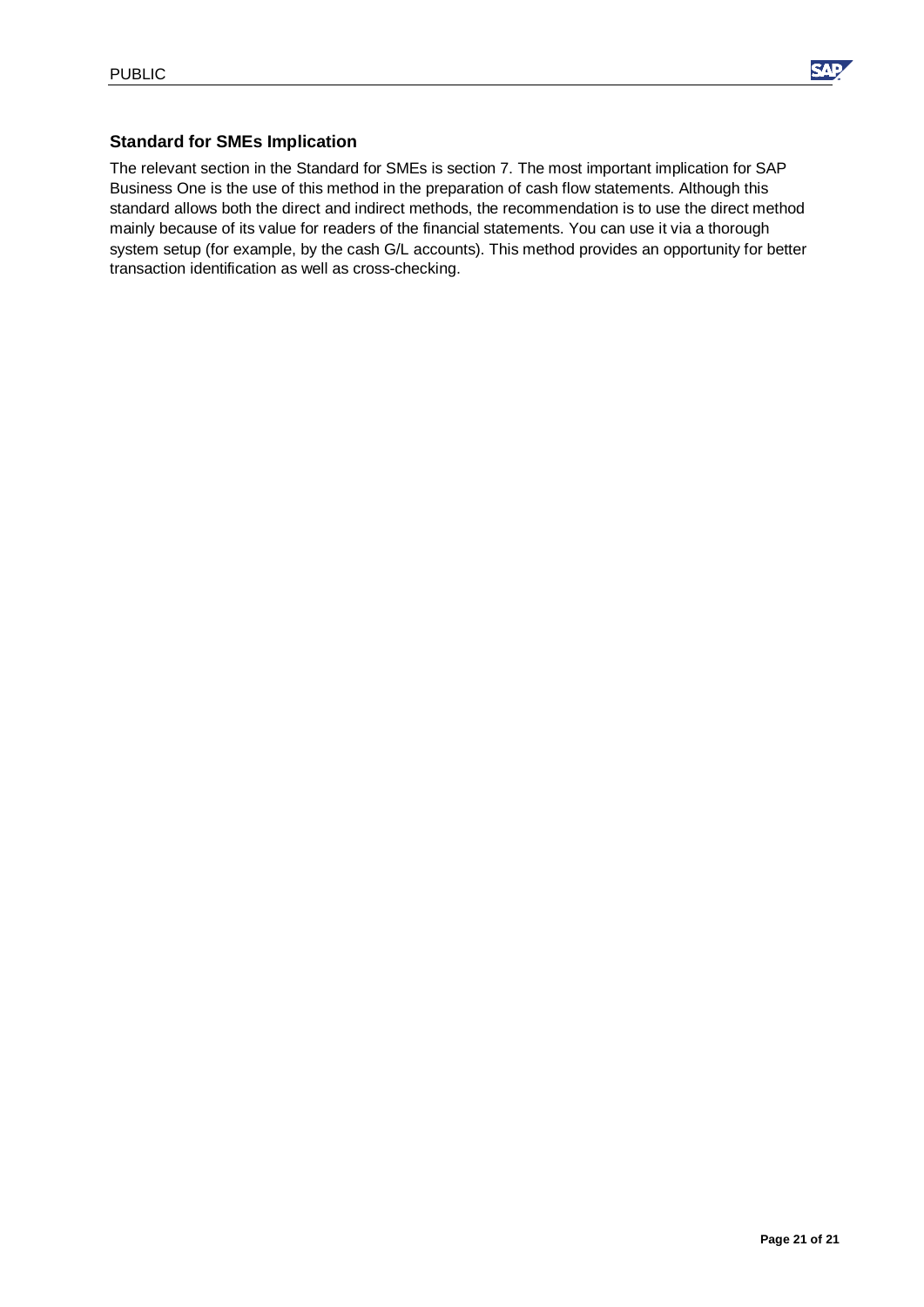

### <span id="page-21-0"></span>IAS 8 Accounting Policies, Changes in Accounting Estimates and Errors

#### **Standard Summary**

The objective of this Standard is to prescribe the criteria for selecting and changing accounting policies, together with the accounting treatment and disclosure of changes in accounting policies, changes in accounting estimates and corrections of errors. The Standard is intended to enhance the relevance and reliability of an entity's financial statements, and the comparability of those financial statements over time and with the financial statements of other entities.

*Accounting policies* are the specific principles, bases, conventions, rules, and practices applied by an entity in preparing and presenting financial statements (for example, change in the valuation method of inventory or change in the useful life of fixed assets). When an IFRS specifically applies to a transaction, other event or condition, the accounting policy or policies applied to that item shall be determined by applying the IFRS and considering any relevant Implementation Guidance issued by the IASB for the IFRS.

The use of reasonable estimates is an essential part of the preparation of financial statements and does not undermine their reliability. A *change in accounting estimate* is an adjustment of the carrying amount of an asset or a liability, or the amount of the periodic consumption of an asset that, results from the assessment of the present status of, and expected future benefits and obligations associated with, assets and liabilities. Changes in accounting estimates result from new information or new developments and, accordingly, are not corrections of errors. The effect of a change in an accounting estimate, shall be recognized prospectively by including it in profit or loss in:

- a. the period of the change, if the change affects that period only; or
- b. the period of the change and future periods, if the change affects both.

*Prior period errors* are omissions from, and misstatements in, the entity's financial statements for one or more prior periods arising from a failure to use, or misuse of, reliable information that:

- a. was available when financial statements for those periods were authorized for issue; and
- b. could reasonably be expected to have been obtained and taken into account in the preparation and presentation of those financial statements.

Except to the extent that it is impracticable to determine either the period-specific effects or the cumulative effect of the error, an entity shall correct material prior period errors retrospectively in the first set of financial statements authorized for issue after their discovery by:

- a. restating the comparative amounts for the prior periods presented in which the error occurred; or
- b. if the error occurred before the earliest prior period presented, restating the opening balances of assets, liabilities, and equity for the earliest prior period presented.

#### **Impact on SAP Business One Functionality**

To comply with requirements in this standard, users need to exercise their judgment independent of SAP Business One, since the factors involved are outside the control of SAP.

#### You need to consider manual adjustments.

#### **Standard for SMEs Implication**

The relevant section in the Standard for SMEs is section 10. The same SAP Business One functionality as described above lets you act in compliance with the Standard for SMEs.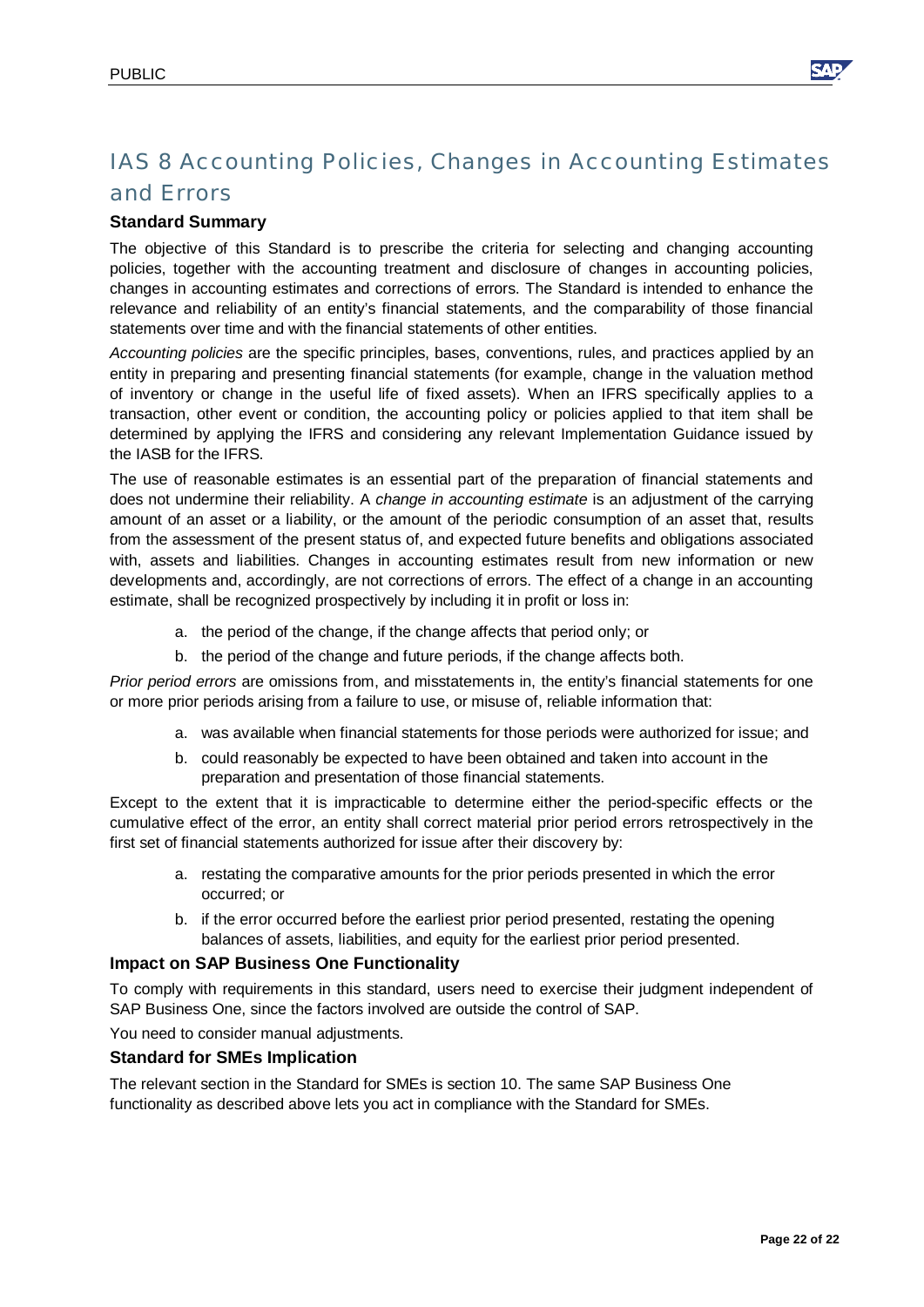

### <span id="page-22-0"></span>IAS 11 Construction Contracts

#### **Standard Summary**

The objective of this Standard is to prescribe the accounting treatment of revenue and costs associated with construction contracts. Due to the nature of the activity undertaken in construction contracts, the date at which the contract activity is entered into and the date when the activity is completed usually fall into different accounting periods. Therefore, the primary issue in accounting for construction contracts is the allocation of contract revenue and contract costs to the accounting periods in which construction work is performed.

This Standard shall be applied in accounting for construction contracts in the financial statements of contractors.

A *construction contract* is a contract specifically negotiated for the construction of an asset or a combination of assets that are closely interrelated or interdependent in terms of their design, technology, and function or their ultimate purpose or use.

Contract revenue shall comprise:

- a. the initial amount of revenue agreed in the contract; and
- b. variations in contract work, claims, and incentive payments:
	- i. to the extent that it is probable that they will result in revenue; and
	- ii. they are capable of being reliably measured

Contract revenue is measured at the fair value of the consideration received or receivable.

Contract costs shall comprise:

- a. costs that relate directly to the specific contract;
- b. costs that are attributable to contract activity in general and can be allocated to the contract; and
- c. such other costs as are specifically chargeable to the customer under the terms of the contract.

When the outcome of a construction contract can be estimated reliably, contract revenue and contract costs associated with the construction contract shall be recognized as revenue and expenses respectively by reference to the stage of completion of the contract activity at the end of the reporting period.

When the outcome of a construction contract cannot be estimated reliably:

- a. revenue shall be recognized only to the extent of contract costs incurred that it is probable will be recoverable; and
- b. contract costs shall be recognized as an expense in the period in which they are incurred.

When it is probable that total contract costs exceed total contract revenue, the expected loss shall be recognized as an expense immediately.

#### **Impact on SAP Business One Functionality**

Companies can enter relevant documents (such as sales and purchasing invoices or down payment invoices) via standard functionality. The level of construction should be measured separately and subsequently the accounting treatment of revenue and costs associated with construction contracts should be covered by manual adjustments.

The possible options involve the utilization of the projects for the purpose of monitoring the relevant transactions. The summarized transactions should be subsequently analyzed and manual adjustments should be made if the percentage of the completion defers from the amounts in accounting.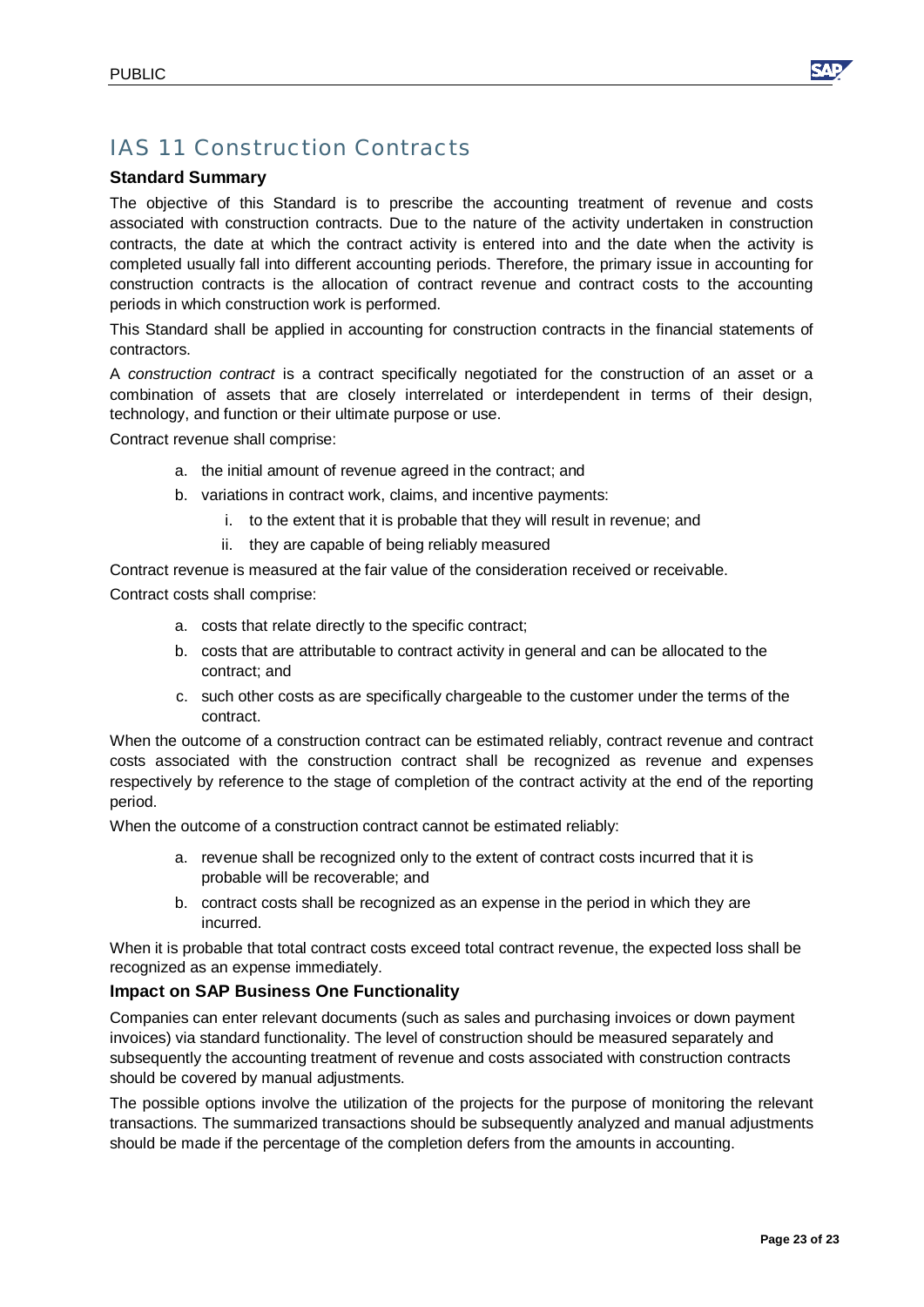

The values which should be presented in the financial statements as revenues and expenses are independent from the invoiced amounts or received / issued payments.

#### **Standard for SMEs Implication**

The relevant section in the Standard for SMEs is section 23 dedicated to various types of revenues. The SAP Business One functionality as described above lets you act in compliance with the Standard for SMEs.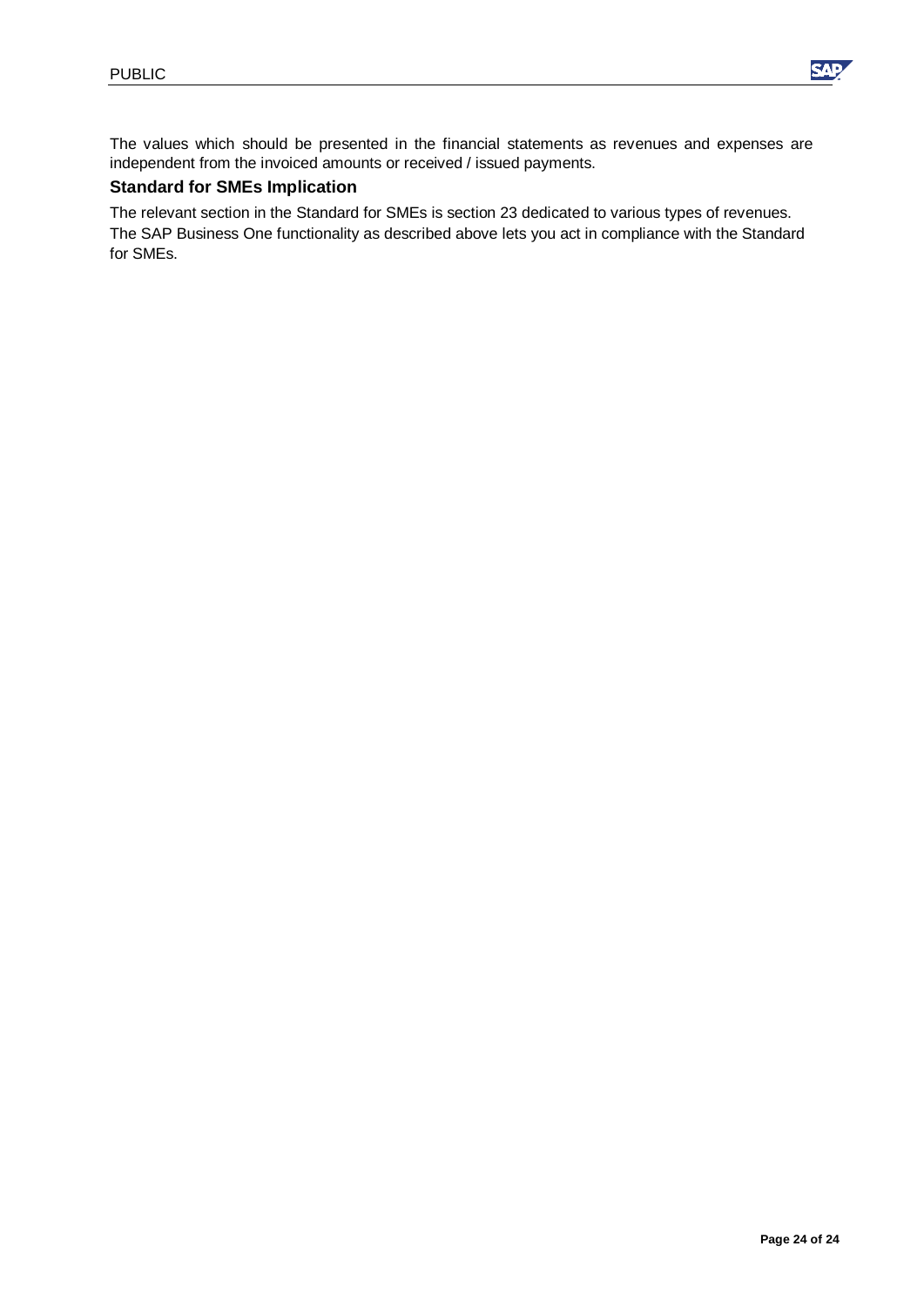

### <span id="page-24-0"></span>IAS 16 Property, Plant, and Equipment

#### **Standard Summary**

The objective of this Standard is to prescribe the accounting treatment for property, plant and equipment so that users of the financial statements can discern information about an entity's investment in its property, plant and equipment and the changes in such investment. The principal issues in accounting for property, plant and equipment are the recognition of the assets, the determination of their carrying amounts and the depreciation charges and impairment losses to be recognized in relation to them.

*Property, plant and equipment* are tangible items that:

- a. are held for use in the production or supply of goods or services, for rental to others (exception for real estate for rent, they are covered by IAS 40), or for administrative purposes; and
- b. are expected to be used during more than one (accounting/annual) period.

The cost of an item of property, plant and equipment shall be recognized as an asset if, and only if:

- a. it is probable that future economic benefits associated with the item will flow to the entity; and
- b. the cost of the item can be measured reliably.

Measurement at recognition: An item of property, plant, and equipment that qualifies for recognition as an asset shall be measured at its cost. The cost of an item of property, plant, and equipment is the cash price equivalent at the recognition date. If payment is deferred beyond normal credit terms, the difference between the cash price equivalent and the total payment is recognized as interest over the period of credit unless such interest is recognized in the carrying amount of the item in accordance with IAS 23.

The cost of an item of property, plant, and equipment comprises:

- a. its purchase price, including import duties and nonrefundable purchase taxes, after deducting trade discounts and rebates.
- b. any costs directly attributable to bringing the asset to the location and condition necessary for it to be capable of operating in the manner intended by management.
- c. the initial estimate of the costs of dismantling and removing the item and restoring the site on which it is located, the obligation for which an entity incurs either when the item is acquired or as a consequence of having used the item during a particular period for purposes other than to produce inventories during that period.

Measurement after recognition: An entity shall choose either the cost model or the revaluation model as its accounting policy and shall apply that policy to an entire class of property, plant, and equipment.

Cost model: After recognition as an asset, an item of property, plant, and equipment shall be carried at its cost less any accumulated depreciation and any accumulated impairment losses.

Revaluation model: After recognition as an asset, an item of property, plant and equipment whose fair value can be measured reliably shall be carried at a revalued amount, being its fair value at the date of the revaluation less any subsequent accumulated depreciation and subsequent accumulated impairment losses. Revaluations shall be made with sufficient regularity to ensure that the carrying amount does not differ materially from that which would be determined using fair value at the end of the reporting period.

If an asset's carrying amount increases as a result of a revaluation, the increase shall be recognized in other comprehensive income and accumulated in equity under the heading of revaluation surplus. However, the increase shall be recognized in profit or loss to the extent that it reverses a revaluation decrease of the same asset previously recognized in profit or loss. If an asset's carrying amount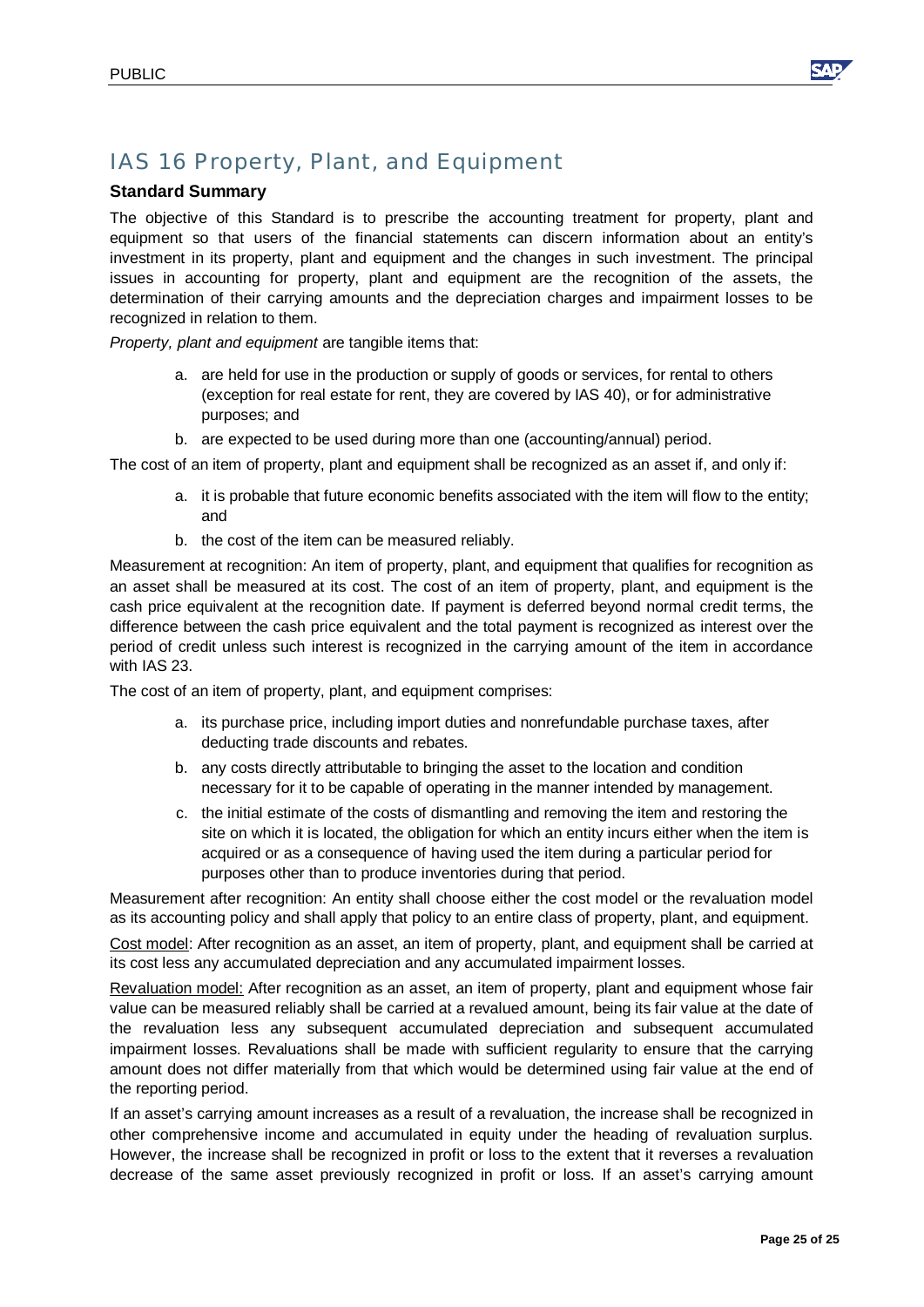

decreases as a result of a revaluation, the decrease shall be recognized in profit or loss. However, the decrease shall be recognized in other comprehensive income to the extent of any credit balance existing in the revaluation surplus in respect of that asset.

*Depreciation* is the systematic allocation of the depreciable amount of an asset over its useful life. *Depreciable amount* is the cost of an asset, or other amount substituted for cost, less its residual value. Each part of an item of property, plant, and equipment with a cost that is significant in relation to the total cost of the item shall be depreciated separately. The depreciation charge for each period shall be recognized in profit or loss unless it is included in the carrying amount of another asset. The depreciation method used shall reflect the pattern in which the asset's future economic benefits are expected to be consumed by the entity.

The *residual value* of an asset is the estimated amount that an entity would currently obtain from disposal of the asset, after deducting the estimated costs of disposal, if the asset were already of the age and in the condition expected at the end of its useful life.

To determine whether an item of property, plant and equipment is impaired, an entity applies IAS 36 *Impairment of Assets*.

#### **Impact on SAP Business One Functionality**

SAP Business One provides specific functionality in the Fixed Assets add-on (available only for some localizations) which supports this standard. You can specify the acquisition value, and select the method of depreciation (for accounting and tax purposes), such complete or partial retirement (impairment) which suits the company's accounting needs. For reporting purposes, there is the asset history sheet report with the following relevant information:

- Asset master data
- Acquisition and production costs / start of fiscal year (APC Start FY)
- **Acquisition**
- **Retirement**
- **Transfer**
- Write-up
- Accumulated depreciation (acc. depr.)
- Net book value / start of fiscal year (NBV Start Fy)
- Depreciation in current fiscal year (depr. in curr.)
- Acquisition and production costs/end of fiscal year (APC End FY)
- Net book value / end of fiscal year (NBV End FY)

#### **Standard for SMEs Implication**

The relevant section in the Standard for SMEs is section 17. The SAP Business One functionality as described above lets you act in compliance with the Standard for SMEs.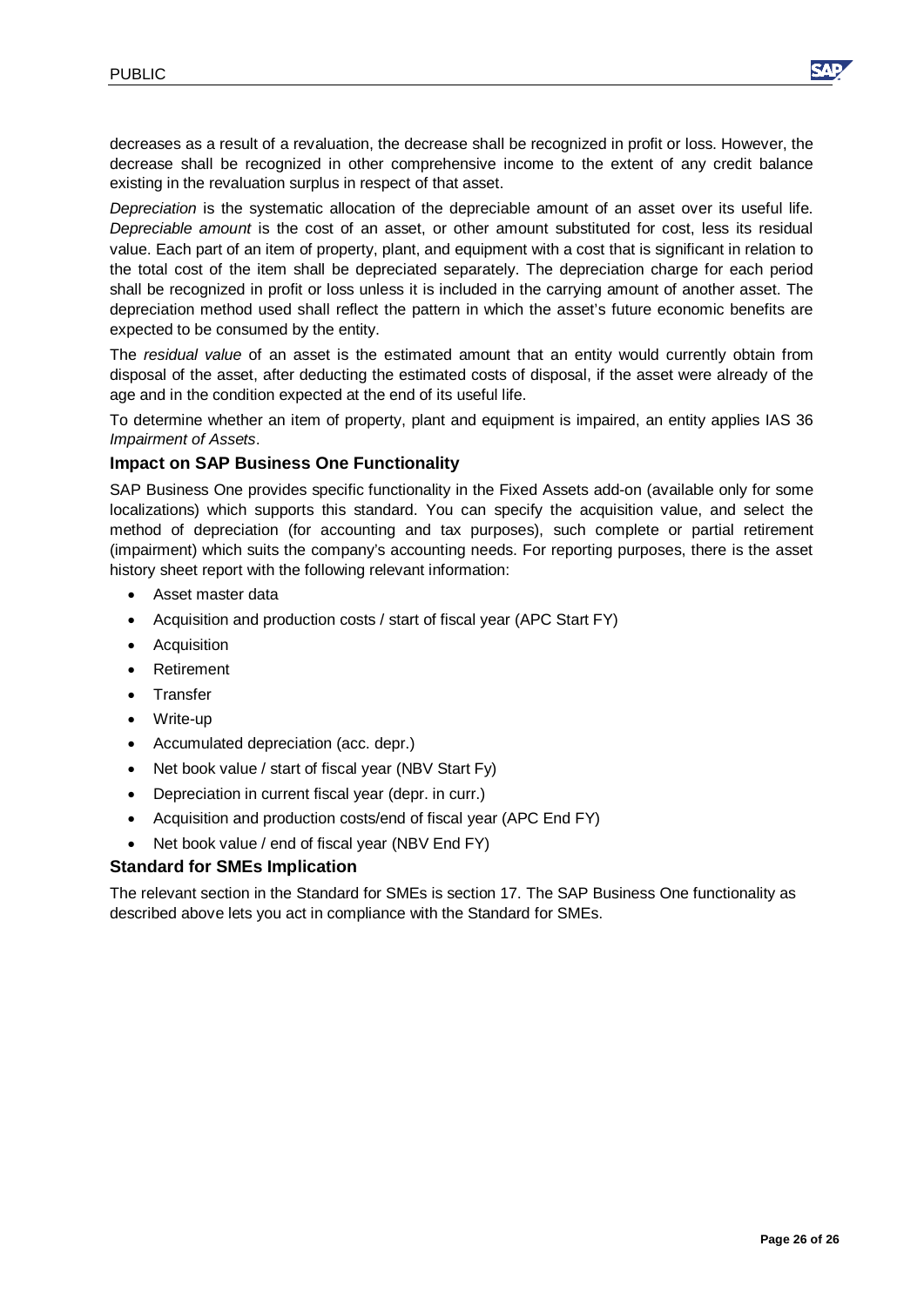

### <span id="page-26-0"></span>IAS 17 Leases

#### **Standard Summary**

The objective of this Standard is to prescribe, for lessees and lessors, the appropriate accounting policies and disclosure to apply in relation to leases.

The classification of leases adopted in this Standard is based on the extent to which risks and rewards incidental to ownership of a leased asset lie with the lessor or the lessee.

A lease is classified as a finance lease if it transfers substantially all the risks and rewards incidental to ownership. A lease is classified as an operating lease if it does not transfer substantially all the risks and rewards incidental to ownership.

#### **Leases in the financial statements of lessees**

#### **Operating Leases**

Lease payments under an operating lease shall be recognized as an expense on a straight-line basis over the lease term unless another systematic basis is more representative of the time pattern of the user's benefit.

#### **Finance Leases**

At the commencement of the lease term, lessees shall recognize finance leases as assets and liabilities in their balance sheets at amounts equal to the fair value of the leased property or, if lower, the present value of the minimum lease payments, each determined at the inception of the lease. The discount rate to be used in calculating the present value of the minimum lease payments is the interest rate implicit in the lease, if this is practicable to determine; if not, the lessee's incremental borrowing rate shall be used. Any initial direct costs of the lessee are added to the amount recognized as an asset.

Minimum lease payments shall be apportioned between the finance charge and the reduction of the outstanding liability. The finance charge shall be allocated to each period during the lease term so as to produce a constant periodic rate of interest on the remaining balance of the liability. Contingent rents shall be charged as expenses in the periods in which they are incurred.

A finance lease gives rise to depreciation expense for depreciable assets as well as finance expense for each accounting period. The depreciation policy for depreciable leased assets shall be consistent with that for depreciable assets that are owned, and the depreciation recognized shall be calculated in accordance with IAS 16 *Property, Plant and Equipment* and IAS 38 *Intangible Assets*. If there is no reasonable certainty that the lessee obtains ownership by the end of the lease term, the asset shall be fully depreciated over the shorter of the lease term and its useful life.

#### **Leases in the financial statements of lessors**

#### **Operating Leases**

Lessors shall present assets subject to operating leases in their statements of financial position according to the nature of the asset. The depreciation policy for depreciable leased assets shall be consistent with the lessor's normal depreciation policy for similar assets, and depreciation shall be calculated in accordance with IAS 16 and IAS 38. Lease income from operating leases shall be recognized in income on a straight-line basis over the lease term, unless another systematic basis is more representative of the time pattern in which use benefit derived from the leased asset is diminished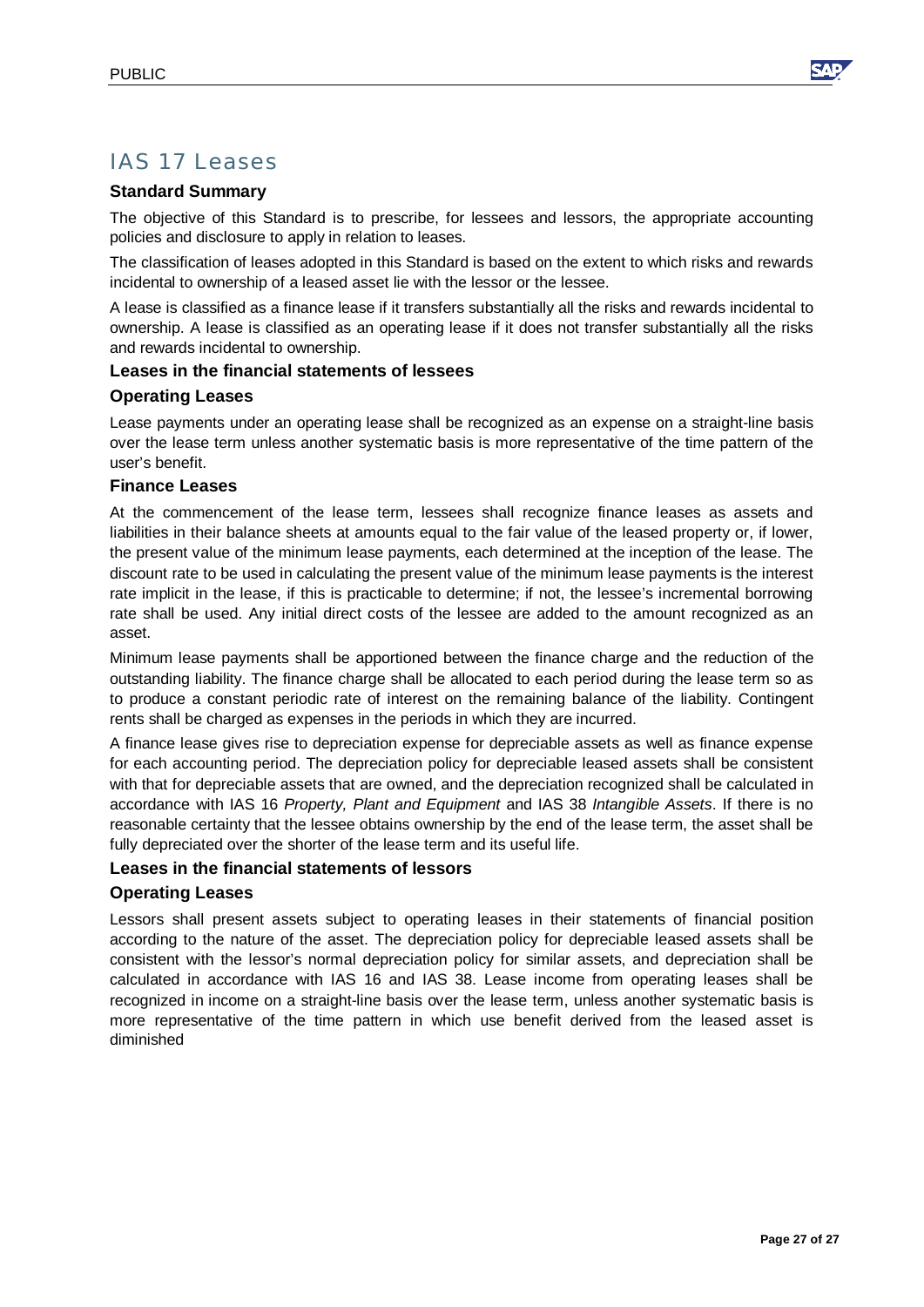

#### **Finance Leases**

Lessors shall recognize assets held under a finance lease in their statements of financial position and present them as a receivable at an amount equal to the net investment in the lease. The recognition of finance income shall be based on a pattern reflecting a constant periodic rate of return on the lessor's net investment in the finance lease.

Manufacturer or dealer lessors shall recognize selling profit or loss in the period, in accordance with the policy followed by the entity for outright sales. If artificially low rates of interest are quoted, selling profit shall be restricted to that which would apply if a market rate of interest were charged. Costs incurred by manufacturer or dealer lessors in connection with negotiating and arranging a lease shall be recognized as an expense when the selling profit is recognized.

#### **Sale and leaseback transactions**

A sale and leaseback transaction involves the sale of an asset and the leasing back of the same asset. The lease payment and the sale price are usually interdependent because they are negotiated as a package. The result of the transaction is presented in the Financial Statements.

#### **Impact on SAP Business One Functionality**

You can specify separate control accounts for business partners to monitor lease receivables/payables to their presentations in the company's financial statements.

In addition, SAP Business One lets you mark transactions via a specific transaction code or identifier. Such transactions can then be filtered as IAS 17 relevant in the standard SAP Business One reports (for example, G/L Report).

#### **Standard for SMEs Implication**

The relevant section in the Standard for SMEs is section 20. The SAP Business One functionality as described above lets you act in compliance with the Standard for SMEs.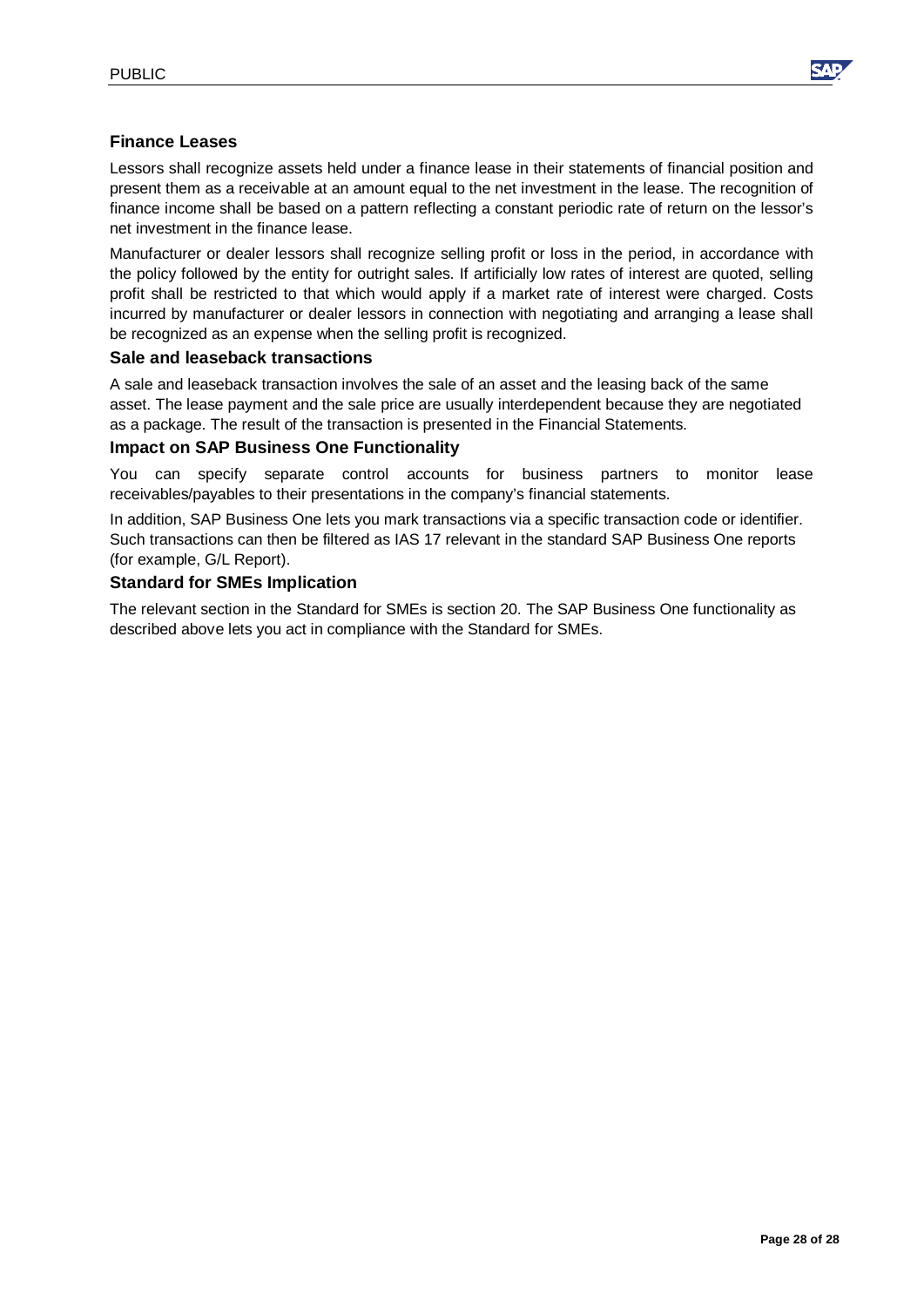

### <span id="page-28-0"></span>IAS 18 Revenue

#### **Standard Summary**

The primary issue in accounting for revenue is determining when to recognize revenue. Revenue is recognized when it is probable that future economic benefits will flow to the entity and these benefits can be measured reliably.

This Standard shall be applied in accounting for revenue arising from the following transactions and events:

- a. the sale of goods;
- b. the rendering of services; and
- c. the use by others of entity assets yielding interest, royalties, and dividends.

Revenue shall be measured at the fair value of the consideration received or receivable. *Fair value* is the amount for which an asset could be exchanged, or a liability settled, between knowledgeable, willing parties in an arm's length transaction.

Revenue from the sale of goods shall be recognized when all the conditions defined by standard have been satisfied.

When the outcome of a transaction involving the rendering of services can be estimated reliably, revenue associated with the transaction shall be recognized by reference to the stage of completion of the transaction at the end of the reporting period. The outcome of a transaction can be estimated reliably when all the conditions defined by standard are satisfied.

The recognition of revenue by reference to the stage of completion of a transaction is often referred to as the percentage of completion method (similar approach is applicable for IAS11). Under this method, revenue is recognized in the accounting periods in which the services are rendered. The recognition of revenue on this basis provides useful information on the extent of service activity and performance during a period.

When the outcome of the transaction involving the rendering of services cannot be estimated reliably, revenue shall be recognized only to the extent of the expenses recognized that are recoverable.

Revenues for interests, royalties and dividends shall only be recognized on the basis defined by the standard.

#### **Impact on SAP Business One Functionality**

SAP Business One by default posts to revenue accounts in all relevant transactions relating to sale of goods and services such as sales invoices (items and services), credit memos and goods issues. You can select the revenue accounts manually for each document.

For posting of revenues resulting from interests, royalties and dividends, it is recommended to use either manual journal entries with appropriate revenue accounts or proper setup to define postings made with bank statement processing.

It is up to the user to make sure other conditions defined by the standard are fulfilled since they cannot be assessed automatically by SAP Business One. This is relevant mainly, but not limited to, fair value, measure of risks and rewards, costs and ownership transfer, and so on. The statement is related to international commercial terms (Incoterms), although they are not mentioned in the standard directly. The important point is considering the legal as well as the economic side of the transaction. It is essential to take into account the irreversibility of the transaction.

Certain adjustments are inevitable when posting delivery before the period end, and posting the invoice relating to this delivery in the period after. To comply with the standard, revenue should be recognized in the period when delivery (transfer of property rights to the asset) was realized. The adjustments are relevant also when there is an expectation that risk varies for certain goods. When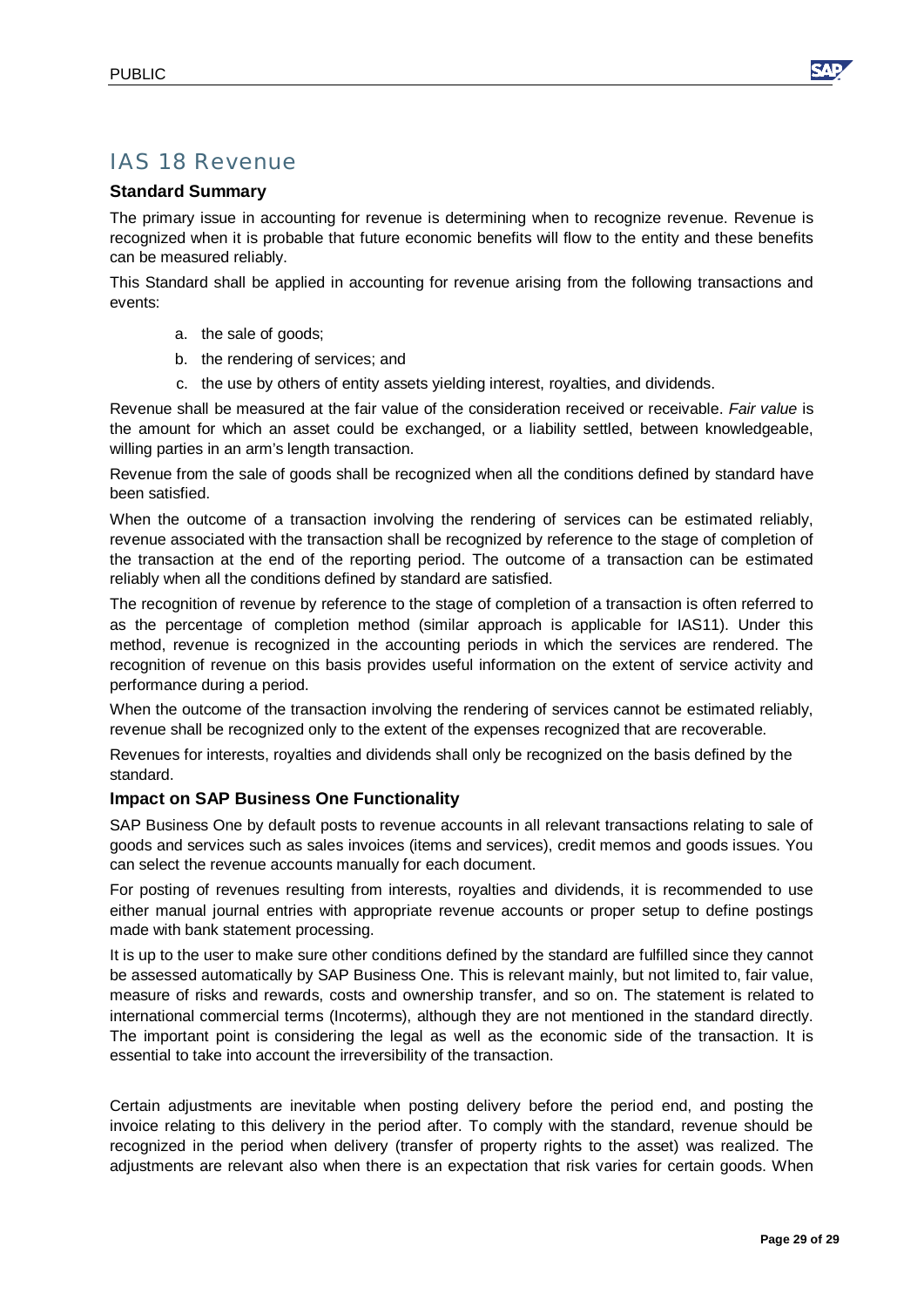

the risk is higher a company can create reserves (to the expenses) and if the risk is decreased, the reserves can be released (decrease of expenses).

SAP Business One's reserve invoice supports this standard. However, the following points should be considered:

- Right to obtain goods when required
- Goods must be separately identified from the seller's other stock, and should not be capable of being used to fill other orders received between the invoice document date and the shipment of the goods to the customer.
- Goods must be complete and ready for delivery

When goods are delivered without an invoice, the occurrence of the sale is taken into consideration and, if necessary, the revenues should be recognized even there is no paper invoice.

#### **Standard for SMEs Implication**

The relevant section in the Standard for SMEs is section 23. The SAP Business One functionality as described above lets you act in compliance with the Standard for SMEs.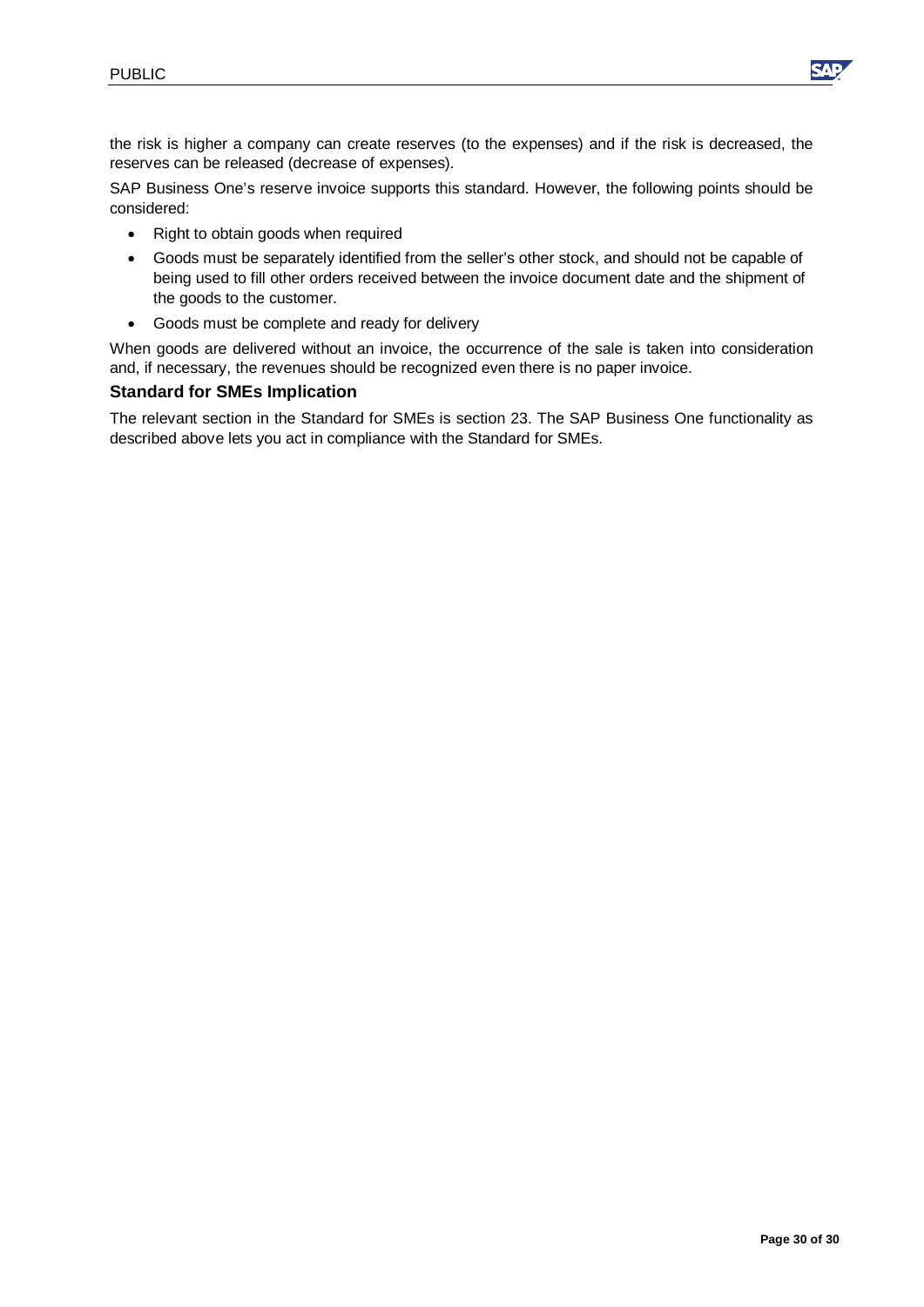

### <span id="page-30-0"></span>IAS 21 The Effects of Changes in Foreign Exchange Rates

#### **Standard Summary**

An entity may carry on foreign activities in two ways. It may have transactions in foreign currencies or it may have foreign operations. In addition, an entity may present its financial statements in a foreign currency. The objective of this Standard is to prescribe how to include foreign currency transactions and foreign operations in the financial statements of an entity and how to translate financial statements into a presentation currency. The principal issues are which exchange rates to use and how to report the effects of changes in exchange rates in the financial statements.

A foreign currency transaction shall be recorded, on initial recognition in the functional currency, by applying to the foreign currency amount the spot exchange rate between the functional currency and the foreign currency at the date of the transaction.

At the end of each reporting period:

- a. foreign currency monetary items shall be translated using the closing rate;
- b. nonmonetary items that are measured in terms of historical cost in a foreign currency shall be translated using the exchange rate at the date of the transaction; and
- c. nonmonetary items that are measured at fair value in a foreign currency shall be translated using the exchange rates at the date when the fair value was determined.

The Standard permits an entity to present its financial statements in any currency (or currencies). If the presentation currency differs from the entity's functional currency, it translates its results and financial position into the presentation currency. For example, when a group contains individual entities with different functional currencies, the results and financial position of each entity are expressed in a common currency so that consolidated financial statements may be presented.

*Foreign operation* is an entity that is a subsidiary, associate, joint venture or branch of a reporting entity, the activities of which are based or conducted in a country or currency other than those of the reporting entity.

When there is a change in an entity's functional currency, the entity shall apply the translation procedures applicable to the new functional currency prospectively from the date of the change. If the functional currency is the currency of a hyperinflationary economy, the entity's financial statements are restated in accordance with IAS 29 *Financial Reporting in Hyperinflationary Economies.* The results and financial position of an entity whose functional currency is the currency of a hyperinflationary economy shall be translated into a different presentation currency using the standard defined procedures.

#### **Impact on SAP Business One Functionality**

SAP Business One supports standard reporting in two different currencies: local and system. All automatic transactions are translated to local and system currency from foreign currency with the transaction date, that is, the posting date. To report financial statements in other than the local currency, manual adjustments are necessary using manual journal entries, exchange rate differences (foreign currency versus local currency) and / or conversion differences functionality (local currency versus system currency). Special attention should be given to inventory transactions in foreign currency (see IAS 2).

You can set the currency used for the reporting purposes as decided by the company's management. It is important to follow the recalculation rules from the functional currency to the presentation currency.

The standard takes into account that the key date for the determination of the exchange rate for the transaction is the transaction date, when the transaction took place. It is also recommended for SAP Business One users to consider the transaction date. SAP Business One allows users to set one of the following dates as the reference for purchasing documents: posting dates, document dates, or VAT dates (for CEE countries). You can also specify the exchange rate for a particular document.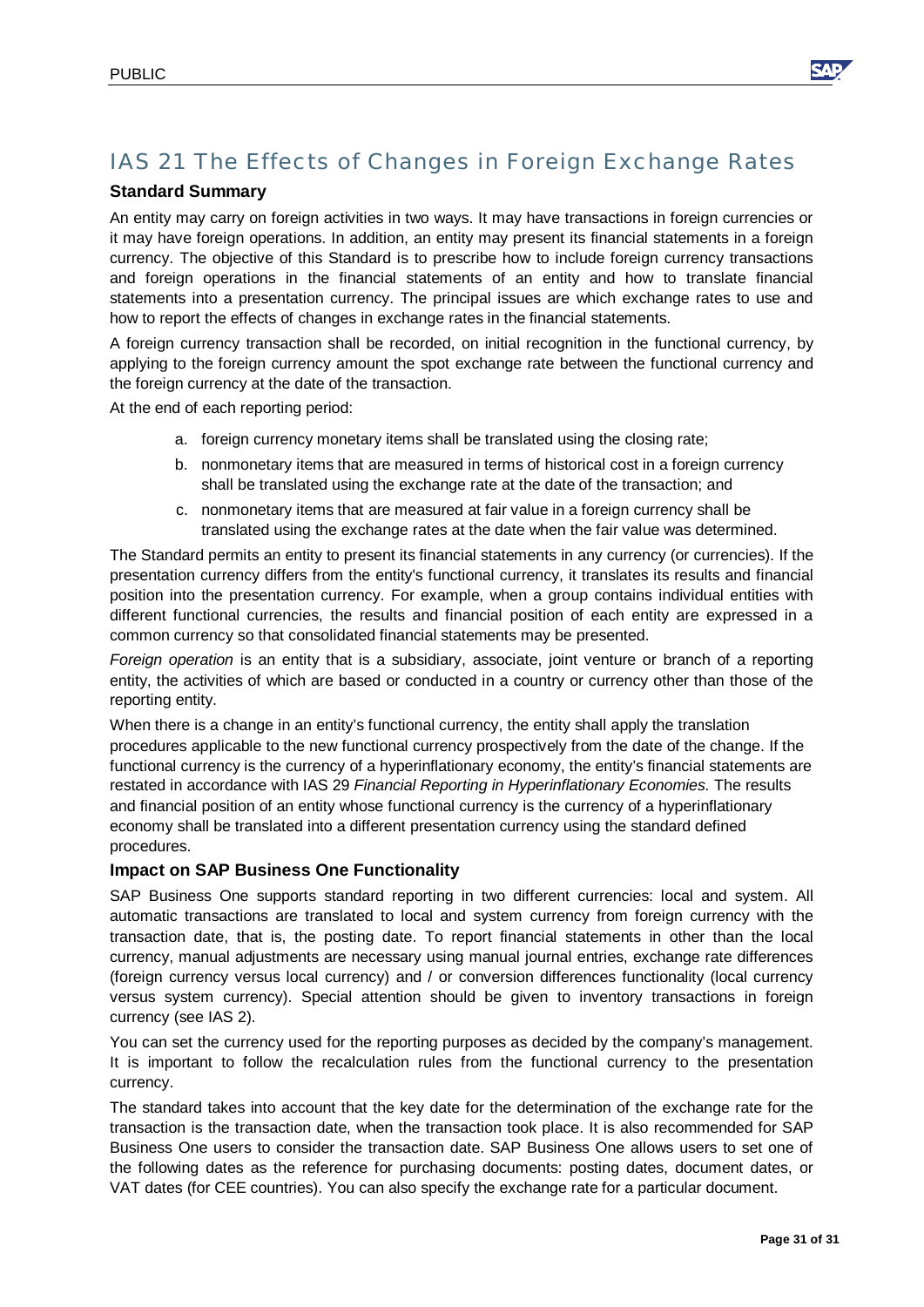

#### **Standard for SMEs Implication**

The relevant section in the Standard for SMEs is section 30. The same SAP Business One functionality as described above for supporting compliance with the Standard for SMEs. It is important for the company to consider and plan the use of the functional and reporting currency in line with SAP Business One options for local and system currency.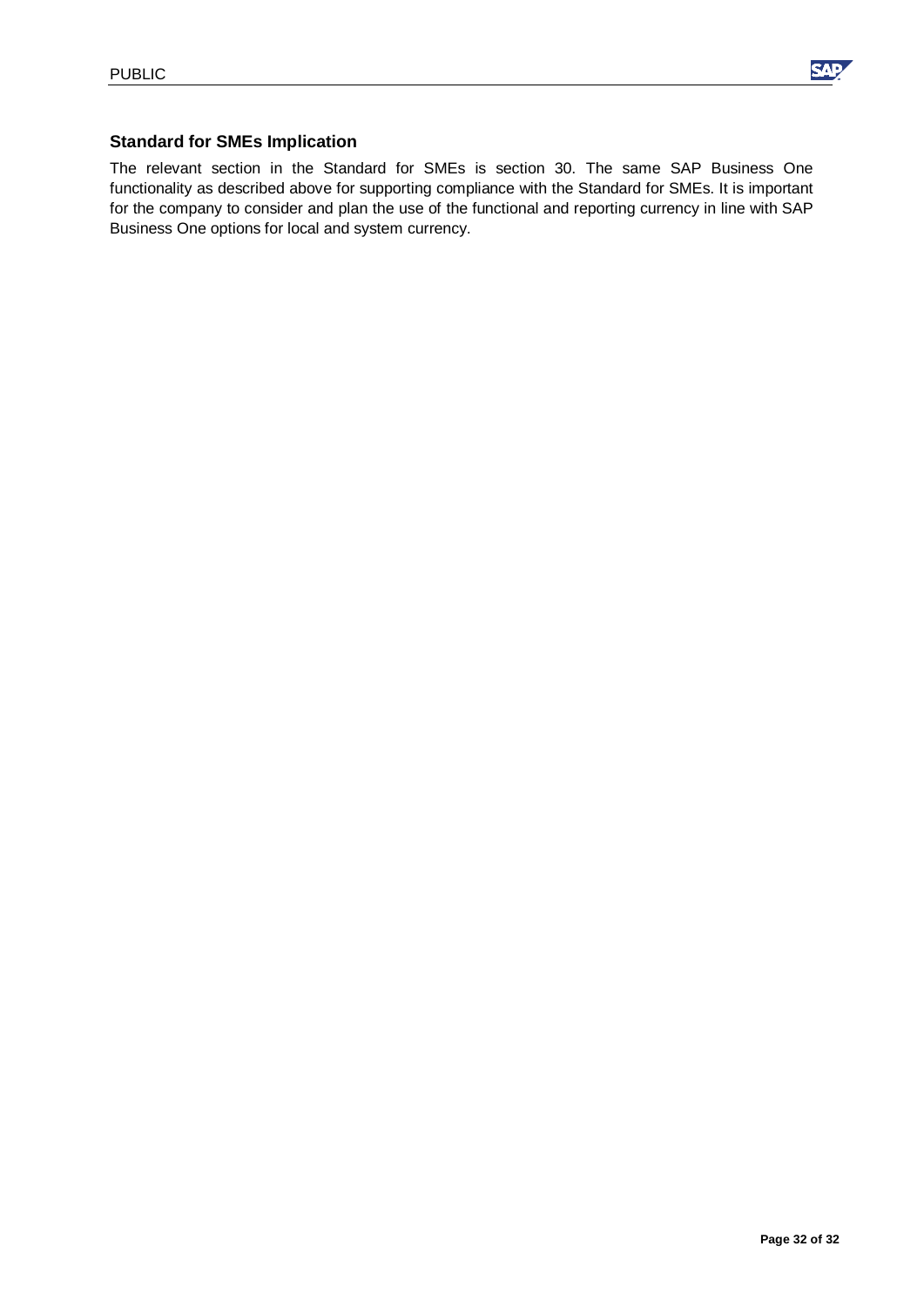

### <span id="page-32-0"></span>IAS 24 Related Party Disclosures

#### **Standard Summary**

The objective of this Standard is to ensure that an entity's financial statements contain the disclosures necessary to draw attention to the possibility that its financial position and profit or loss may have been affected by the existence of related parties and by transactions and outstanding balances with such parties.

A party is related to an entity if:

- a. directly, or indirectly through one or more intermediaries, the party:
	- i. controls, is controlled by, or is under common control with, the entity (this includes parents, subsidiaries, and fellow subsidiaries);
	- ii. has an interest in the entity that gives it significant influence over the entity; or
	- iii. has joint control over the entity;
- b. the party is an associate (as defined in IAS 28 *Investments in Associates*) of the entity;
- c. the party is a joint venture in which the entity is a venturer (see IAS 31 *Interests in Joint Ventures*);
- d. the party is a member of the key management personnel of the entity or its parent;
- e. the party is a close member of the family of any individual referred to in (a) or (d);
- f. the party is an entity that is controlled, jointly controlled or significantly influenced by, or for which significant voting power in such entity resides with, directly or indirectly, any individual referred to in (d) or (e); or
- g. the party is a post-employment benefit plan for the benefit of employees of the entity, or of any entity that is a related party of the entity.

A *related party transaction* is a transfer of resources, services, or obligations between related parties, regardless of whether a price is charged.

An entity shall disclose key management personnel compensation in total and for each of the defined categories.

The disclosures required by paragraph 17 shall be made separately for each of the following categories:

- a. the parent;
- b. entities with joint control or significant influence over the entity;
- c. subsidiaries;
- d. associates;
- e. joint ventures in which the entity is a venturer;
- f. key management personnel of the entity or its parent; and
- g. other related parties.

Items of a similar nature may be disclosed in aggregate except when separate disclosure is necessary for an understanding of the effects of related party transactions on the financial statements of the entity.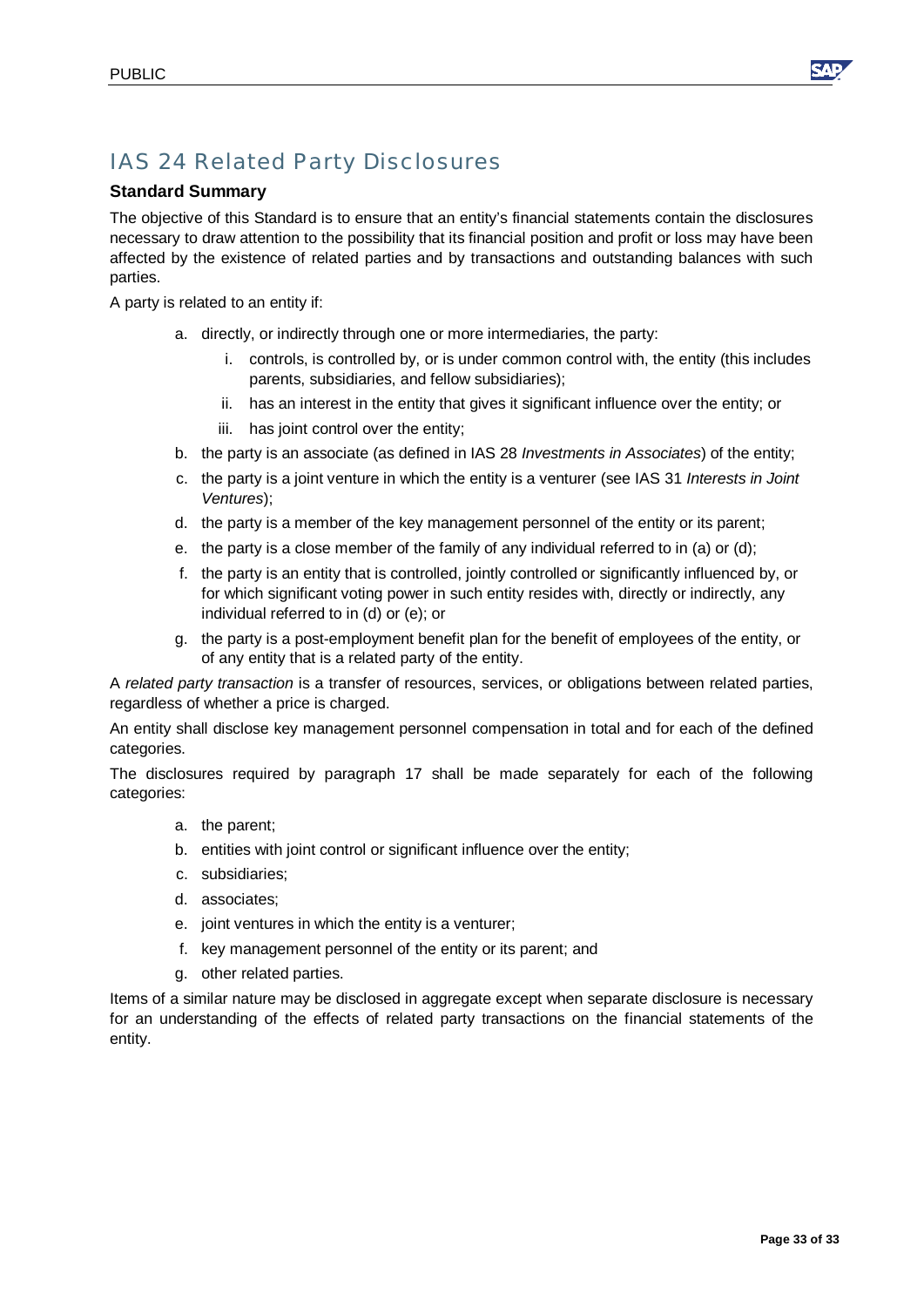

#### **Impact on SAP Business One Functionality**

From the nature of the requirements of this paper, possibilities for automation are limited. You can identify transactions using identifiers or reference fields that are automatically transferred from marketing documents to journal entries. You can filter and report these transactions for consolidation or for the purpose of disclosure in the notes to financial statements using standard SAP Business One reports (for example, G/L reports).

#### **Standard for SMEs Implication**

The relevant section in the Standard for SMEs is section 33. The functionality of SAP Business One for specifying relevant transactions lets you act in compliance with the Standard for SMEs. Transaction identification is needed for individual as well as consolidated financial statement preparation.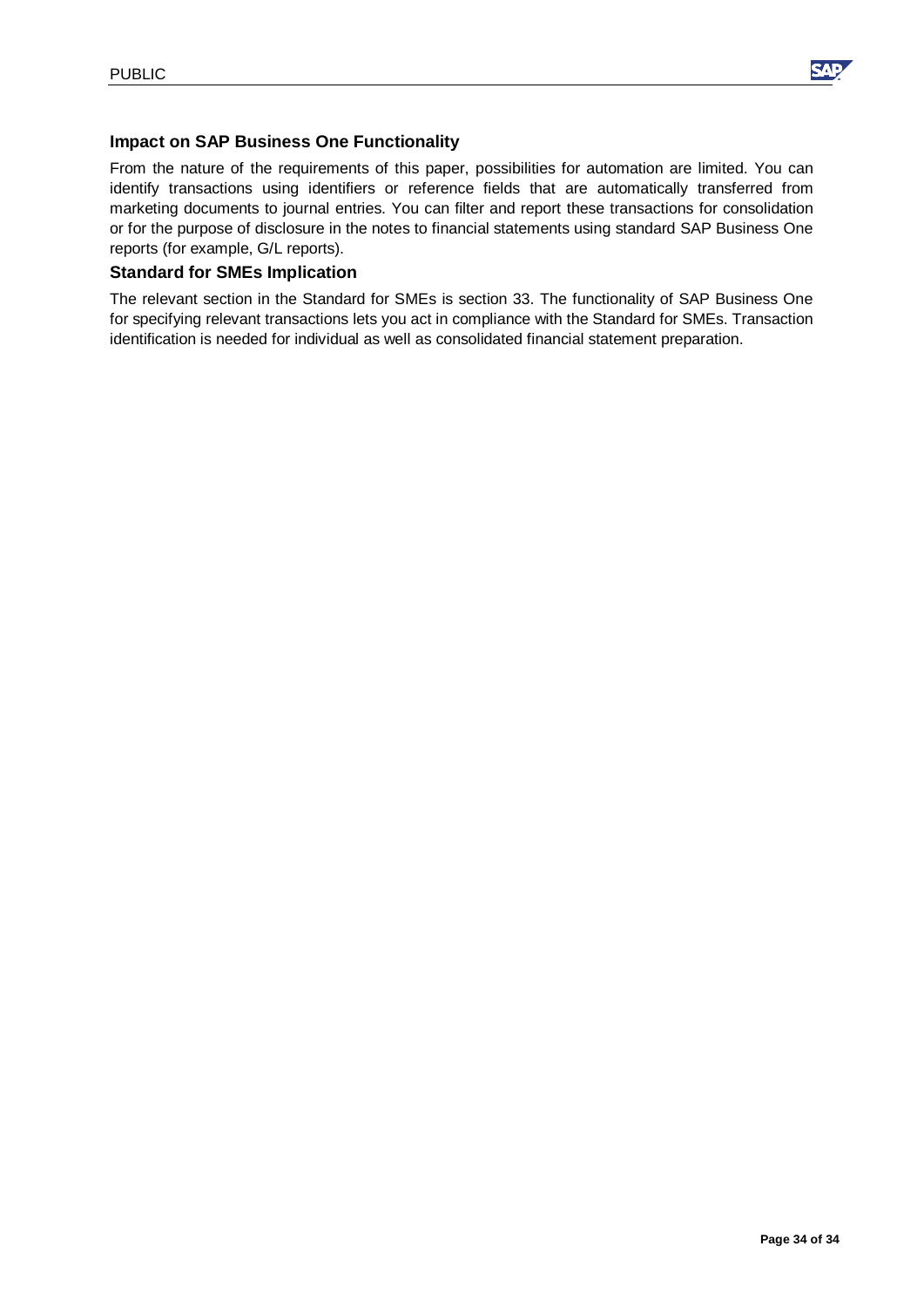

### <span id="page-34-0"></span>IAS 27 Consolidated and Separate Financial Statements

#### **Standard Summary**

The objective of IAS 27 is to enhance the relevance, reliability, and comparability of the information that a parent entity provides in its separate financial statements and in its consolidated financial statements for a group of entities under its control. The Standard specifies:

- a. the circumstances in which an entity must consolidate the financial statements of another entity (being a subsidiary);
- b. the accounting for changes in the level of ownership interest in a subsidiary;
- c. the accounting for the loss of control of a subsidiary; and
- d. the information that an entity must disclose to enable users of the financial statements to evaluate the nature of the relationship between the entity and its subsidiaries.

Consolidated financial statements are the financial statements of a group presented as those of a single economic entity. A group is a parent and all its subsidiaries. A subsidiary is an entity, including an unincorporated entity such as a partnership, that is controlled by another entity (known as the parent). Control is the power to govern the financial and operating policies of an entity so as to obtain benefits from its activities.

A parent must consolidate its investments in subsidiaries. There is a limited exception available to some nonpublic entities. However, that exception does not relieve venture capital organizations, mutual funds, unit trusts, and similar entities from consolidating their subsidiaries.

Noncontrolling interests must be presented in the consolidated statement of financial position within equity, separately from the equity of the owners of the parent. Total comprehensive income must be attributed to the owners of the parent and to the noncontrolling interests even if this results in the noncontrolling interests having a deficit balance.

Changes in a parent's ownership interest in a subsidiary that do not result in the loss of control are accounted for within equity.

When an entity loses control of a subsidiary it derecognizes the assets and liabilities and related equity components of the former subsidiary. Any gain or loss is recognized in profit or loss. Any investment retained in the former subsidiary is measured at its fair value at the date when control is lost.

A parent must **not** present consolidated financial statements if and only if:

- a. the parent is itself a wholly owned subsidiary, or is a partially owned subsidiary of another entity and its other owners, including those not otherwise entitled to vote, have been informed about, and do not object to, the parent not presenting consolidated financial statements;
- b. the parent's debt or equity instruments are not traded in a public market (a domestic or foreign stock exchange or an over-the-counter market, including local and regional markets);
- c. the parent did not file, nor is it in the process of filing, its financial statements with a securities commission or other regulatory organization for the purpose of issuing any class of instruments in a public market; and
- d. the ultimate or any intermediate parent of the parent produces consolidated financial statements available for public use that comply with International Financial Reporting Standards.

When an entity elects, or is required by local regulations, to present separate financial statements, investments in subsidiaries, jointly controlled entities, and associates must be accounted for at cost or in accordance with IAS 39 *Financial Instruments: Recognition and Measurement*.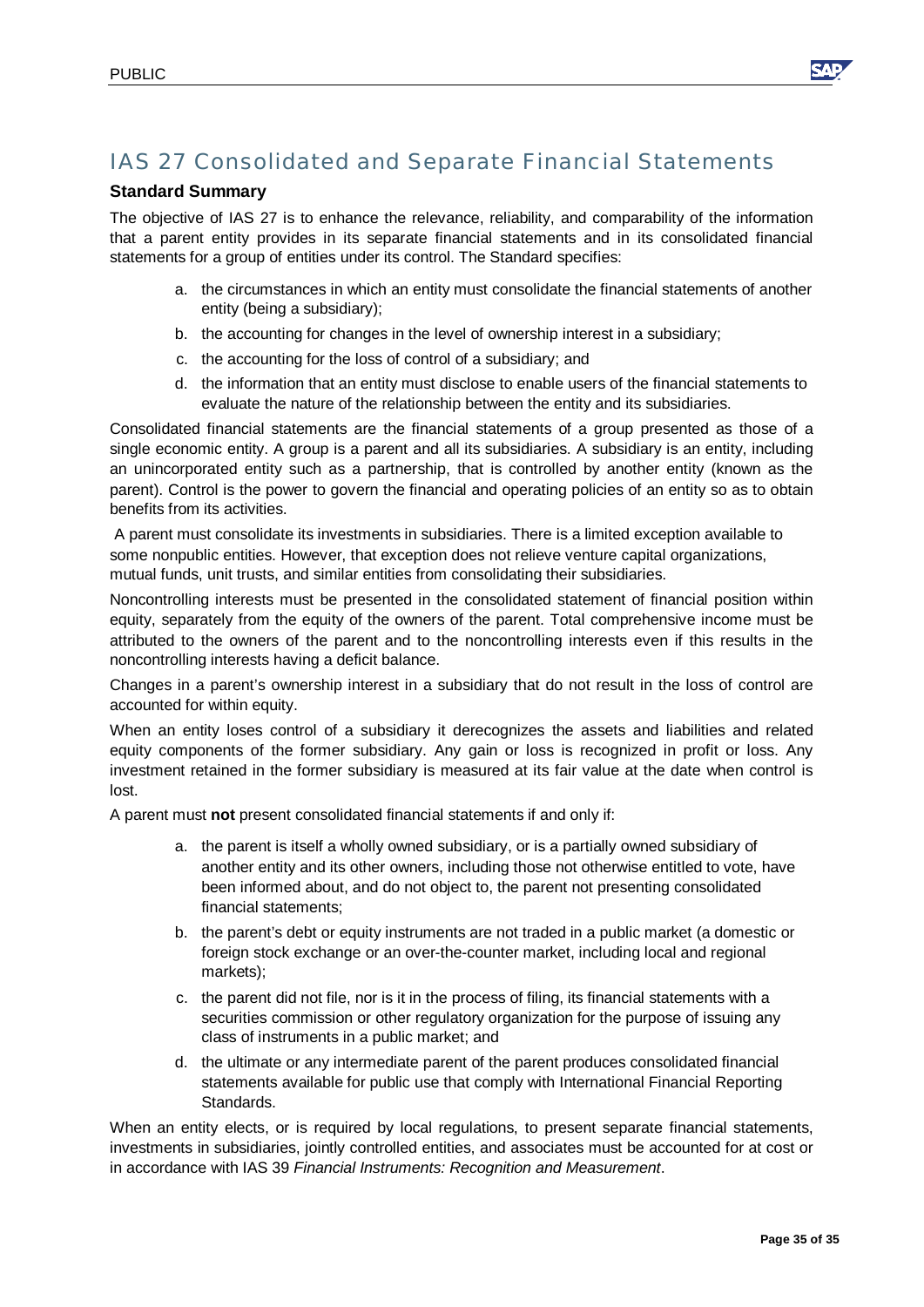

An entity must disclose information about the nature of the relationship between the parent entity and its subsidiaries.

#### **Impact on SAP Business One Functionality**

SAP Business One does not support automatic consolidation and separate financial statements. However, it does allow users to identify transactions related to intragroup transactions in the following areas:

- Inventories
- Receivables/payables
- Cash
- Expenses and revenues
- Dividends
- Rendered services

#### **Standard for SMEs Implication**

The relevant section in the Standard for SMEs is section 9. The basic prerequisite for the preparation of consolidated financial statements is the financial statement from the subsidiary prepared based on the same rules and accounting policies as for the parent company. This increases the importance of the preparation of individual financial statements for the company as well as the identification of the specific transactions with the parent company for later exclusion for consolidation purposes. Therefore sections 3 or 33 are related to this section as well.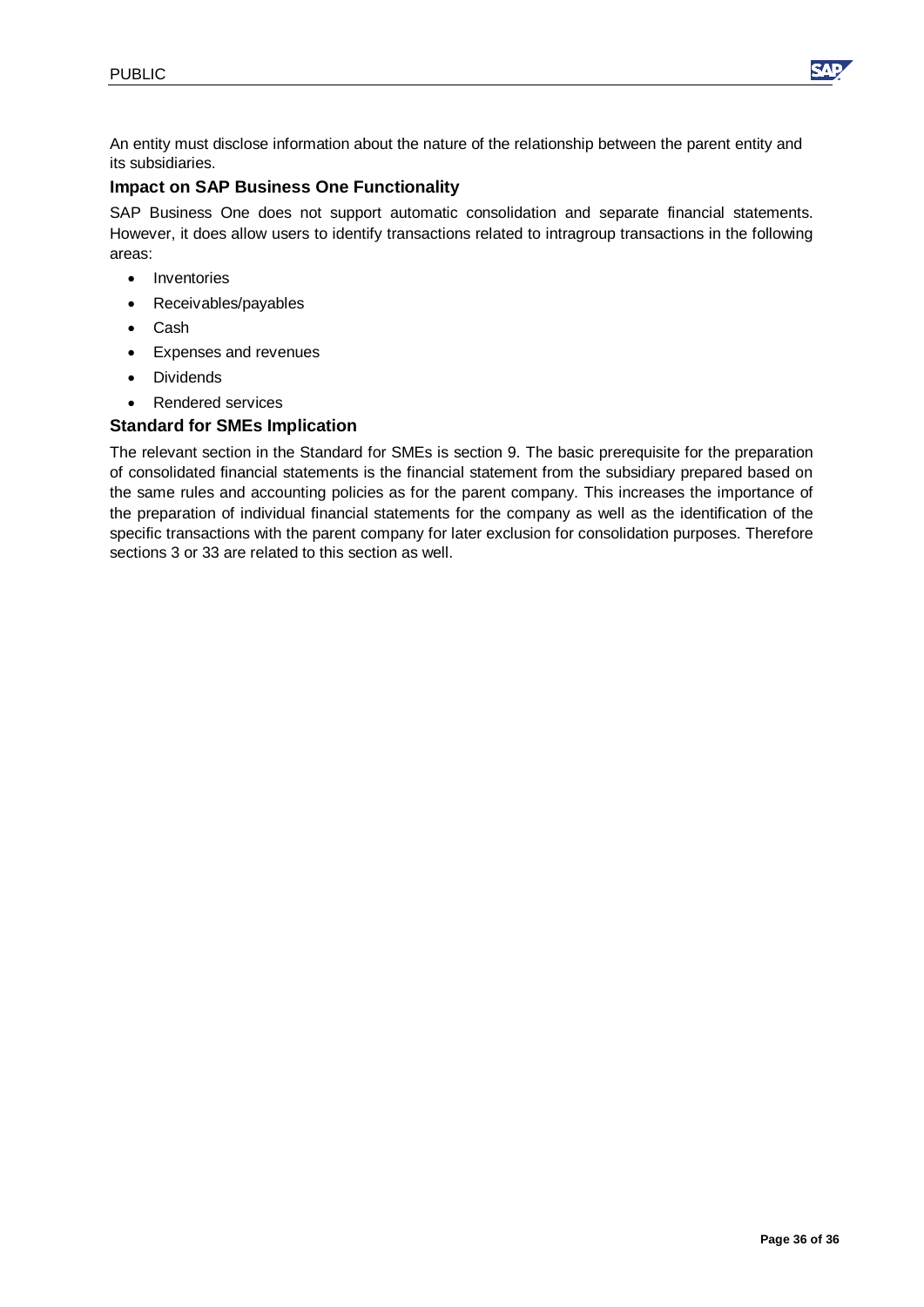

### <span id="page-36-0"></span>IAS 29 Financial Reporting in Hyperinflationary Economies

#### **Standard Summary**

This Standard shall be applied to the financial statements, including the consolidated financial statements, of any entity whose functional currency is the currency of a hyperinflationary economy.

This Standard does not establish an absolute rate at which hyperinflation is deemed to arise. It is a matter of judgment when restatement of financial statements in accordance with this Standard becomes necessary. Hyperinflation is indicated by characteristics of the economic environment of a country that include, but are not limited to, the following:

- a. the general population prefers to keep its wealth in nonmonetary assets or in a relatively stable foreign currency. Amounts of local currency held are immediately invested to maintain purchasing power;
- b. the general population regards monetary amounts not in terms of the local currency but in terms of a relatively stable foreign currency. Prices may be quoted in that currency;
- c. sales and purchases on credit take place at prices that compensate for the expected loss of purchasing power during the credit period, even if the period is short;
- d. interest rates, wages, and prices are linked to a price index; and
- e. the cumulative inflation rate over three years is approaching, or exceeds, 100%.

The financial statements of an entity whose functional currency is the currency of a hyperinflationary economy shall be stated in terms of the measuring unit current at the balance sheet date. The corresponding figures for the previous period required by IAS 1 Presentation of Financial Statements and any information in respect of earlier periods shall also be stated in terms of the measuring unit current at the balance sheet date.

The restatement of financial statements in accordance with this Standard requires the application of certain procedures as well as judgment. The consistent application of these procedures and judgments from period to period is more important than the precise accuracy of the resulting amounts included in the restated financial statements.

The restatement of financial statements in accordance with this Standard requires the use of a general price index that reflects changes in general purchasing power. It is preferable that all entities that report in the currency of the same economy use the same index.

When an economy ceases to be hyperinflationary and an entity discontinues the preparation and presentation of financial statements prepared in accordance with this Standard, it shall treat the amounts expressed in the measuring unit current at the end of the previous reporting period as the basis for the carrying amounts in its subsequent financial statements.

#### **Impact on SAP Business One Functionality**

When initializing a new company database in a hyperinflationary economy, you can use the SAP Business One system currency functionality to stabilize financial values by using a nonnational and noninflated currency. However, this option is disabled after any transaction with impact on the general ledger is added.

The G/L accounts revaluation wizard (available for relevant localizations) should be used to run the G/L account revaluation process on balance sheet accounts according to user-defined parameters. This helps you update the actual values of balance sheet accounts.

To comply with the standard, manual adjustments may be inevitable.

#### **Standard for SMEs Implication**

The relevant section in the Standard for SMEs is section 31. The SAP Business One functionality as described above lets you act in compliance with the Standard for SMEs.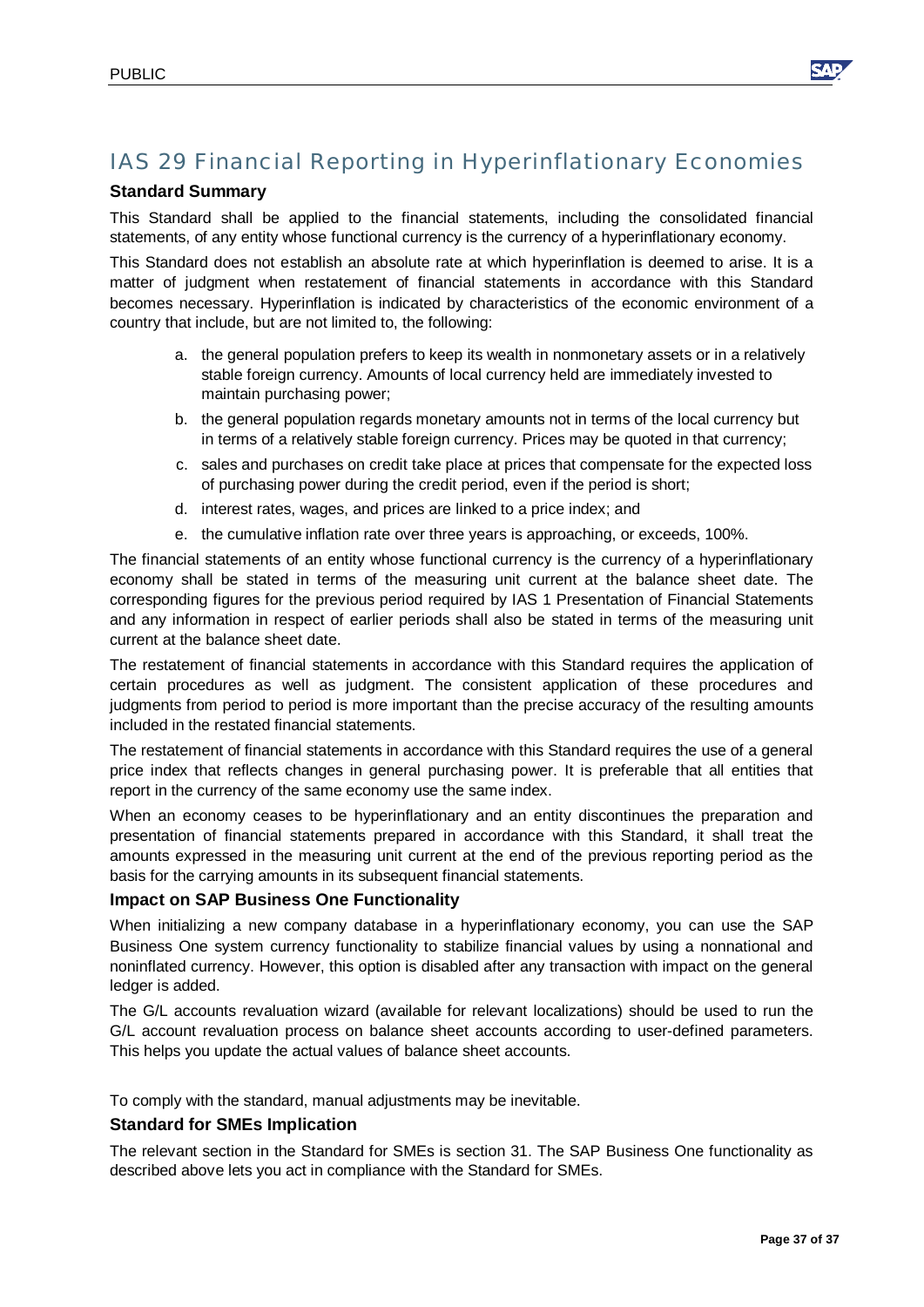

### <span id="page-37-0"></span>IAS 31 Interests in Joint Ventures

#### **Standard Summary**

This Standard shall be applied in accounting for interests in joint ventures and the reporting of joint venture assets, liabilities, income, and expenses in the financial statements of venturers and investors, regardless of the structures or forms under which the joint venture activities take place.

#### **Jointly controlled assets**

Some joint ventures involve the joint control, and often the joint ownership, by the venturers of one or more assets contributed to, or acquired for the purpose of, the joint venture and dedicated to the purposes of the joint venture. The assets are used to obtain benefits for the venturers.

In respect of its interest in jointly controlled assets, a venturer shall recognize in its financial statements:

- a. its share of the jointly controlled assets, classified according to the nature of the assets;
- b. any liabilities that it has incurred;
- c. its share of any liabilities incurred jointly with the other venturers in relation to the joint venture;
- d. any income from the sale or use of its share of the output of the joint venture, together with its share of any expenses incurred by the joint venture; and
- e. any expenses that it has incurred in respect of its interest in the joint venture.

#### **Jointly controlled entities**

Proportionate consolidation is a method of accounting whereby a venturer's share of each of the assets, liabilities, income, and expenses of a jointly controlled entity is combined line by line with similar items in the venturer's financial statements or reported as separate line items in the venturer's financial statements.

The equity method is a method of accounting whereby an interest in a jointly controlled entity is initially recorded at cost and adjusted thereafter for the post-acquisition change in the venturer's share of net assets of the jointly controlled entity. The profit or loss of the venturer includes the venturer's share of the profit or loss of the jointly controlled entity. This information should be presented on the separate line in the Statement of Comprehensive Income (for IAS 28 and IAS 31 together).

#### **Separate financial statements of a venturer**

When separate financial statements are prepared, investments in subsidiaries, jointly controlled entities, and associates that are not classified as held for sale (or included in a disposal group that is classified as held for sale) in accordance with IFRS 5 shall be accounted for either:

- a. at cost, or
- b. in accordance with IAS 39.

#### **Impact on SAP Business One Functionality**

SAP Business One enables the creation of a property flag on inventory and fixed assets items to identify whether a particular object is part of joint venture. This can help the company to filter these items for disclosure in balance sheets.

You can perceive a joint venture as a business partner of the SAP Business One company. You can therefore identify this partner with a special flag (property) to distinguish them from other partners and to report on this partner specifically.

If your company uses proportionate consolidation as a method of accounting, you can create manual journal entry adjustment transactions to reflect a consolidated entity.

#### **Standard for SMEs Implication**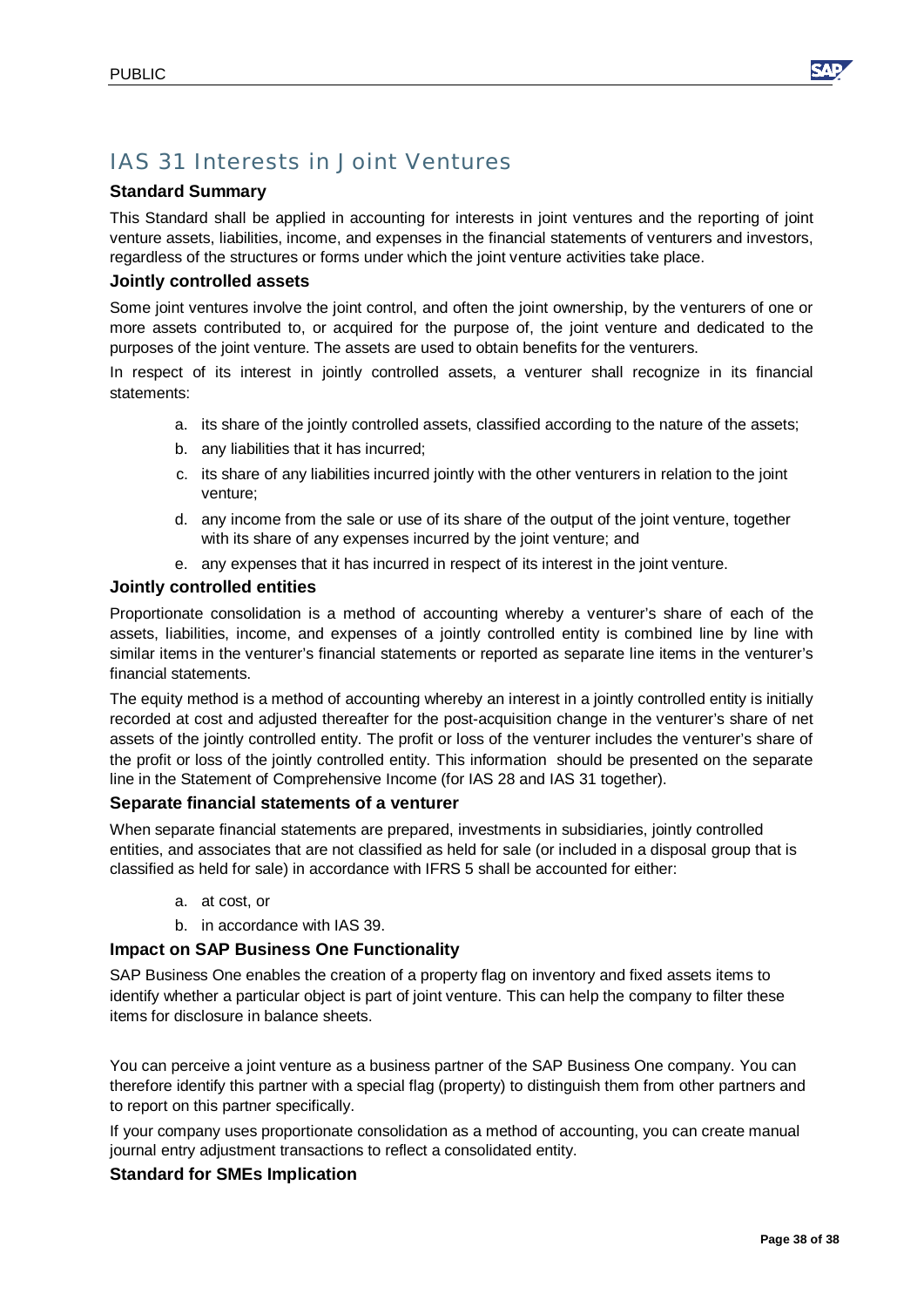

The relevant section in the Standard for SMEs is section 31. The SAP Business One functionality as described above lets you act in compliance with the Standard for SMEs.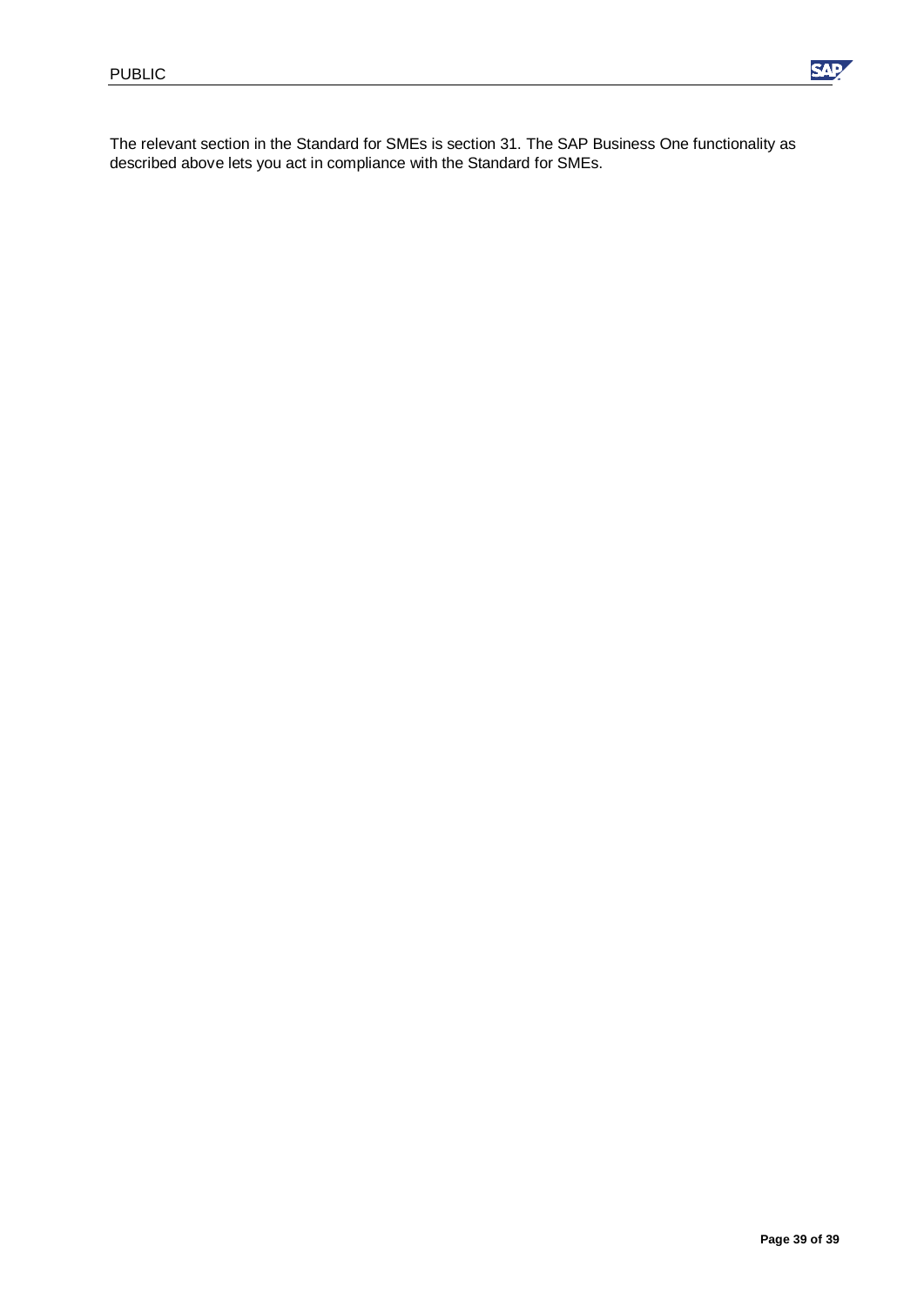

### <span id="page-39-0"></span>IAS 34 Interim Financial Reporting

#### **Standard Summary**

The objective of this Standard is to prescribe the minimum content of an interim financial report and to prescribe the principles for recognition and measurement in complete or condensed financial statements for an interim period.

Interim financial report means a financial report containing either a complete set of financial statements (as described in IAS 1 Presentation of Financial Statements (as revised in 2007)) or a set of condensed financial statements (as described in this Standard, there are specific rules for the presentation of comparable information from the beginning of the accounting period) for an interim period. Interim period is a financial reporting period shorter than a full financial year.

An interim financial report shall include, at a minimum, the following components:

- a. condensed statement of financial position;
- b. condensed statement of comprehensive income, presented as either;
	- i. a condensed single statement; or
	- ii. a condensed separate income statement and a condensed statement of comprehensive income;
- c. condensed statement of changes in equity;
- d. condensed statement of cash flows; and
- e. selected explanatory notes.

If an entity publishes a set of condensed financial statements in its interim financial report, those condensed statements shall include, at a minimum, each of the headings and subtotals that were included in its most recent annual financial statements and the selected explanatory notes as required by this Standard. Additional line items or notes shall be included if their omission would make the condensed interim financial statements misleading.

In deciding how to recognize, measure, classify, or disclose an item for interim financial reporting purposes, materiality shall be assessed in relation to the interim period financial data. In making assessments of materiality, it shall be recognized that interim measurements may rely on estimates to a greater extent than measurements of annual financial data.

An entity shall apply the same accounting policies in its interim financial statements as are applied in its annual financial statements (which covers the interim periods), except for accounting policy changes made after the date of the most recent annual financial statements that are to be reflected in the next annual financial statements. To achieve that objective, measurements for interim reporting purposes shall be made on a year-to-date basis.

#### **Impact on SAP Business One Functionality**

SAP Business One comprises a set of financial reports that aggregate all business transactions with an impact on accounting. These provide a basis for the presentation of fair and accurate reports compliant with IFRS after making manual adjustments to differentiate IFRS relevant transactions from non-IFRS relevant transactions.

To disclose comparative information in respect of the previous period for all amounts reported in the current period's financial statements, we recommend that you use comparison financial statements.

Use a combination of various reports, ad hoc queries, and specific tools, to help you to identify changes on equity and cash accounts.

SAP Business One also provides item properties and item groups functionality for filtering and tracking various material classes easily.

#### **Standard for SMEs Implication**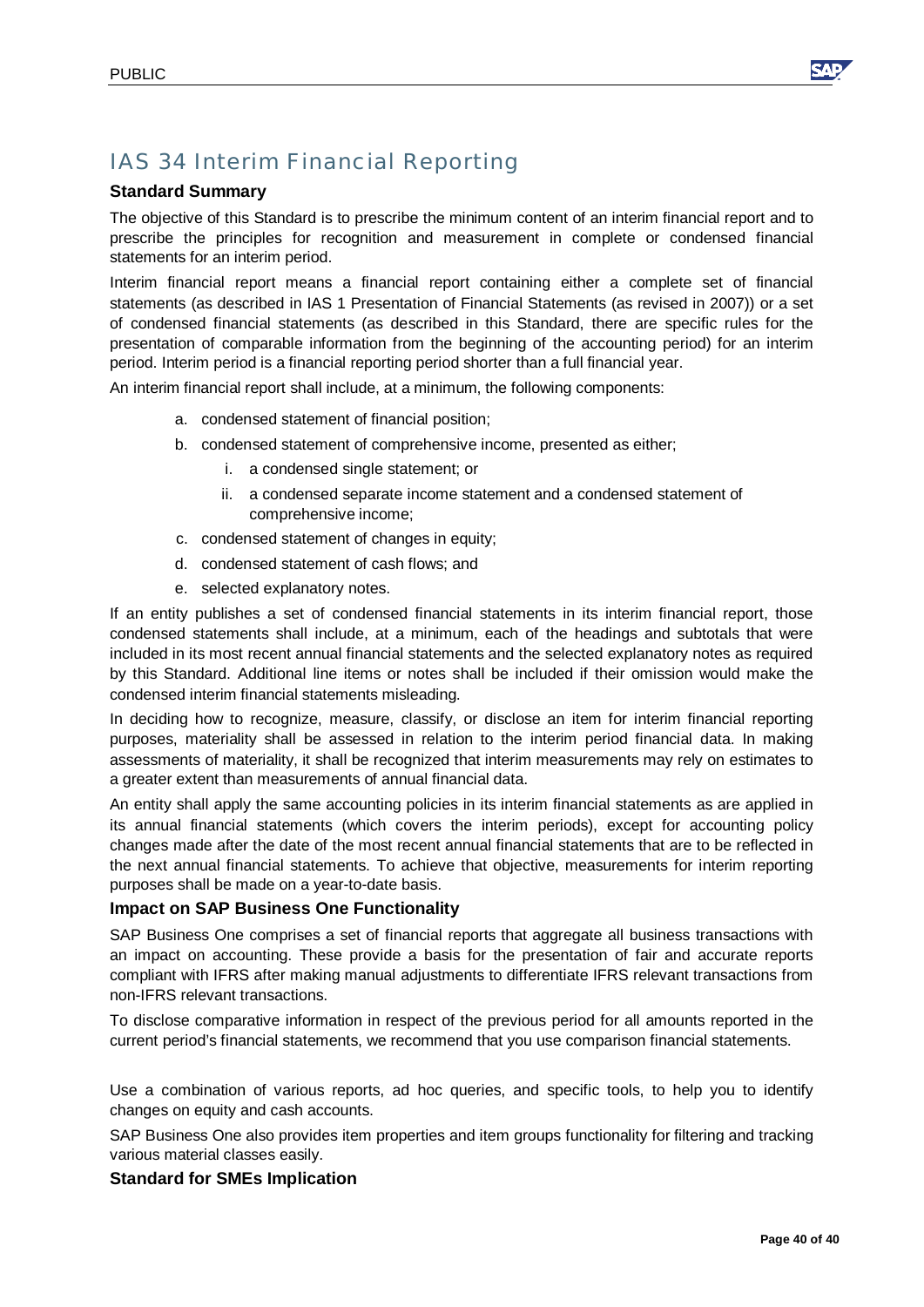

The Standard for SMEs does not specifically address the presentation of the interim financial statements.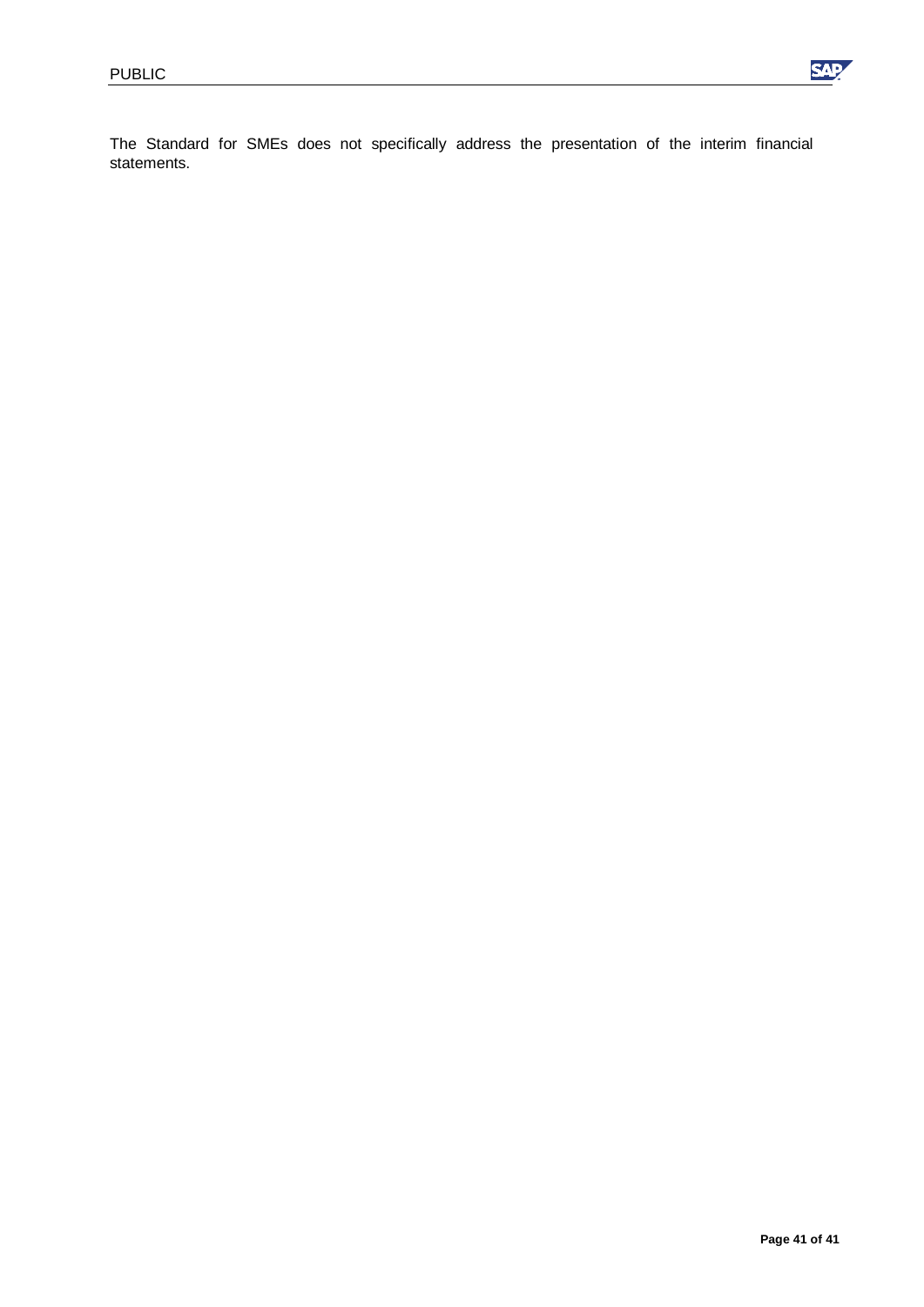

### <span id="page-41-0"></span>IAS 37 Provisions, Contingent Liabilities, and Contingent Assets

#### **Standard Summary**

The objective of this Standard is to ensure that appropriate recognition criteria and measurement bases are applied to provisions, contingent liabilities, and contingent assets and that sufficient information is disclosed in the notes to enable users to understand their nature, timing, and amount.

#### **Provisions**

A provision is a liability of uncertain timing or amount. and it should be recognized when, and only when:

- a. an entity has a present obligation (legal or constructive) as a result of a past event;
- b. it is probable (that is, more likely than not) that an outflow of resources embodying economic benefits will be required to settle the obligation; and
- c. a reliable estimate can be made of the amount of the obligation. The Standard notes that it is only in extremely rare cases that a reliable estimate will not be possible.

#### **Measurement**

The amount recognized as a provision shall be the best estimate of the expenditure required to settle the present obligation at the end of the reporting period. The best estimate of the expenditure required to settle the present obligation is the amount that an entity would rationally pay to settle the obligation at the end of the reporting period or to transfer it to a third party at that time.

Where the provision being measured involves a large population of items, the obligation is estimated by weighting all possible outcomes by their associated probabilities. Where a single obligation is being measured, the individual most likely outcome may be the best estimate of the liability. However, even in such a case, the entity considers other possible outcomes.

#### **Impact on SAP Business One Functionality**

Considering whether a certain asset is doubtful, or whether a receivable or a liability is contingent depends on company judgments and factors outside SAP Business One.

However, you can create a manual journal entry to post any provision for an asset in the holding of the company, or to classify a contingent liability or a contingent asset, and to revaluate them to their fair value.

Additionally, SAP Business One provides users with options to create manual journal entries with a 13<sup>th</sup> period flag to distinguish various period-end closing transactions as well as IFRS relevant transactions.

You can use the doubtful debts functionality available under the customer receivables aging report to post allowances for receivables that are less likely to be collected at the end. You can report receivables from a standard receivable account to a provision specific general ledger account with offset posting to an expense account.

#### **Standard for SMEs Implication**

The relevant section in the Standard for SMEs is section 21. You can use the same SAP Business One functionality as described above for supporting compliance with the Standard for SMEs.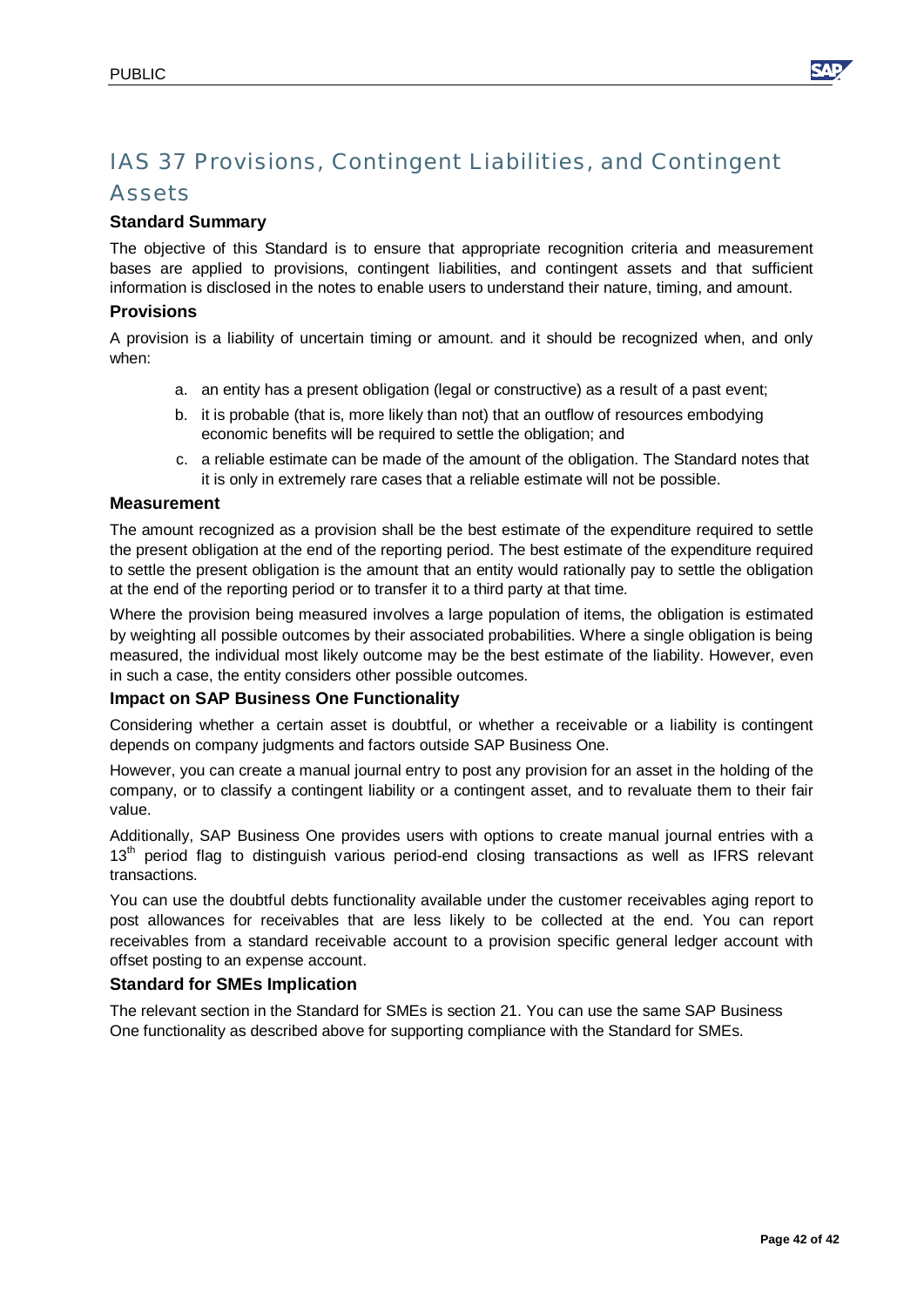

### <span id="page-42-0"></span>IAS 38 Intangible Assets

#### **Standard Summary**

The objective of this Standard is to prescribe the accounting treatment for intangible assets that are not dealt with specifically in another Standard. The Standard also specifies how to measure the carrying amount of intangible assets and requires specified disclosures about intangible assets.

An intangible asset is an identifiable nonmonetary asset without physical substance.

An intangible asset shall be measured initially at cost.

The cost of a separately acquired intangible asset comprises:

- a. its purchase price, including import duties and nonrefundable purchase taxes, after deducting trade discounts and rebates; and
- b. any directly attributable cost of preparing the asset for its intended use.

Expenditure on an intangible item shall be recognized as an expense when it is incurred unless:

- a. it forms part of the cost of an intangible asset that meets the recognition criteria; or
- b. the item is acquired in a business combination and cannot be recognized as an intangible asset. If this is the case, it forms part of the amount recognized as goodwill at the acquisition date (see IFRS 3).

An entity shall assess whether the useful life of an intangible asset is finite or indefinite and, if finite, the length of, or number of production or similar units constituting, that useful life. An intangible asset shall be regarded by the entity as having an indefinite useful life when, based on an analysis of all of the relevant factors, there is no foreseeable limit to the period over which the asset is expected to generate net cash inflows for the entity.

#### **Measurement after recognition**

An entity shall choose either the cost model or the revaluation model as its accounting policy. If an intangible asset is accounted for using the revaluation model, all the other assets in its class shall also be accounted for using the same model, unless there is no active market for those assets.

Cost model: After initial recognition, an intangible asset shall be carried at its cost less any accumulated amortization and any accumulated impairment losses.

Revaluation model: After initial recognition, an intangible asset shall be carried at a revalued amount, being its fair value at the date of the revaluation less any subsequent accumulated amortization and any subsequent accumulated impairment losses. For the purpose of revaluations under this Standard, fair value shall be determined by reference to an active market.

The residual value of an intangible asset is the estimated amount that an entity would currently obtain from disposal of the asset, after deducting the estimated costs of disposal, if the asset were already of the age and in the condition expected at the end of its useful life. The residual value of an intangible asset with a finite useful life shall be assumed to be zero unless:

- a. there is a commitment by a third party to purchase the asset at the end of its useful life; or
- b. there is an active market for the asset and:
	- i. residual value can be determined by reference to that market; and
	- ii. it is probable that such a market will exist at the end of the asset's useful life.

An intangible asset arising from development (or from the development phase of an internal project) shall be recognized if, and only if, an entity can demonstrate all of the following: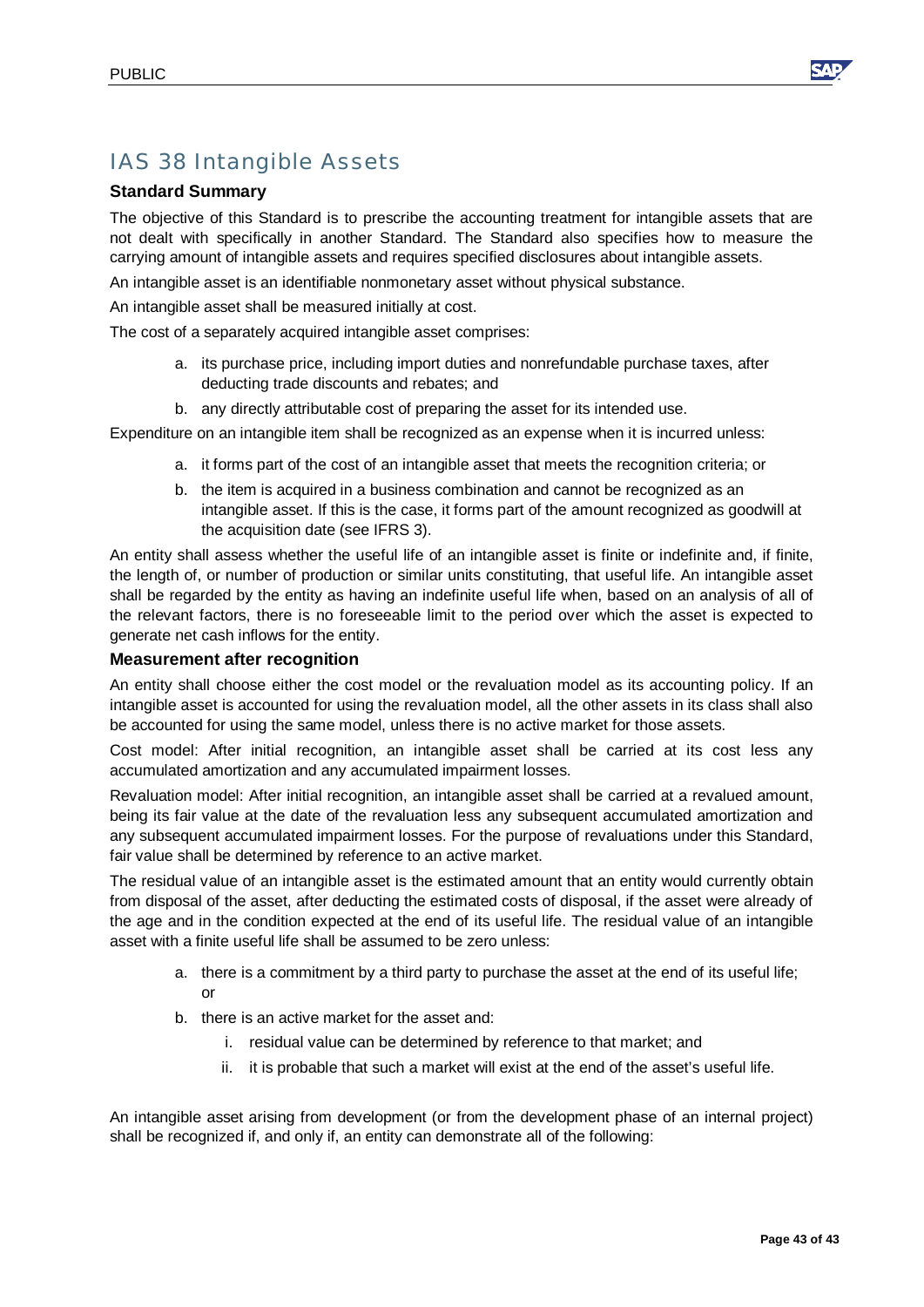

- a. the technical feasibility of completing the intangible asset so that it will be available for use or sale.
- b. its intention to complete the intangible asset and use or sell it.
- c. its ability to use or sell the intangible asset.
- d. how the intangible asset will generate probable future economic benefits.

Among other things, the entity can demonstrate the existence of a market for the output of the intangible asset or the intangible asset itself or, if it is to be used internally, the usefulness of the intangible asset.

- e. the availability of adequate technical, financial, and other resources to complete the development and to use or sell the intangible asset.
- f. its ability to measure reliably the expenditure attributable to the intangible asset during its development.

The cost of an internally generated intangible asset comprises all directly attributable costs necessary to create, produce, and prepare the asset to be capable of operating in the manner intended by management. Examples of directly attributable costs are:

- a. costs of materials and services used or consumed in generating the intangible asset;
- b. costs of employee benefits (as defined in IAS 19) arising from the generation of the intangible asset;
- c. fees to register a legal right; and
- d. amortization of patents and licenses that are used to generate the intangible asset.

#### **Impact on SAP Business One Functionality**

Calculating the cost of separately acquired intangible asset requires company judgment independent from SAP Business One. Factors to consider are outside SAP Business One control.

You should handle intangible assets using the Fixed Assets add-on (for localizations where applicable). This add-on also handles depreciation (regular or special).

#### **Standard for SMEs Implication**

The relevant section in the Standard for SMEs is section 18. You can use the SAP Business One functionality as described above to act in compliance with the Standard for SMEs.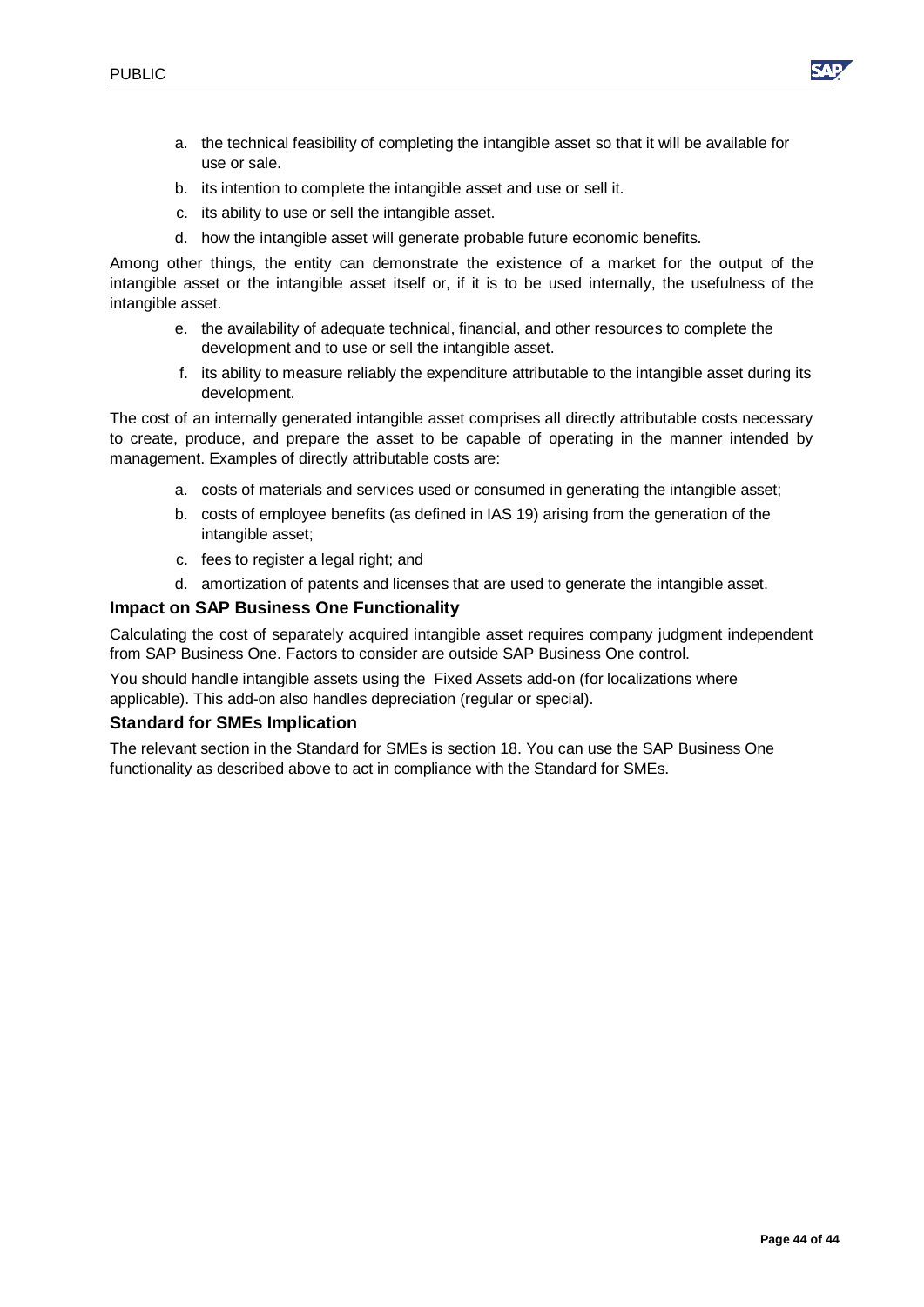

### <span id="page-44-0"></span>IAS 39 Financial Instruments: Recognition and Measurement

#### **Standard Summary**

#### **Objective**

The objective of this Standard is to establish principles for recognizing and measuring financial assets, financial liabilities, and some contracts to buy or sell nonfinancial items. Requirements for presenting information about financial instruments are in IAS 32 *Financial Instruments: Presentation*. Requirements for disclosing information about financial instruments are in IFRS 7 *Financial Instruments: Disclosures*.

For the purpose of measuring a financial asset after initial recognition, this Standard classifies financial assets into the following four categories defined in paragraph 9:

- a. financial assets at fair value through profit or loss;
- b. held-to-maturity investments;
- c. loans and receivables; and
- d. available-for-sale financial assets.

After initial recognition, an entity shall measure financial assets, including derivatives that are assets, at their fair values, without any deduction for transaction costs it may incur on sale or other disposal, except for the following financial assets:

- a. loans and receivables as defined in paragraph 9, which shall be measured at amortized cost using the effective interest method;
- b. held-to-maturity investments as defined in paragraph 9, which shall be measured at amortized cost using the effective interest method; and
- c. investments in equity instruments that do not have a quoted market price in an active market and whose fair value cannot be reliably measured and derivatives that are linked to and must be settled by delivery of such unquoted equity instruments, which shall be measured at cost (see Appendix A paragraphs AG80 and AG81).

#### **Impairment and uncollectibility of financial assets**

An entity shall assess at the end of each reporting period whether there is any objective evidence that a financial asset or group of financial assets is impaired.

#### **Subsequent measurement of financial liabilities**

After initial recognition, an entity shall measure all financial liabilities at amortized cost using the effective interest method, except for:

- a. financial liabilities at fair value through profit or loss. Such liabilities, including derivatives that are liabilities, shall be measured at fair value except for a derivative liability that is linked to and must be settled by delivery of an unquoted equity instrument whose fair value cannot be reliably measured, which shall be measured at cost.
- b. financial liabilities that arise when a transfer of a financial asset does not qualify for derecognizing or when the continuing involvement approach applies. Paragraphs 29 and 31 apply to the measurement of such financial liabilities.
- c. financial guarantee contracts as defined in paragraph 9. After initial recognition, an issuer of such a contract shall (unless paragraph 47(a) or (b) applies) measure it at the higher of:
	- i. the amount determined in accordance with IAS 37 *Provisions, Contingent Liabilities and Contingent Assets*; and
	- ii. the amount initially recognized (see paragraph 43) less, when appropriate, cumulative amortization recognized in accordance with IAS 18 *Revenue*.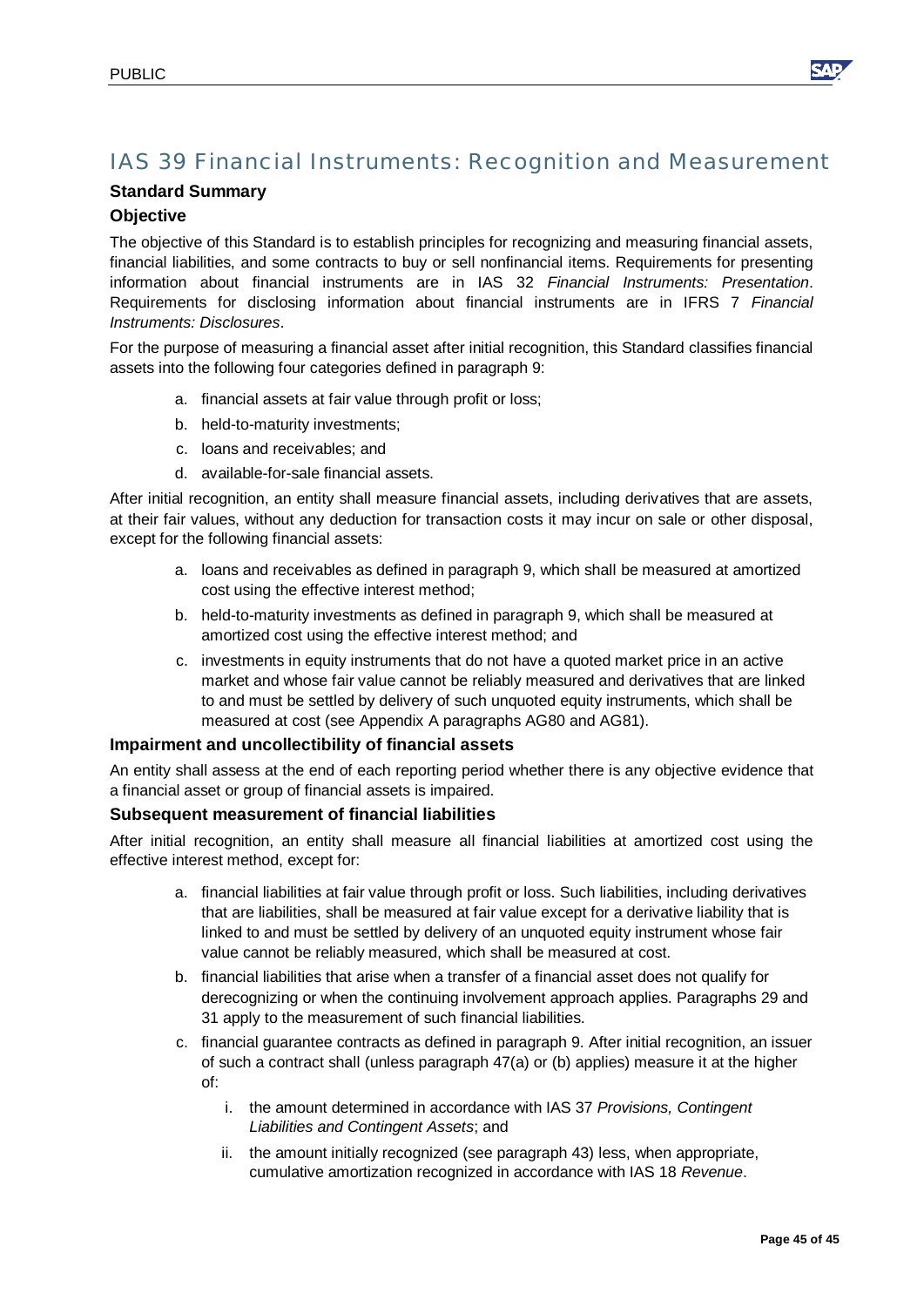

- d. (d) commitments to provide a loan at a below-market interest rate. After initial recognition, an issuer of such a commitment shall (unless paragraph 47(a) applies) measure it at the higher of:
	- i. the amount determined in accordance with IAS 37; and
	- ii. the amount initially recognized (see paragraph 43) less, when appropriate, cumulative amortization recognized in accordance with IAS 18.

#### **Derecognizing of a financial liability**

An entity shall remove a financial liability (or a part of a financial liability) from its statement of financial position when, and only when, it is extinguished—that is, when the obligation specified in the contract is discharged or canceled or expires.

#### **Derecognizing of a financial asset**

The special flow of the evaluation is necessary for the decision of whether and to what extent a financial asset is derecognized.

#### **Impact on SAP Business One functionality**

You use the effective interest method for the discounting of receivables. For SAP Business One purposes, note the following prerequisites:

- Original receivable is in the system
- If you need to discount the receivable, you can post the calculated value to the system as a manual journal entry, increasing, or decreasing the value of the original receivable for financial reporting purposes

An example of the type of embedded derivative mentioned in the standard is a financial lease contract including the possibility that at the end of the lease the lessee can buy the subject of lease for a specific price.

The amortized cost of a financial asset or financial liability is the amount at which the financial asset or financial liability is measured at initial recognition minus principal repayments, plus or minus the cumulative amortization using the effective interest method of any difference between that initial amount and the maturity amount, and minus any reduction (directly or through the use of an allowance account) for impairment or uncollectibility.

#### **Standard for SMEs Implication**

The relevant sections for this and the additional two standards below in the Standard for SMEs are sections 11 and 12. The SAP Business One functionality as described above lets you act in compliance with the Standard for SMEs.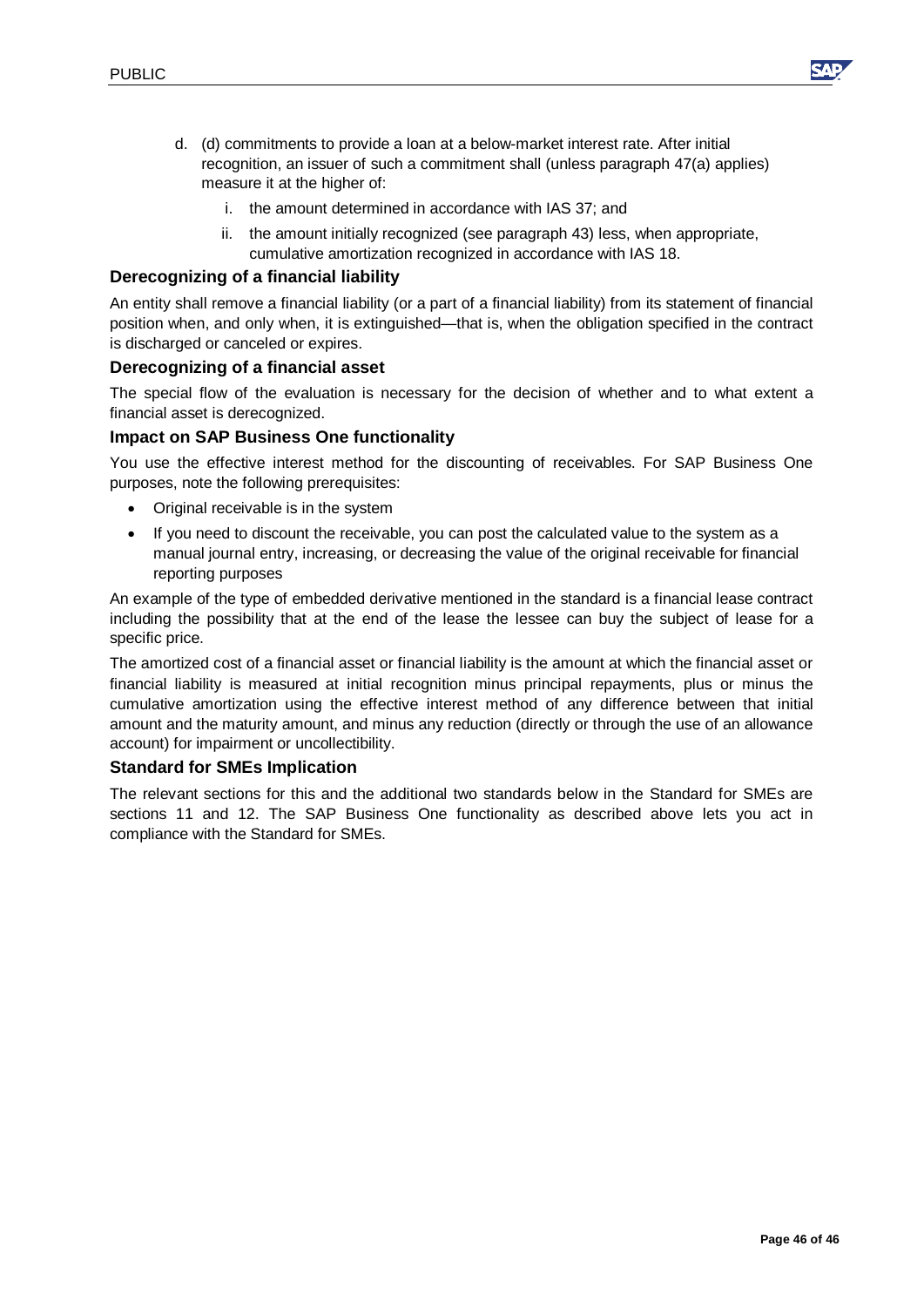

### <span id="page-46-0"></span>IFRS 7 Financial Instruments: Disclosures

#### **Standard Summary**

The objective of this IFRS is to require entities to provide disclosures in their financial statements that enable users to evaluate:

- a. the significance of financial instruments for the entity's financial position and performance; and
- b. the nature and extent of risks arising from financial instruments to which the entity is exposed during the period and at the end of the reporting period, and how the entity manages those risks.

The qualitative disclosures describe management's objectives, policies, and processes for managing those risks. The quantitative disclosures provide information about the extent to which the entity is exposed to risk, based on information provided internally to the entity's key management personnel. Together, these disclosures provide an overview of the entity's use of financial instruments and the exposures to risks they create.

The IFRS applies to all entities, including entities that have few financial instruments (for example, a manufacturer whose only financial instruments are accounts receivable and accounts payable) and those that have many financial instruments (for example, a financial institution most of whose assets and liabilities are financial instruments).

When this IFRS requires disclosures by class of financial instrument, an entity shall group financial instruments into classes that are appropriate to the nature of the information disclosed and that take into account the characteristics of those financial instruments. An entity shall provide sufficient information to permit reconciliation to the line items presented in the statement of financial position.

The principles in this IFRS complement the principles for recognizing, measuring, and presenting financial assets and financial liabilities in IAS 32 Financial Instruments: Presentation and IAS 39 Financial Instruments: Recognition and Measurement

#### **Impact on SAP Business One functionality**

One of the important disclosures is the analysis of the due dates of the payables as part of the liquidity risk. The payment schedule of the payables represents the outflow of the cash and has a significant impact on the liquidity risk.

SAP Business One lets you prepare reports showing the aging of receivables and payables. This functionality supports the mentioned need for disclosure and enables the company to analyze its future cash flows.

#### **Standard for SMEs Implication**

The relevant sections for this and the additional two standards below in the Standard for SMEs are sections 11 and 12. You can use the SAP Business One functionality as described above to act in compliance with the Standard for SMEs.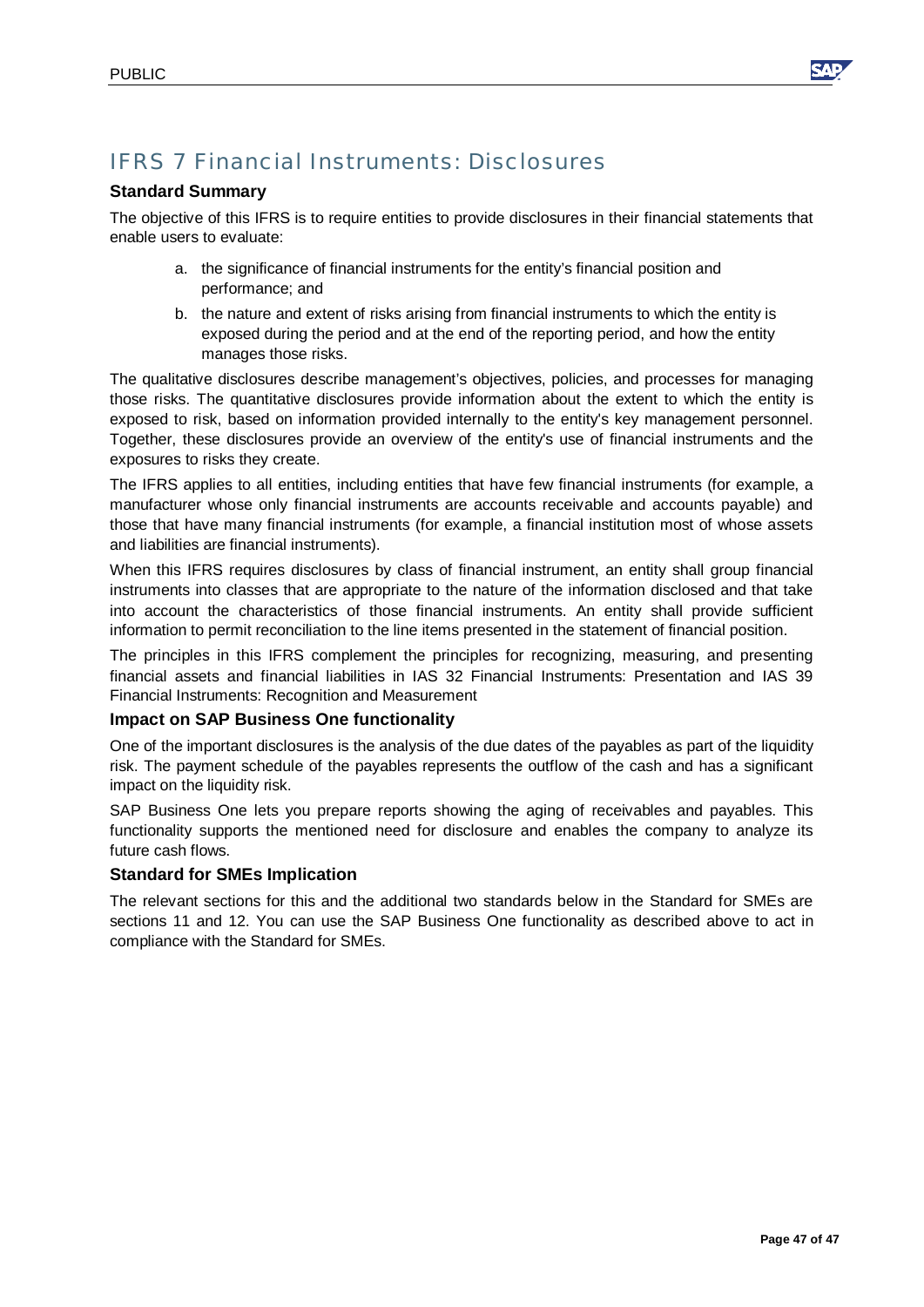

### <span id="page-47-0"></span>IFRS 32 Financial Instruments: Presentation

#### **Standard Summary**

The objective of this Standard is to establish principles for presenting financial instruments as liabilities or equity and for offsetting financial assets and financial liabilities. It applies to the classification of financial instruments, from the perspective of the issuer, into financial assets, financial liabilities, and equity instruments; the classification of related interest, dividends, losses, and gains; and the circumstances in which financial assets and financial liabilities should be offset.

The principles in this Standard complement the principles for recognizing and measuring financial assets and financial liabilities in IAS 39 Financial Instruments: Recognition and Measurement, and for disclosing information about them in IFRS 7 Financial Instruments: Disclosures.

The issuer of a financial instrument shall classify the instrument, or its component parts, on initial recognition as a financial liability, a financial asset, or an equity instrument in accordance with the substance of the contractual arrangement and the definitions of a financial liability, a financial asset, and an equity instrument.

A financial instrument is any contract that gives rise to a financial asset of one entity and a financial liability or equity instrument of another entity.

A financial asset is any asset that is:

- a. cash;
- b. an equity instrument of another entity:
- c. a contractual right:
	- i. to receive cash or another financial asset from another entity; or
	- ii. to exchange financial assets or financial liabilities with another entity under conditions that are potentially favorable to the entity; or
- d. a contract that will or may be settled in the entity's own equity instruments and is:
	- i. a nonderivative for which the entity is or may be obliged to receive a variable number of the entity's own equity instruments; or
	- ii. a derivative that will or may be settled other than by the exchange of a fixed amount of cash or another financial asset for a fixed number of the entity's own equity instruments.

#### A financial liability is any liability that is:

- a. a contractual obligation:
	- i. to deliver cash or another financial asset to another entity; or
	- ii. to exchange financial assets or financial liabilities with another entity under conditions that are potentially unfavorable to the entity; or
- b. a contract that will or may be settled in the entity's own equity instruments and is:
	- i. a nonderivative for which the entity is or may be obliged to deliver a variable number of the entity's own equity instruments; or
	- ii. a derivative that will or may be settled other than by the exchange of a fixed amount of cash or another financial asset for a fixed number of the entity's own equity instruments

An equity instrument is any contract that evidences a residual interest in the assets of an entity after deducting all of its liabilities.

A financial instrument may require the entity to deliver cash or another financial asset, or otherwise to settle it in such a way that it would be a financial liability, in the event of the occurrence or nonoccurrence of uncertain future events (or on the outcome of uncertain circumstances) that are beyond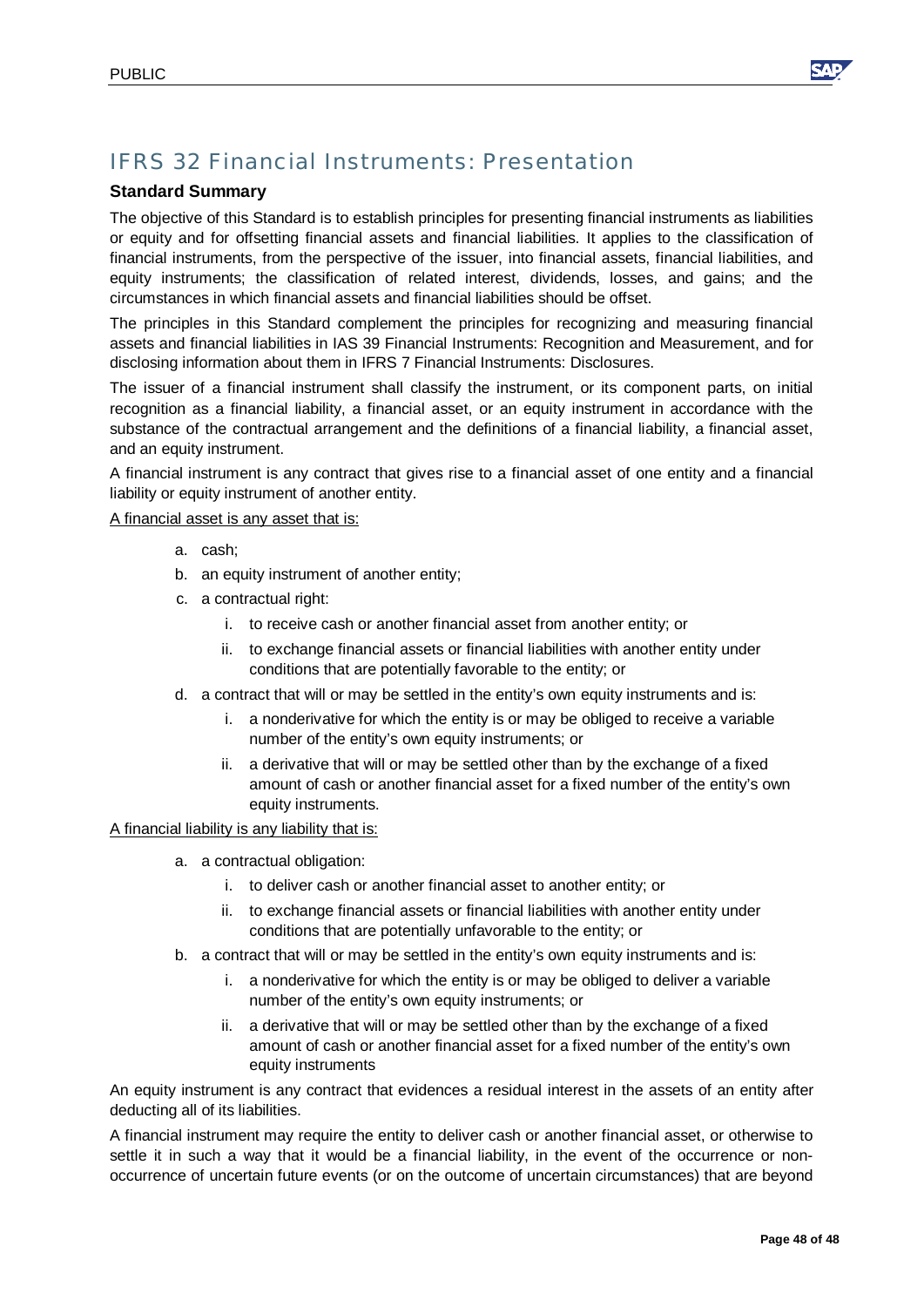

the control of both the issuer and the holder of the instrument, such as a change in a stock market index, consumer price index, interest rate or taxation requirements, or the issuer's future revenues, net income or debt-to-equity ratio. The issuer of such an instrument does not have the unconditional right to avoid delivering cash or another financial asset (or otherwise to settle it in such a way that it would be a financial liability). Therefore, it is a financial liability of the issuer unless:

- a. the part of the contingent settlement provision that could require settlement in cash or another financial asset (or otherwise in such a way that it would be a financial liability) is not genuine;
- b. the issuer can be required to settle the obligation in cash or another financial asset (or otherwise to settle it in such a way that it would be a financial liability) only in the event of liquidation of the issuer; or
- c. The instrument has all the features and meets the conditions in paragraphs 16A and 16B.

A financial asset and a financial liability shall be offset and the net amount presented in the statement of financial position when, and only when, an entity:

- a. currently has a legally enforceable right to set off the recognized amounts; and
- b. intends either to settle on a net basis, or to realize the asset and settle the liability simultaneously

#### **Impact on SAP Business One Functionality**

To prepare the presentation of the financial assets, liabilities and equity in a correct format, use the financial report templates in SAP Business One. These templates let you prepare various reports with the required structure by integrating the different financial assets, liabilities, and equity parts into the proper sections of the reports.

#### **Standard for SMEs Implication**

The relevant sections for this and the additional two standards below in the Standard for SMEs are sections 11 and 12. The SAP Business One functionality as described above enables you to act in compliance with the Standard for SMEs.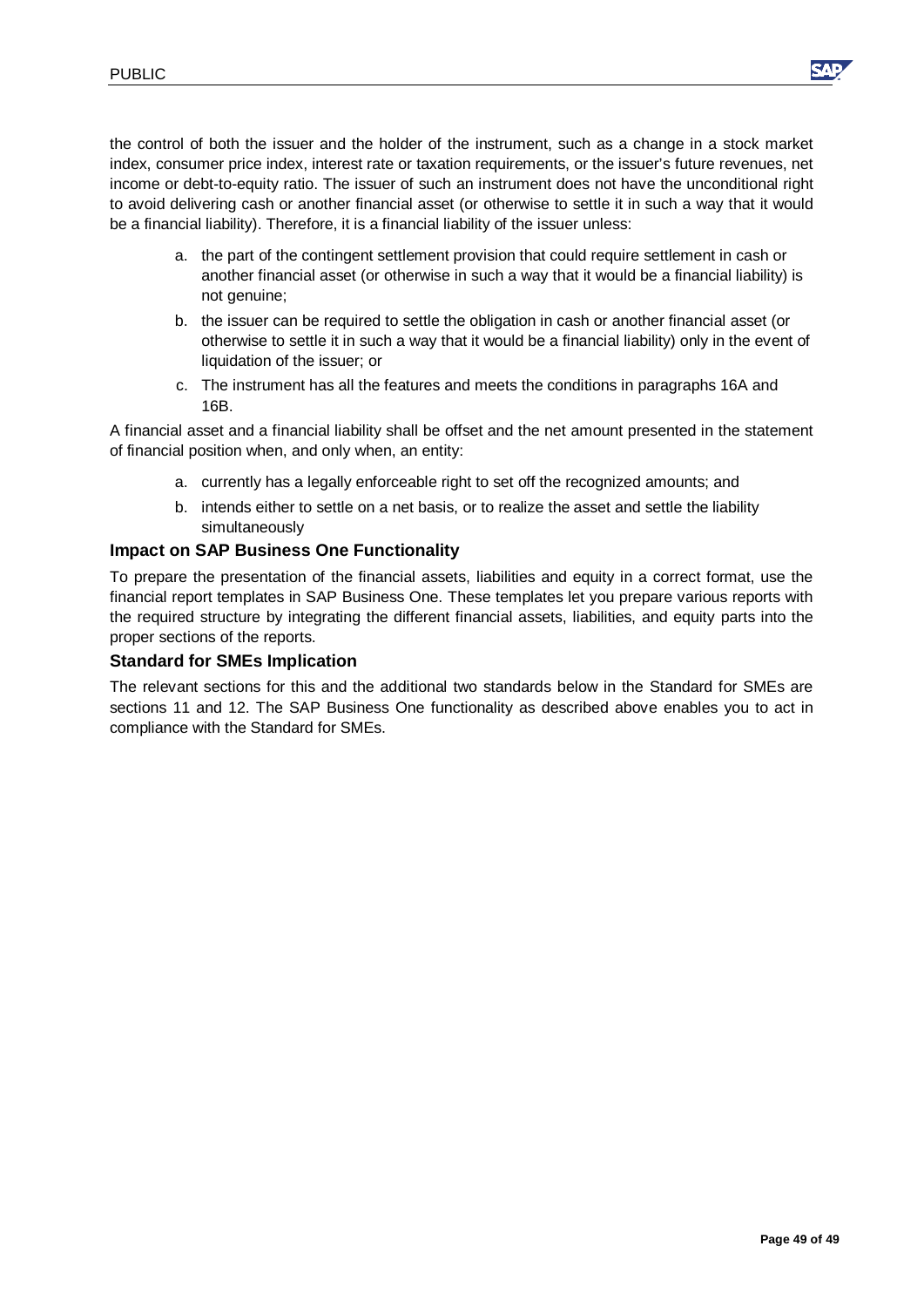

# <span id="page-49-0"></span>Standard for Small and Medium-sized **Entities**

### <span id="page-49-1"></span>Standard basic definitions and principles

Small and medium-sized entities are entities that:

- a. do not have public accountability; and
- b. publish general purpose financial statements for external users. Examples of external users include owners who are not involved in managing the business, existing and potential creditors, and credit rating agencies.

An entity has public accountability if:

- a. its debt or equity instruments are traded in a public market or it is in the process of issuing such instruments for trading in a public market (a domestic or foreign stock exchange or an over-the-counter market, including local and regional markets); or
- b. it holds assets in a fiduciary capacity for a broad group of outsiders as one of its primary businesses. This is typically the case for banks, credit unions, insurance companies, securities brokers/dealers, mutual funds, and investment banks.

The objective of financial statements of an SME is to provide information about the financial position, performance, and cash flows of the entity that is useful for economic decision-making by a broad range of users who are not in a position to demand reports tailored to meet their particular information needs.

### <span id="page-49-2"></span>Qualitative characteristics of information in financial statements

### <span id="page-49-3"></span>**Understandability**

The information provided in financial statements should be presented in a way that makes it comprehensible by users who have a reasonable knowledge of business and economic activities and accounting and a willingness to study the information with reasonable diligence. However, the need for understandability does not allow relevant information to be omitted on the grounds that it may be too difficult for some users to understand.

#### <span id="page-49-4"></span>**Relevance**

The information provided in financial statements must be relevant to the decision making needs of users. Information has the quality of relevance when it capable of influencing the economic decisions of users by helping them evaluate past, present or future events or confirming, or correcting, their past evaluations.

#### <span id="page-49-5"></span>**Materiality**

Information is material—and therefore has relevance—if its omission or misstatement could influence the economic decisions of users made on the basis of the financial statements. Materiality depends on the size of the item or error judged in the particular circumstances of its omission or misstatement. However, it is inappropriate to make, or leave uncorrected, immaterial departures from the IFRS for Small and Medium-sized Entities to make a particular presentation of an entity's financial position, financial performance or cash flows.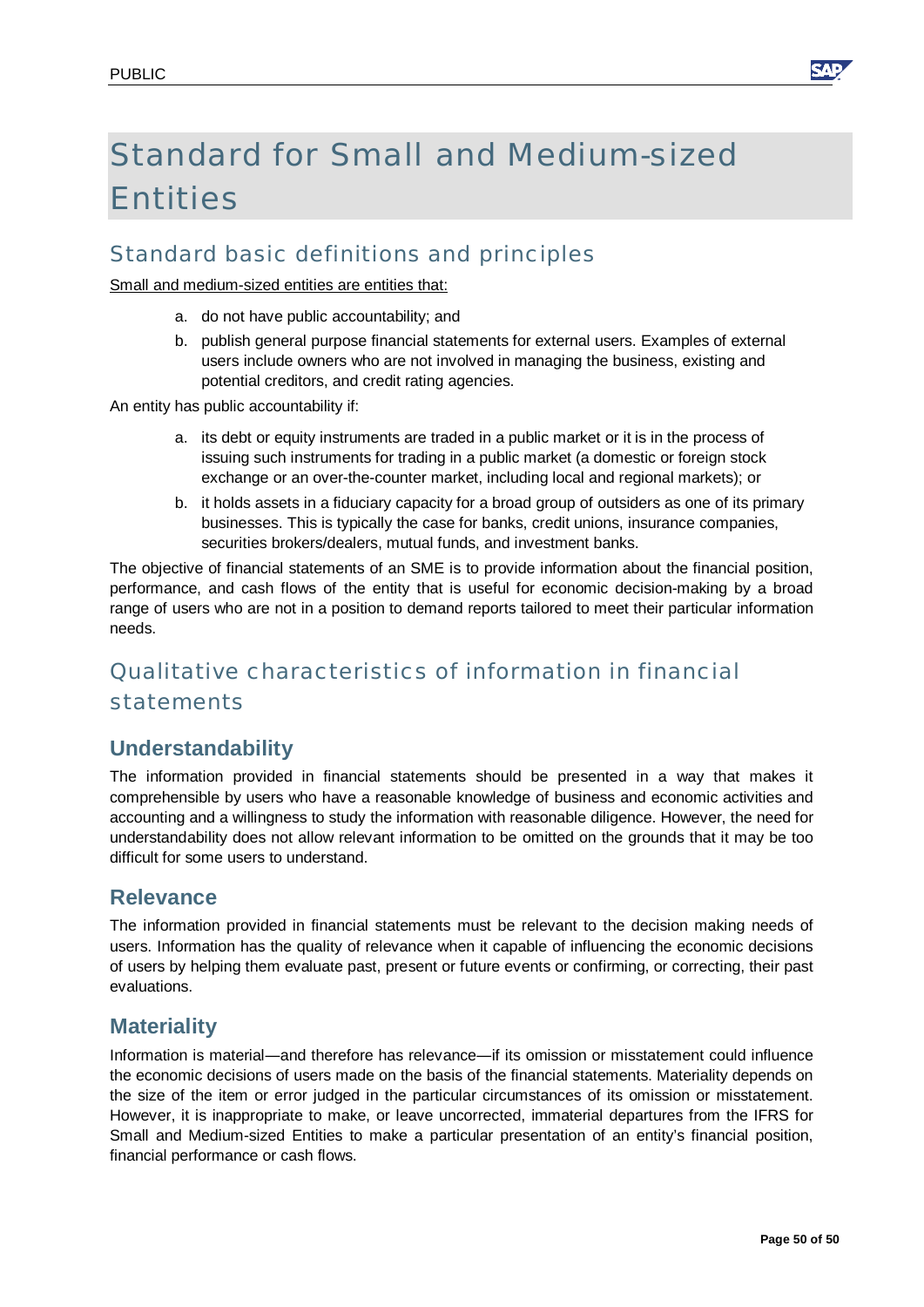

### <span id="page-50-0"></span>**Reliability**

The information provided in financial statements must be reliable. Information is reliable when it is free from material error and bias and represents faithfully that which it either purports to represent or could reasonably be expected to represent. Financial statements are not free from bias (that is, not neutral) if, by the selection or presentation of information, they are intended to influence the making of a decision or judgment to achieve a predetermined result or outcome.

### <span id="page-50-1"></span>**Substance over form**

Transactions and other events and conditions should be accounted for and presented in accordance with their substance and not merely their legal form. This enhances the reliability of financial statements.

### <span id="page-50-2"></span>**Prudence**

The uncertainties that inevitably surround many events and circumstances are acknowledged by the disclosure of their nature and extent and by the exercise of prudence in the preparation of the financial statements. Prudence is the inclusion of a degree of caution in the exercise of the judgments needed in making the estimates required under conditions of uncertainty, such that assets or income are not overstated and liabilities or expenses are not understated. However, the exercise of prudence does not allow the deliberate understatement of assets or income, or the deliberate overstatement of liabilities or expenses. In short, prudence does not permit bias.

### <span id="page-50-3"></span>**Completeness**

To be reliable, the information in financial statements must be complete within the bounds of materiality and cost. An omission can cause information to be false or misleading and thus unreliable and deficient in terms of its relevance.

### <span id="page-50-4"></span>**Comparability**

Users must be able to compare the financial statements of an entity through time to identify trends in its financial position and performance. Users must also be able to compare the financial statements of different entities to evaluate their relative financial position, performance, and cash flows. Hence, the measurement and display of the financial effect of like transactions and other events and conditions must be carried out in a consistent way throughout an entity and over time for that entity, and in a consistent way across entities. In addition, users must be informed of the accounting policies employed in the preparation of the financial statements, and of any changes in those policies and the effects of such changes.

### <span id="page-50-5"></span>**Timeliness**

To be relevant, financial information must be able to influence the economic decisions of users. Timeliness involves providing the information within the decision time frame. If there is undue delay in the reporting of information it may lose its relevance. Management may need to balance the relative merits of timely reporting and the provision of reliable information. In achieving a balance between relevance and reliability, the overriding consideration is how best to satisfy the needs of users in making economic decisions.

### <span id="page-50-6"></span>**Balance between benefit and cost**

The benefits derived from information should exceed the cost of providing it. The evaluation of benefits and costs is substantially a judgmental process. Furthermore, the costs are not necessarily borne by those users who enjoy the benefits, and often the benefits of the information are enjoyed by a broad range of external users.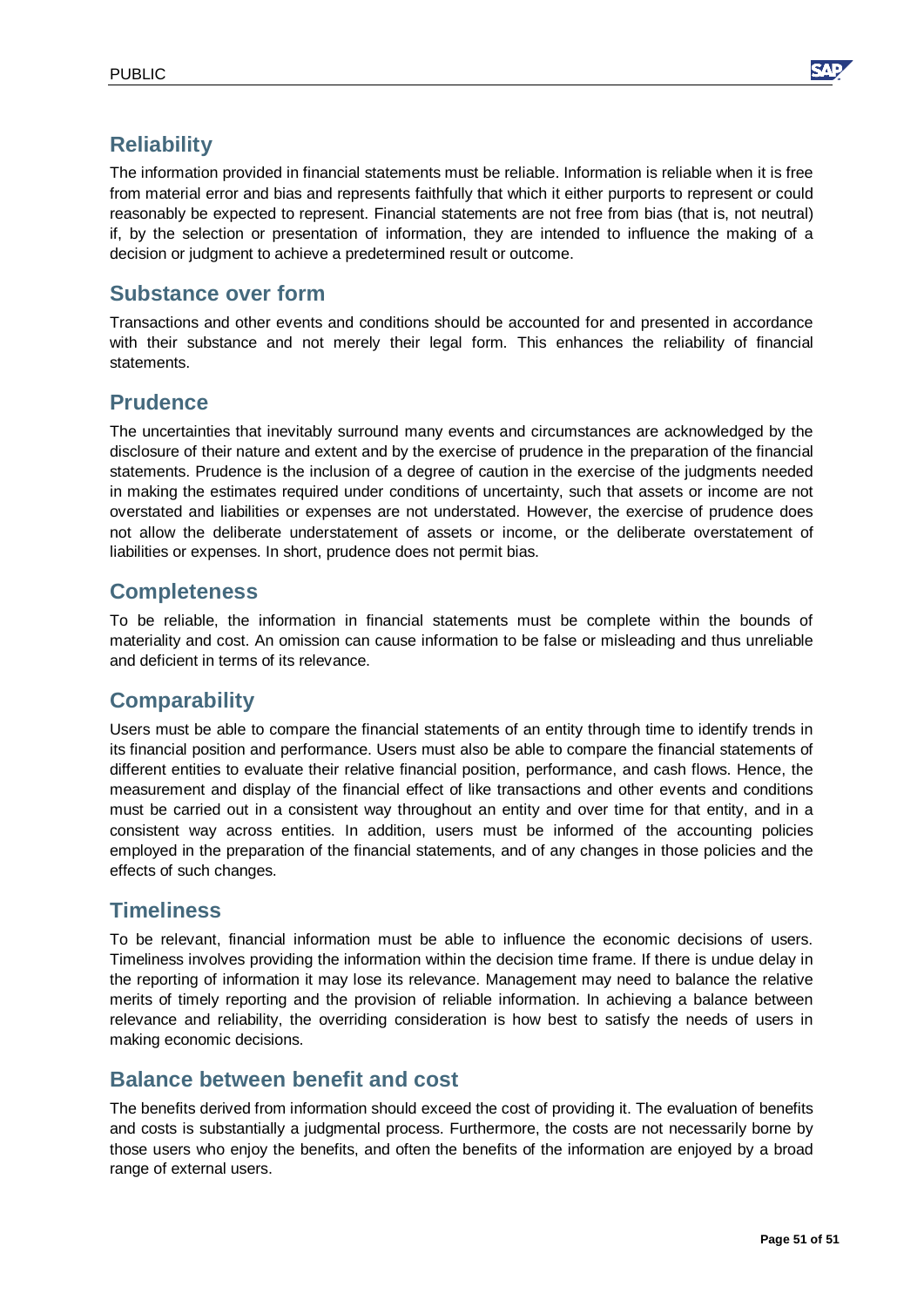

Financial reporting information helps capital providers make better decisions, which results in more efficient functioning of capital markets and a lower cost of capital for the economy as a whole. Individual entities also enjoy benefits, including improved access to capital markets, favorable effect on public relations, and perhaps lower costs of capital. The benefits may also include better management decisions because financial information used internally is often based at least partly on information prepared for general purpose financial reporting purposes.

### <span id="page-51-0"></span>**Accrual basis**

An entity shall prepare its financial statements, except for cash flow information, using the accrual basis of accounting. On the accrual basis, items are recognized as assets, liabilities, equity, income, or expenses when they satisfy the definitions and recognition criteria for those items.

### **Financial position**

The financial position of an entity is the relationship of its assets, liabilities, and equity as of a specific date as presented in the statement of financial position. These are defined as follows:

- a. An **asset** is a resource controlled by the entity as a result of past events and from which future economic benefits are expected to flow to the entity.
- b. A **liability** is a present obligation of the entity arising from past events, the settlement of which is expected to result in an outflow from the entity of resources embodying economic benefits.
- c. **Equity** is the residual interest in the assets of the entity after deducting all its liabilities.

#### **Assets**

The future economic benefit of an asset is its potential to contribute, directly or indirectly, to the flow of cash and cash equivalents to the entity. Those cash flows may come from using the asset or from disposing of it.

Many assets, for example property, plant and equipment, have a physical form. However, physical form is not essential to the existence of an asset. Some assets are intangible.

In determining the existence of an asset, the right of ownership is not essential. Thus, for example, property held on a lease is an asset if the entity controls the benefits that are expected to flow from the property.

#### **Liabilities**

An essential characteristic of a liability is that the entity has a present obligation to act or perform in a particular way. The obligation may be either a legal obligation or a constructive obligation. A legal obligation is legally enforceable as a consequence of a binding contract or statutory requirement. A constructive obligation is an obligation that derives from an entity's actions when:

- a. by an established pattern of past practice, published policies or a sufficiently specific current statement, the entity has indicated to other parties that it will accept particular responsibilities, and
- b. as a result, the entity has created a valid expectation on the part of those other parties that it will discharge those responsibilities.

The settlement of a present obligation usually involves the payment of cash, transfer of other assets, provision of services, the replacement of that obligation with another obligation, or conversion of the obligation to equity. An obligation may also be extinguished by other means, such as a creditor waiving or forfeiting its rights.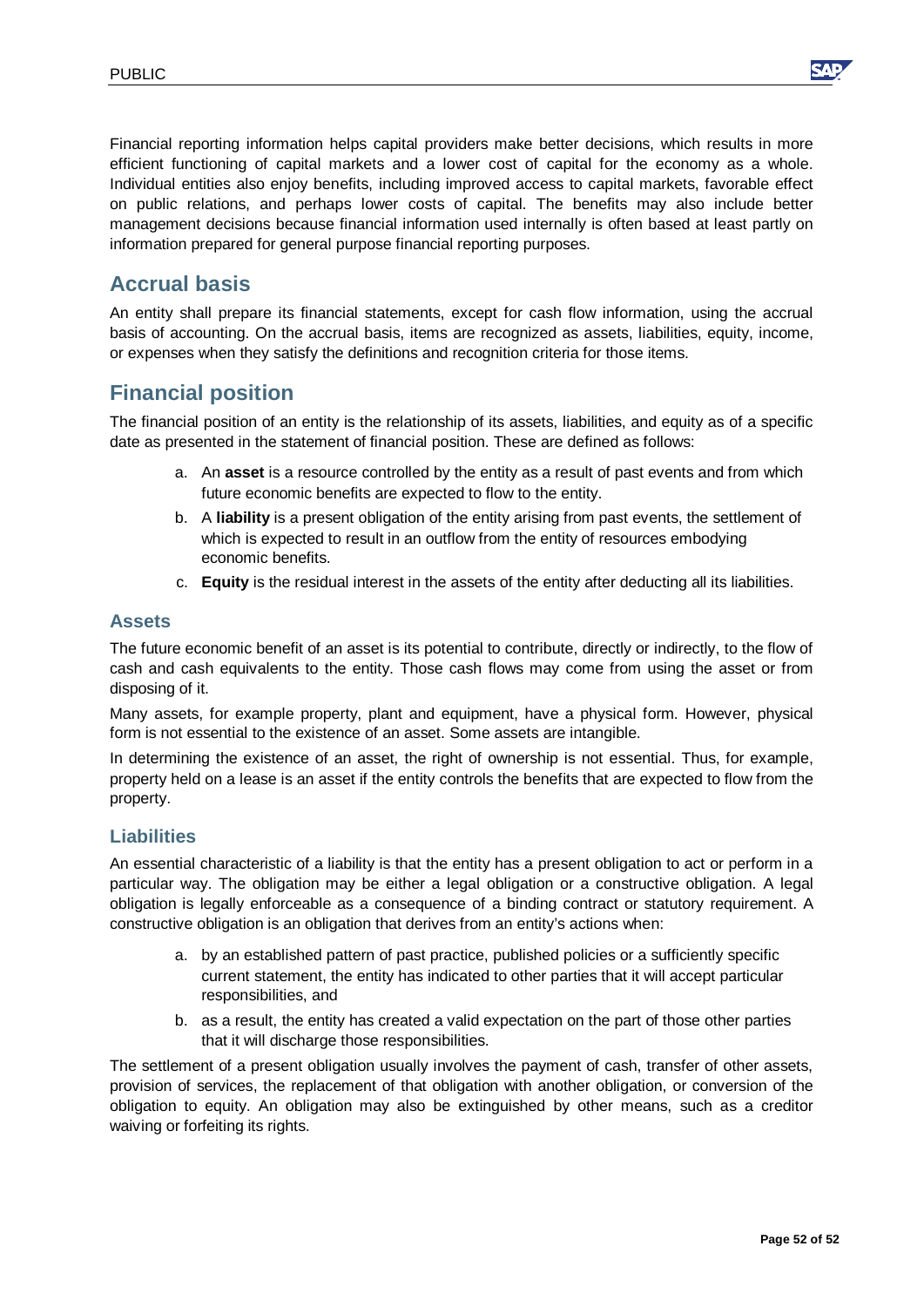

#### **Equity**

Equity is the residual of recognized assets minus recognized liabilities. It may be subclassified in the statement of financial position. For example, in a corporate entity, subclassifications may include funds contributed by shareholders, retained earnings and gains or losses recognized directly in equity.

#### <span id="page-52-0"></span>**Performance**

Performance is the relationship of the income and expenses of an entity during a reporting period. This IFRS permits entities to present performance in a single financial statement (a statement of comprehensive income) or in two financial statements (an income statement and a statement of comprehensive income). Total comprehensive income and profit or loss are frequently used as measures of performance or as the basis for other measures, such as return on investment or earnings per share.

Income and expenses are defined as follows:

- a. **Income** is increases in economic benefits during the reporting period in the form of inflows or enhancements of assets or decreases of liabilities that result in increases in equity, other than those relating to contributions from equity investors.
- b. **Expenses** are decreases in economic benefits during the reporting period in the form of outflows or depletions of assets or incurrences of liabilities that result in decreases in equity, other than those relating to distributions to equity investors.

#### **Income**

The definition of income encompasses both revenue and gains.

- a. **Revenue** is income that arises in the course of the ordinary activities of an entity and is referred to by a variety of names including sales, fees, interest, dividends, royalties, and rent.
- b. **Gains** are other items that meet the definition of income but are not revenue. When gains are recognized in the statement of comprehensive income, they are usually displayed separately because knowledge of them is useful for making economic decisions.

#### **Expenses**

The definition of expenses encompasses losses as well as those expenses that arise in the course of the ordinary activities of the entity.

- a. **Expenses** that arise in the course of the ordinary activities of the entity include, for example, cost of sales, wages, and depreciation. They usually take the form of an outflow or depletion of assets such as cash and cash equivalents, inventory, or property, plant and equipment.
- b. **Losses** are other items that meet the definition of expenses and may arise in the course of the ordinary activities of the entity. When losses are recognized in the statement of comprehensive income, they are usually presented separately because knowledge of them is useful for making economic decisions.